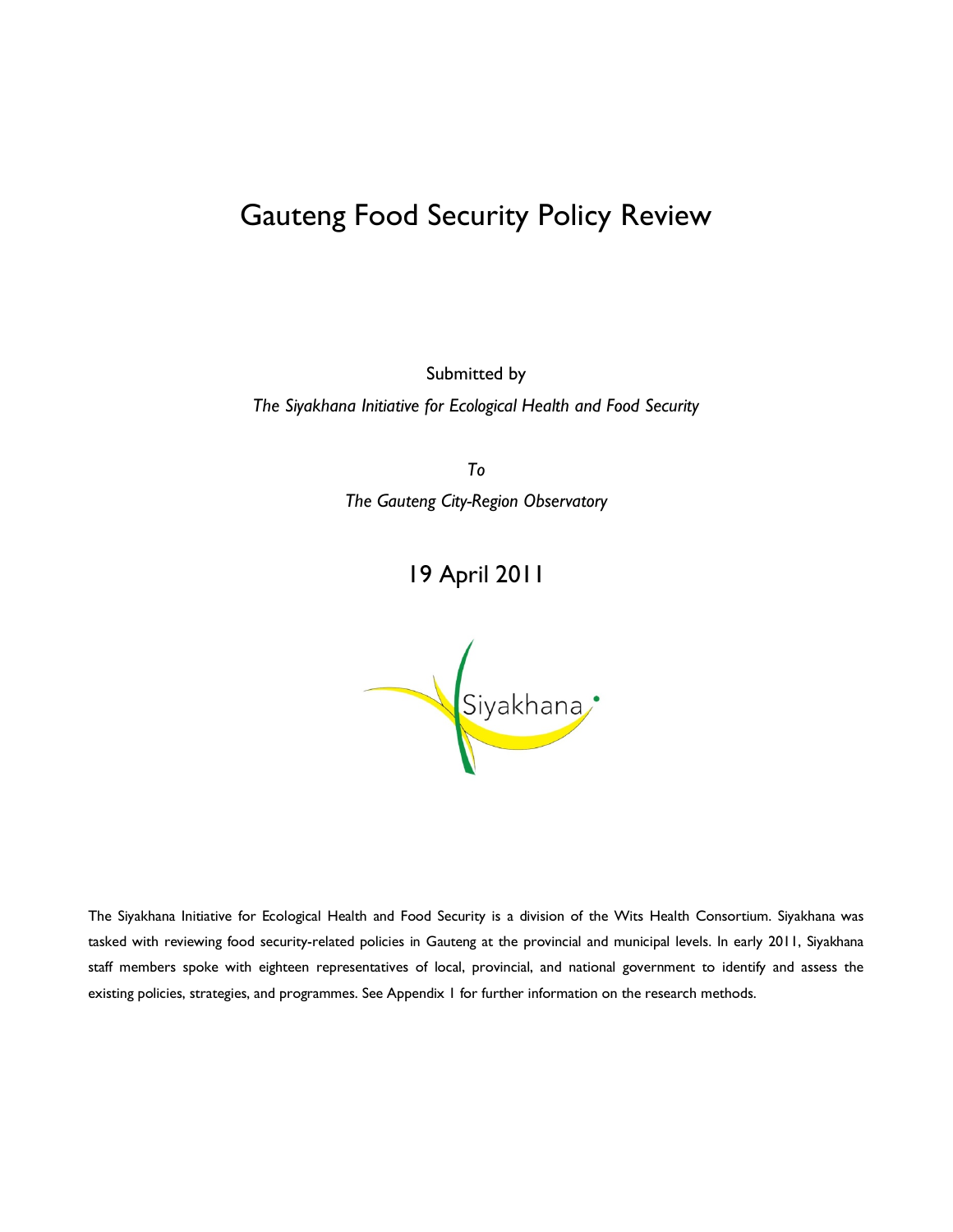# **Table of contents**

| b) National Integrated Food Security Policy (pending - information based on interview)7               |  |
|-------------------------------------------------------------------------------------------------------|--|
| g) Gauteng Integrated Food Security Strategy and Policy (pending - information based on interview) 14 |  |
|                                                                                                       |  |
| b) Comprehensive Agricultural Support Programme (CASP) (based on interviews and the GDARD             |  |
|                                                                                                       |  |
|                                                                                                       |  |
|                                                                                                       |  |
|                                                                                                       |  |
|                                                                                                       |  |
|                                                                                                       |  |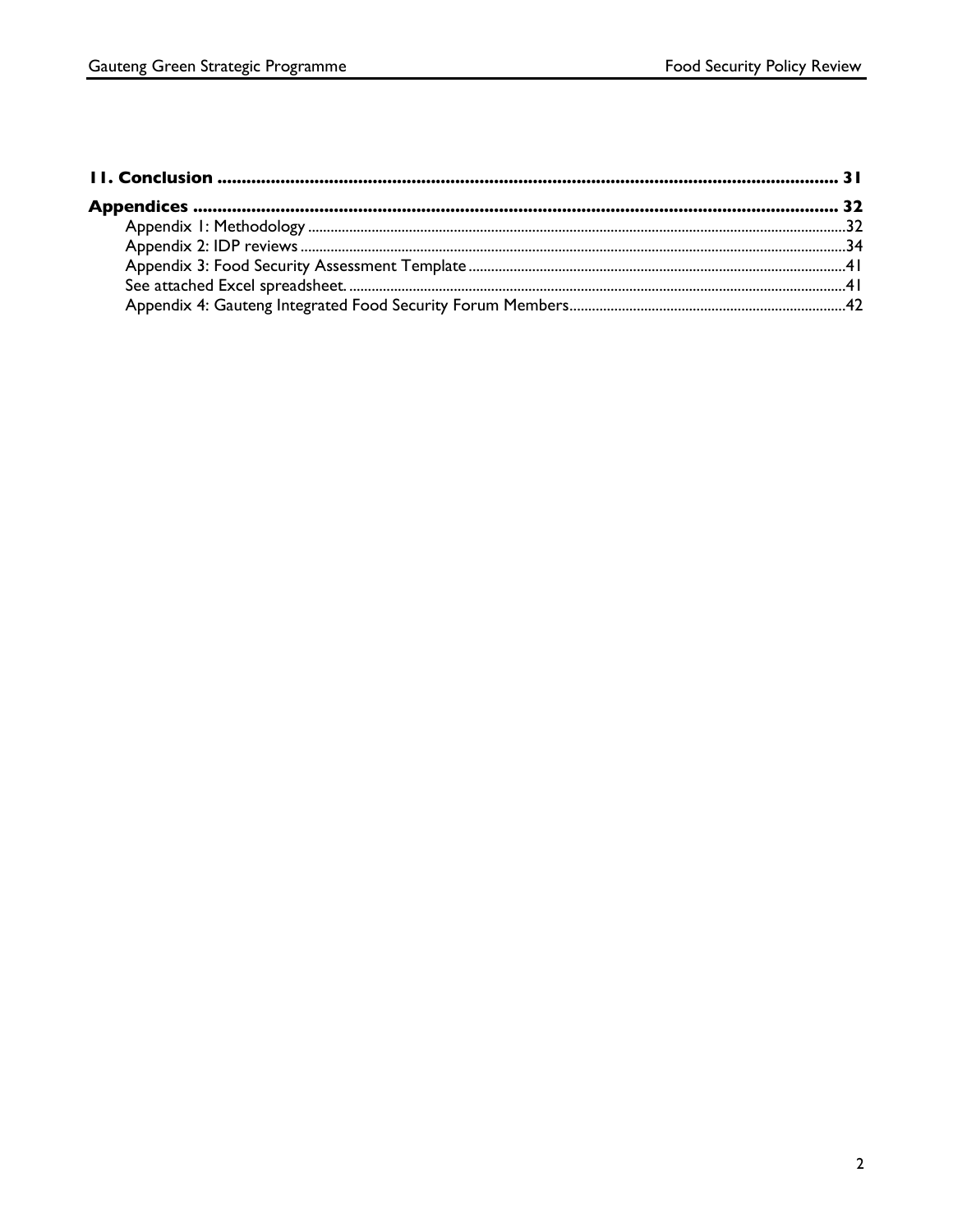# List of acronyms

| <b>CASP</b>   | Comprehensive Agricultural Support Programme                |
|---------------|-------------------------------------------------------------|
| <b>CBO</b>    | <b>Community-Based Organisations</b>                        |
| <b>CWP</b>    | <b>Community Work Programme</b>                             |
| <b>DFSC</b>   | <b>District Food Security Committee</b>                     |
| <b>ECD</b>    | Early Childhood Development                                 |
| <b>EPWP</b>   | <b>Expanded Public Works Programme</b>                      |
| <b>FAO</b>    | The Food and Agriculture Organisation of the United Nations |
| <b>GADS</b>   | Gauteng Agricultural Development Strategy                   |
| <b>GARDP</b>  | Gauteng Agriculture Research and Development Policy         |
| <b>GBS</b>    | Gauteng Biotechnology Strategy                              |
| <b>GDARD</b>  | Gauteng Department of Agriculture and Rural Development     |
| <b>GDE</b>    | Gauteng Department of Education                             |
| <b>GDED</b>   | Gauteng Department of Economic Development                  |
| <b>GDHSD</b>  | Gauteng Department of Health and Social Development         |
| <b>GDTI</b>   | Gauteng Department of Trade and Industry                    |
| <b>GEGDS</b>  | Gauteng Employment Growth and Development Strategy          |
| <b>GIFSSF</b> | Gauteng Integrated Food Security Strategy Forum             |
| <b>GRDS</b>   | Gauteng Comprehensive Rural Development Strategy            |
| <b>GSDS</b>   | Gauteng Social Development Strategy                         |
| <b>IFSSSA</b> | Integrated Food Security Strategy of South Africa           |
| <b>IFPRI</b>  | International Food Policy Research Institute                |
| <b>JAM</b>    | Joint Aid Management                                        |
| <b>LFSAG</b>  | Local Food Security Action Group                            |
| <b>NGO</b>    | Non-government Organisation                                 |
| <b>PIFSF</b>  | Provincial Integrated Food Security Forum                   |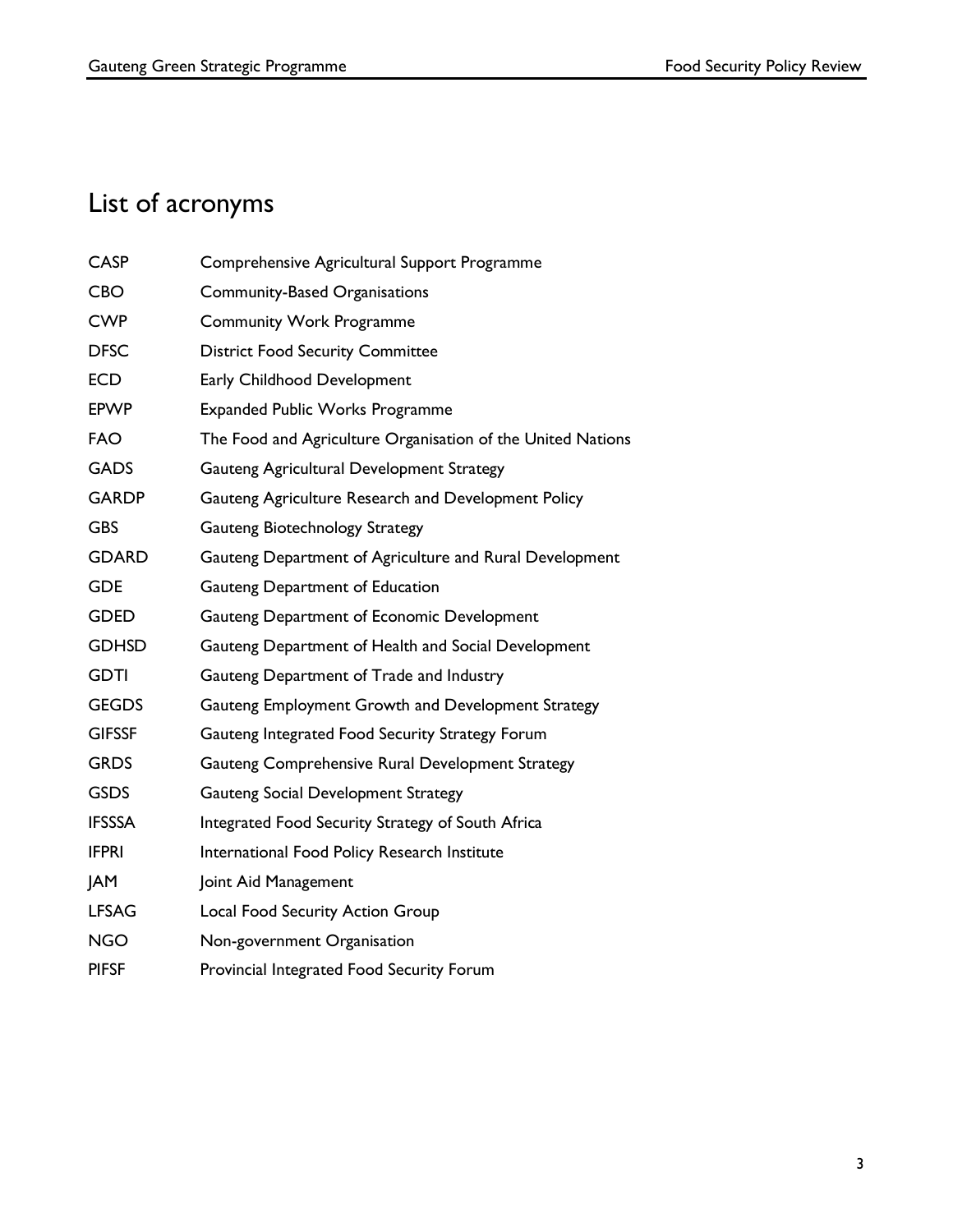### 1. Introduction

Food security is a complex concept which to define conclusively, it is explained in various different ways as a result of diverse views. The following two definitions reflect this diversity. Food security is:

*…physical, social and economic access to sufficient, safe and nutritious food by all South Africans at all times to meet their dietary and food preferences for an active and healthy life.*  (Integrated Food Security Strategy of South Africa – IFSSSA 2002)

*…where every person has access to sufficient food to sustain a healthy and productive life, where malnutrition is absent, and where food originates from efficient, effective, and low-cost food systems that are compatible with sustainable use of natural resources.* 

(International Food Policy Research Institute - IFPRI 2010)

The first definition is taken from the IFSSA (2002), and the second from the IFPRI 2020 Vision (2010). The second demonstrates a broader scope, which addresses malnutrition and takes into account the entire food system. In the context of supporting a Green Economy for Gauteng, the second is used to structure the findings of this report.

This analysis of food security policies in Gauteng is also guided by a whole-systems approach to food security, which aims to consider the entire value chain of the food system. The four dimensions of food security, availability, access, utilisation, resilience, forms a backdrop for this analysis. For food security objectives to be realised, all four dimensions must be fulfilled simultaneously. The Food and Agriculture Organisation of the United Nations (FAO), conceptualised these four dimensions and defines them as follows:

Availability: "Food availability addresses the 'supply side' of food security and is determined by the level of food production, stock levels and net trade" (FAO Food Security Programme 2008).

Access: "Food access refers to people's economic ability to access food as well as their ability to overcome barriers that stem from physical remoteness, social marginalisation or discrimination on the basis of their social standing" (FAO High-level Conference on World Food Security 2008).

Utilisation: "Utilization is commonly understood as the way the body makes the most of various nutrients in the food. Sufficient energy and nutrient intake by individuals is the result of good care and feeding practices, food preparation, diversity of the diet and intra-household distribution of food. Combined with good biological utilisation of food consumed, this determines the nutritional status of individuals" (FAO Food Security Programme 2008).

Resilience/Stability: "Even if your food intake is adequate today, you are still considered to be food insecure if you have inadequate access to food on a periodic basis, risking a deterioration of your nutritional status. Adverse weather conditions, political instability, or economic factors (unemployment, rising food prices) may have an impact on your food security status" (FAO Food Security Programme 2008).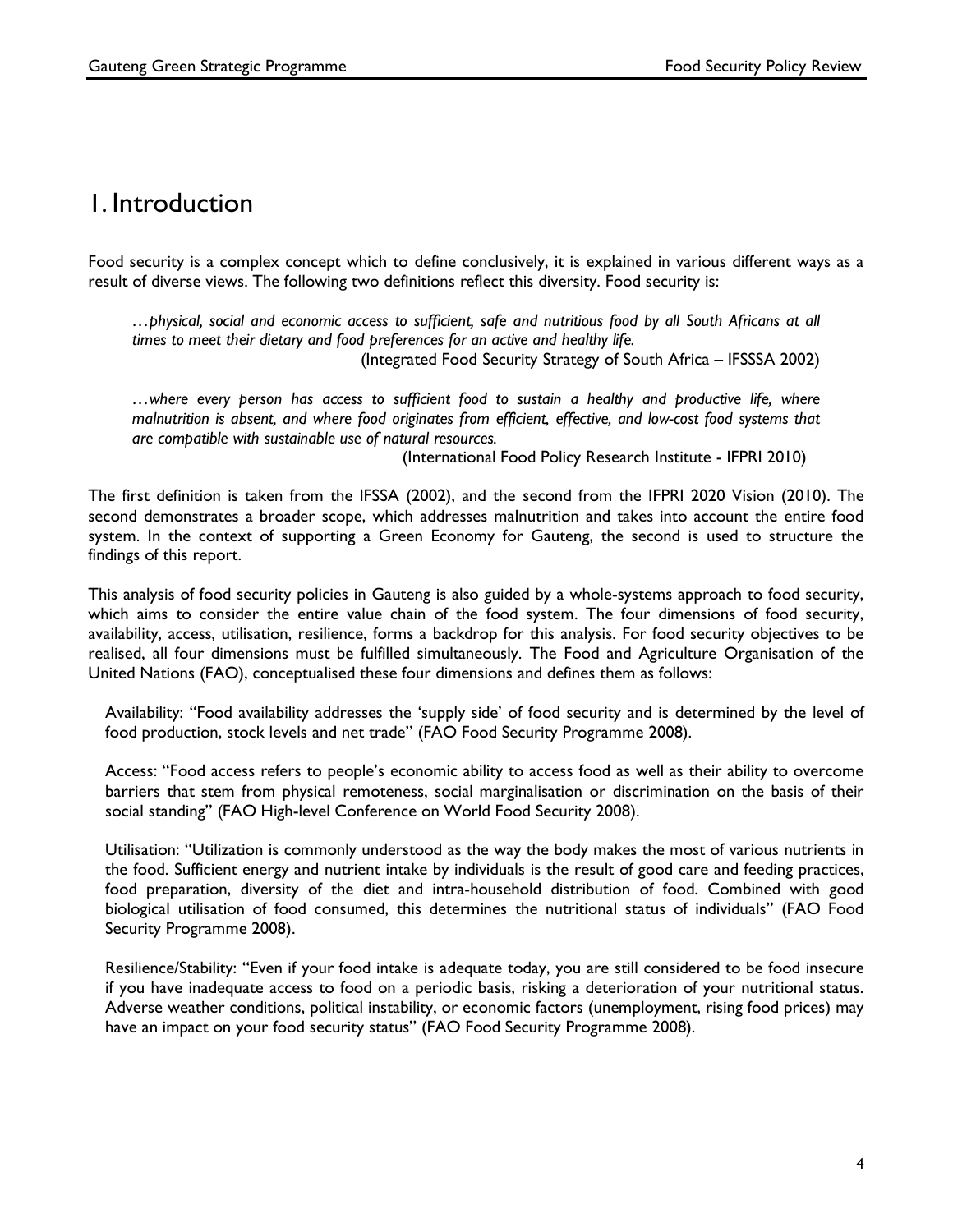# 2. Status Quo of Food Security in Gauteng

Section 27 of the South African Constitution states that every citizen has the right to access to sufficient food and water, and the state must, by legislation and other measures within its available resources, avail to progressive realisation of the right to sufficient food. On national level the IFSSSA (2002) is the only strategy that presents achieving food security as its primary goal. Two other policies that will target food security directly, the National Food Security Policy and Zero Hunger Strategy, are currently under development. This analysis focuses on the policies that have food security as their core outcome, it does not consider policies on national level that present food security as only one of many outcomes or as a means to achieve other primary goals, as the scope would be too broad.

While the Constitution forms the foundation of national legislation and policy, the enactment of such policy is dictated by subsequent strategies and programmes, which are largely drafted and implemented by provincial and local authorities. As proposed in the IFSSSA (2002), Gauteng has appointed a Provincial Coordinator who has convened the Gauteng Integrated Food Security Strategy Forum (GIFSSF). In December 2010, this forum drafted a Gauteng Food Security Strategy. The Strategy is currently under review, and a Gauteng Food Security Policy guiding the implementation of the strategy is also under development.

There are no other policies or strategies in Gauteng nor its municipalities that address food security as their primary goal, although food security is mentioned in many key provincial strategy documents as one of many outcomes, or as a strategic tool to achieve primary goals. These documents include the Gauteng Social Development Strategy, the Gauteng Rural Development Strategy, the Gauteng Agricultural Research and Development Policy, the Gauteng Agricultural Development Strategy, and the Gauteng Biotechnology Strategy. None of the documents reviewed reflect clear targets or budgetary allocations — where this information is represented in this review, it was obtained from telephonic interviews.

The mandate and responsibility for food security policies, strategies and programmes are distributed across three departments: the Gauteng Department of Agriculture and Rural Development (GDARD), the Gauteng Department of Education (GDE) and the Gauteng Department of Health and Social Development (GDHSD)<sup>1</sup>. Even so, current food security initiatives are housed within and rolled out mostly by GDARD at the municipal level. In order to address food security, GDARD initiatives tend to primarily focus on the availability dimension of food security, promoting food production to address food security. The Gauteng Employment Growth and Development Strategy (GEGDS), located within the Gauteng Department of Economic Development (GDED) was also considered as the broader framework within which other food security initiatives operate. The GEGDS's Expanded Public Works Programme (EPWP) is also considered with other provincial programmes.

| <b>Gauteng Department</b> | <b>Policy/Strategy</b>                              |  |
|---------------------------|-----------------------------------------------------|--|
| <b>GDED</b>               | Gauteng Employment Growth and Development Strategy  |  |
| <b>GDHSD</b>              | <b>Gauteng Social Development Strategy</b>          |  |
| <b>GDARD</b>              | Gauteng Rural Development Strategy                  |  |
|                           | Gauteng Agriculture Research and Development Policy |  |

Provincial strategies that address food security include the following:

 

<sup>1</sup> The Departments of Health and Social Development recently merged into one department. The recent merger is evident, as stakeholders struggle to overlap and share responsibilities. Initiatives still operate separately, while now having to share a budget.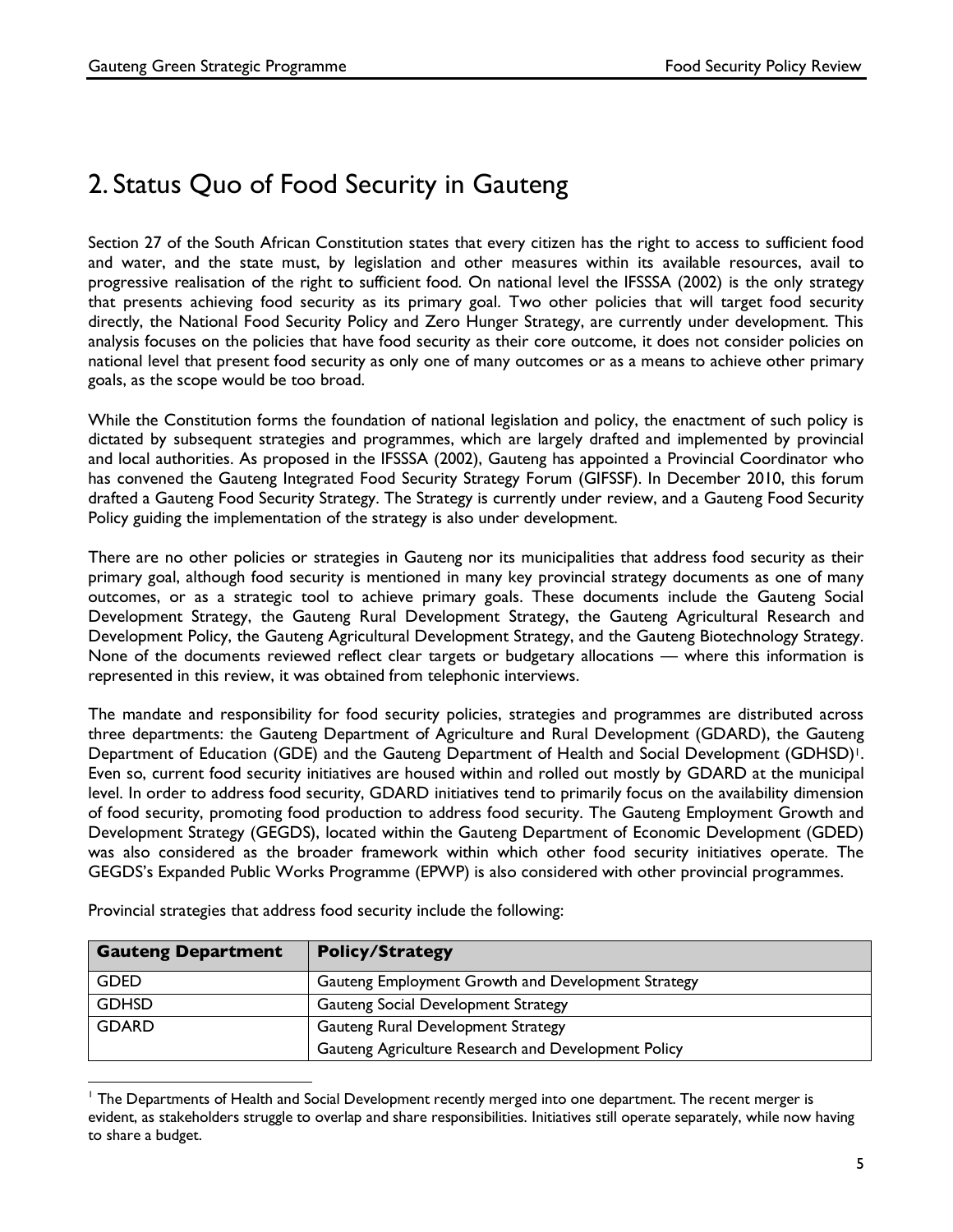|       | <b>Gauteng Agricultural Development Strategy</b> |
|-------|--------------------------------------------------|
|       | <b>Gauteng Biotechnology Strategy</b>            |
| l GDE | <b>None</b>                                      |

Policies drafted by various national departments are translated into strategies that are then implemented through programmes. Programmes are overseen by provincial departments and implemented by municipalities, but due to a lack of capacity and budget, municipalities often wait for provincial departments to implement programmes, while taking on a mere targeting and facilitation role.

Programmes addressing food security include the following:

| <b>Department</b>  | <b>Programme</b>                                                           |
|--------------------|----------------------------------------------------------------------------|
| Inter-Departmental | War on Poverty                                                             |
|                    | Bana Pele                                                                  |
| <b>GDED</b>        | Expanded Public Works Programme (EPWP)                                     |
| <b>GDE</b>         | <b>School Nutrition Programme</b>                                          |
| <b>GDHSD</b>       | Sustainable Livelihoods Programme                                          |
|                    | Food for All (collaborating with GDARD)                                    |
| <b>GDARD</b>       | Food for All (collaborating with GDHSD)                                    |
|                    | <b>Household Food Security</b>                                             |
|                    | <b>CASP</b>                                                                |
|                    | Landcare (part of Sustainable Resource Management Programme <sup>2</sup> ) |

The EPWP links food security and green employment through the support of local agricultural production initiatives, and presents various opportunities to align policies, strategies and programmes. Opportunities will be discussed in Sections 5.1 and 6. Translation of strategies that aim to improve food security into programmes at the municipal levels is inconsistent. An overview of all the relevant Gauteng Municipal Integrated Development Plans (IDPs) indicated that food security initiatives at the municipal level typically include training and support for emerging farmers, community garden programmes, feeding schemes, strategic preservation of prime agricultural land, provision of "starter packs" of seeds, livestock, and other agricultural inputs, and participation in the GIFSSF. These initiatives form part of the various programmes mentioned before. In some municipalities food security initiatives go beyond the commonly shared interventions. These are discussed in 3.3.

Interviews and policy scans reveal that very few key stakeholders at the provincial level, and almost none at municipal level, have a keen understanding of the complexity of food security and the multifaceted approach necessary to address its myriad related issues. However, despite some apparent shifts in key metropolitan municipalities such as Johannesburg, Tshwane and Ekurhuleni, at other municipalities there seems to be a lack of knowledge about food security and notably, a lack of truly integrated and cross-departmental programmes and initiatives to address it.

Food security policies, strategies and programmes do not yet reflect a systemic approach to food security to address the four dimensions of food security simultaneously. They are overly focused on availability (through

 $2$  A review of GDARD's Sustainable Resource Management Programme is not reflected in this review, as it falls outside its scope. It is, however, reflected in the Assessment Template in Appendix 3.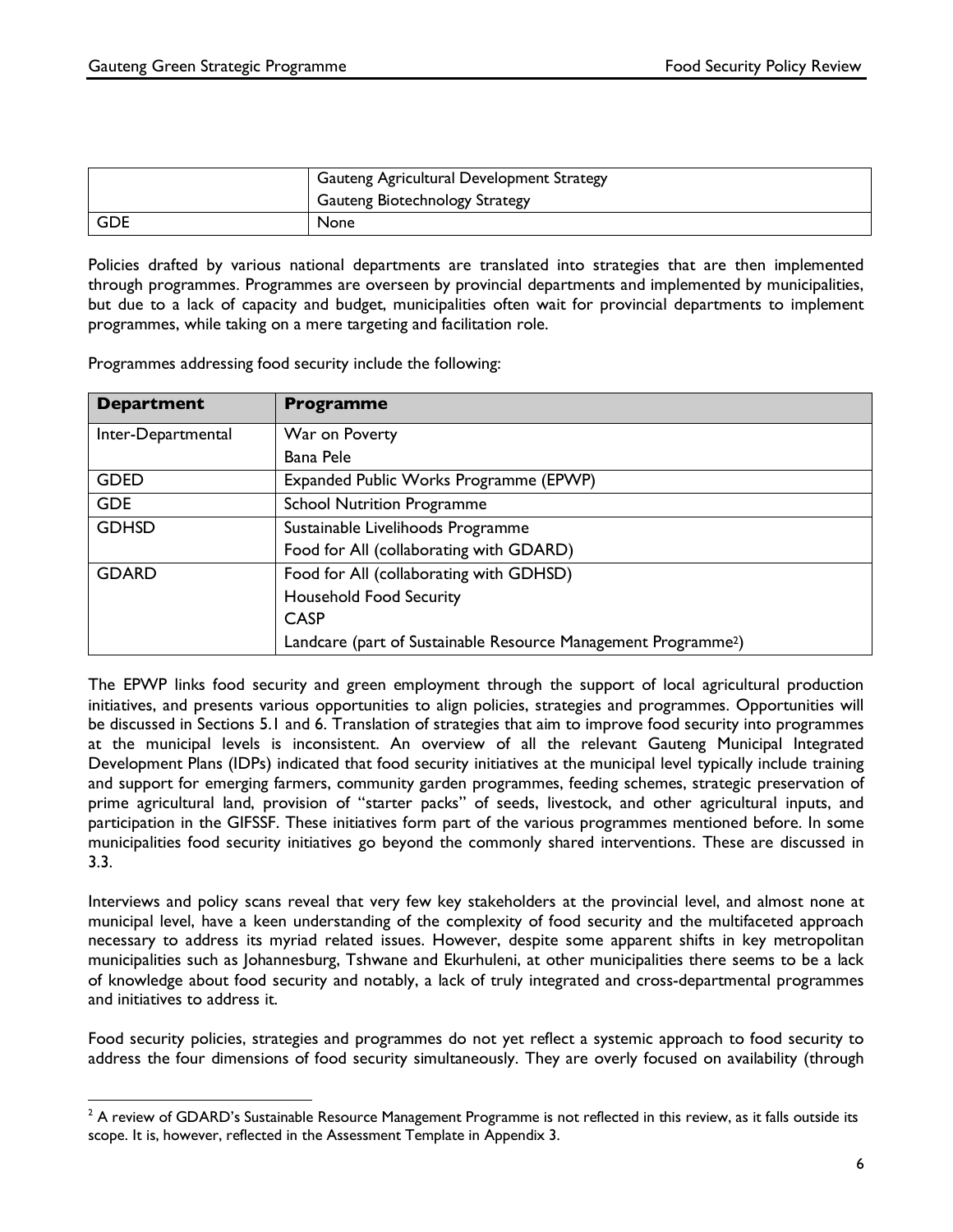increasing production), while only beginning to address the accessibility of food (through food banks and feeding schemes), and utilisation (through nutrition programmes), and they do not address the resilience dimension of the food system at all.

# 3. Food Security Policies and Strategies

Food-security related content was found across a broad spectrum of policy documents in various government departments including GDE, GDHSD and GDARD. Below is brief overview of the reviewed food security related policies.

### 3.1 National

On national level, only the policies and strategies that present food security as their primary goal were considered. The scope was broadened on provincial and local levels.

#### *a) Integrated Food Security Strategy of South Africa (IFSSSA) (2002)*

The IFSSSA (2002) constitutes the most relevant national food security document and provides the only direction for food security initiatives in South Africa. The goal of the IFSSSA is to eradicate hunger, malnutrition and food insecurity by 2015. Its strategic objectives are to: increase household food production and trading; improve income generation and job creation opportunities; improve nutrition and food safety; increase safety nets and food emergency management systems; improve analysis and information management system; provide capacity building; and hold stakeholder dialogue.

The approach of the IFSSSA entrenches public private civil society partnerships and focuses on household food security without overlooking national food security. It recommends an integrated, intersectoral approach to food security, and assigns responsibility primarily to the National Department of Agriculture and Rural Development to establish a network of institutions and committees to address different aspects of food security. Further development and implementation of an Integrated Food Security Programme will be led by various other departments including the Department of Public Works, the Department of Health and Social Development, and Statistics South Africa.

In addition, the IFSSSA proposes the establishment of Provincial Integrated Food Security Forums (PIFSF) to be constituted by stakeholders from government, private sector and civil society at each of the nine provinces; provincial Coordinators to coordinate the activities and provide technical support; District Food Security Committees (DFSC) to identify food insecurity, compile and recommend projects for funding, and monitor and evaluate the effects of the projects on food security on district-level; and Local Food Security Action Groups (LFSAG) to assist with on-the-ground implementation of food security related initiatives.

#### *b) National Integrated Food Security Policy (pending – information based on interview)*

The National Integrated Food Security Policy is currently being drafted. The policy was not available at the time of drafting this report, but conversation with the key national policy maker (Sibongiseni Ndimande) indicated that the document will include the following:

• Shift procurement of food for food security programmes to emerging and small-scale South African farmers, while simultaneously working to bolster the economies of neighbouring countries to create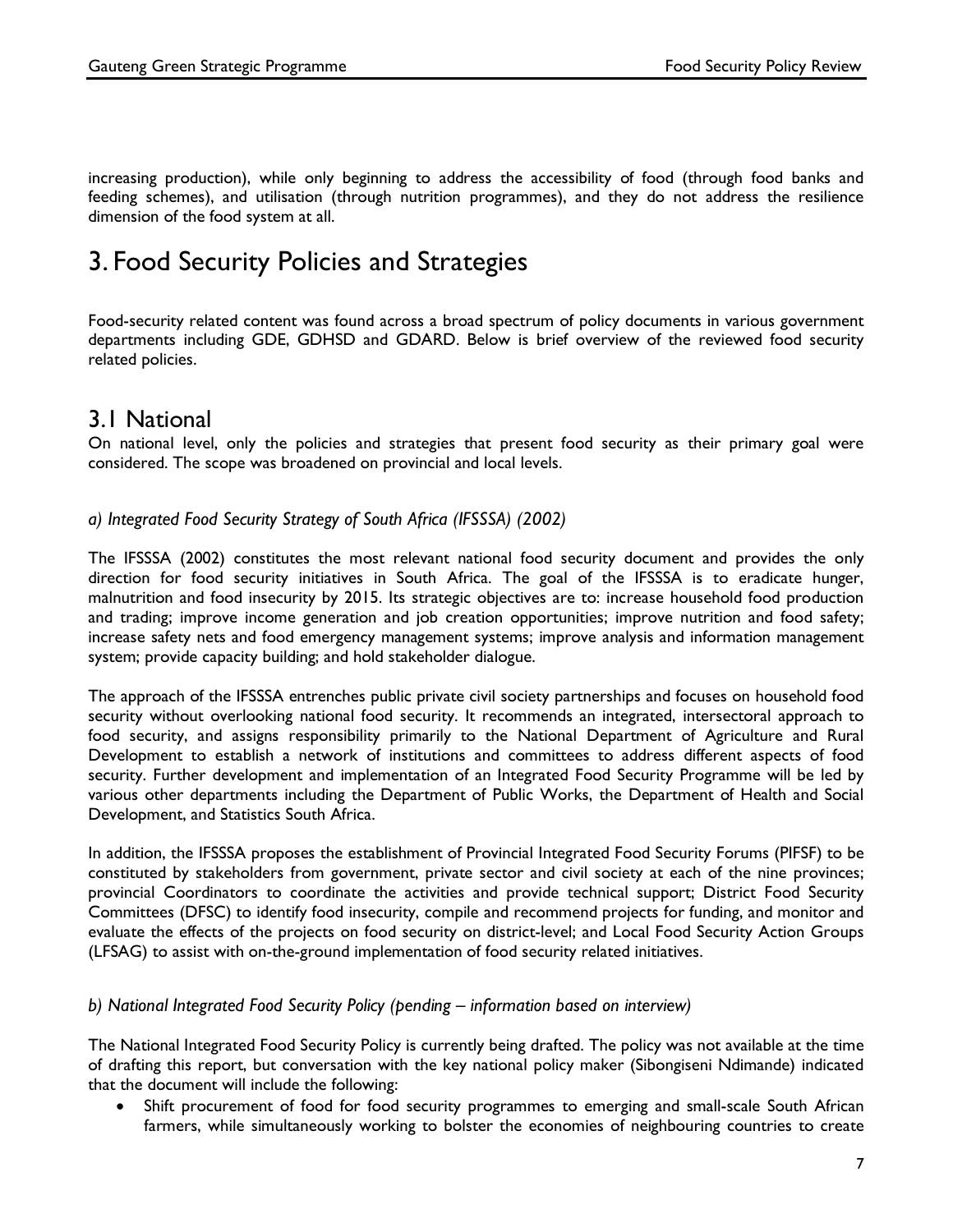new markets for commercial South African farmers.

- Establish local food economies within South Africa via monetary and technical support to small-scale food producers, and improving both producers' and consumers' access to local foods in the market.
- Work closely with the Department of Health and Social Development to increase nutrition education efforts through dieticians and nutritionists, with a focus on nutrition label reading. The Department of Trade and Industry recently formulated a new law enforcing standardised labelling requirements for food.

It is projected that a draft policy will be ready for public consultation between January and March 2012.

### *d) Zero Hunger Strategy (pending – information based on interview)*

The Zero Hunger Strategy, a Gauteng initiative, is based on the successful Brazilian programme of the same name. With most of the initial work being done in Gauteng on the provincial level, it has now been upscaled to national level for review as a strategy aimed to combat hunger and its structural causes. The Departments of Agriculture and Rural Development, Health and Social Development and Economic Development will roll out the strategy through various programmes. There are currently four proposed areas of focus:

- Support small-scale agricultural production by identifying existing land in schools and communities on which family cooperatives can farm and receive technical support from the Department of Agriculture and Rural Development;
- Facilitate procurement of local foods. In partnership with the Department of Economic Development create preferential purchasing arrangements linking household small-scale farmers with schools, hospitals, crèches, social institutions, and food banks. Impoverished families receive vouchers allowing them to purchase discounted local fresh produce at community markets;
- Establish community nutrition centres based on the concept of popular restaurants that offer hot cooked meals to vulnerable populations in exchange for discounted payment or attendance at a skillsgenerating project; and
- Provide skills development as an exit-strategy from food aid and poverty.

It is unknown when the national policy will be available for public consultation.

### 3.2 Provincial

Both the Gauteng Integrated Food Security Policy and Strategy were under development and not available for review at the writing of this report. Policies and strategies on provincial level that have food security as one of many outcomes, or as a strategic tool to achieve other primary outcomes, were sourced from interviews and websites and are reviewed in terms of their relevance to food security in this section. These strategies stem from various national and provincial policies and are implemented via municipal level programmes.

### *a) Gauteng Employment Growth and Development Strategy* (GEGDS) (2010)

The GEGDS is located within the GDED. It "explains the strategic interventions by which Gauteng will work to make an innovating, green and inclusive economy a reality" (2010:5). The strategic interventions are organised into 5 'strategic pillars', one of which is Sustainable Communities and Social Cohesion. Within this, one of three key 'ordinary drivers' is "Rural and Agricultural Development and Food Security" (2010:8). Food Security is thus one of the key motivations for a green growth and development strategy, and in this document is addressed primarily through rural and agricultural development.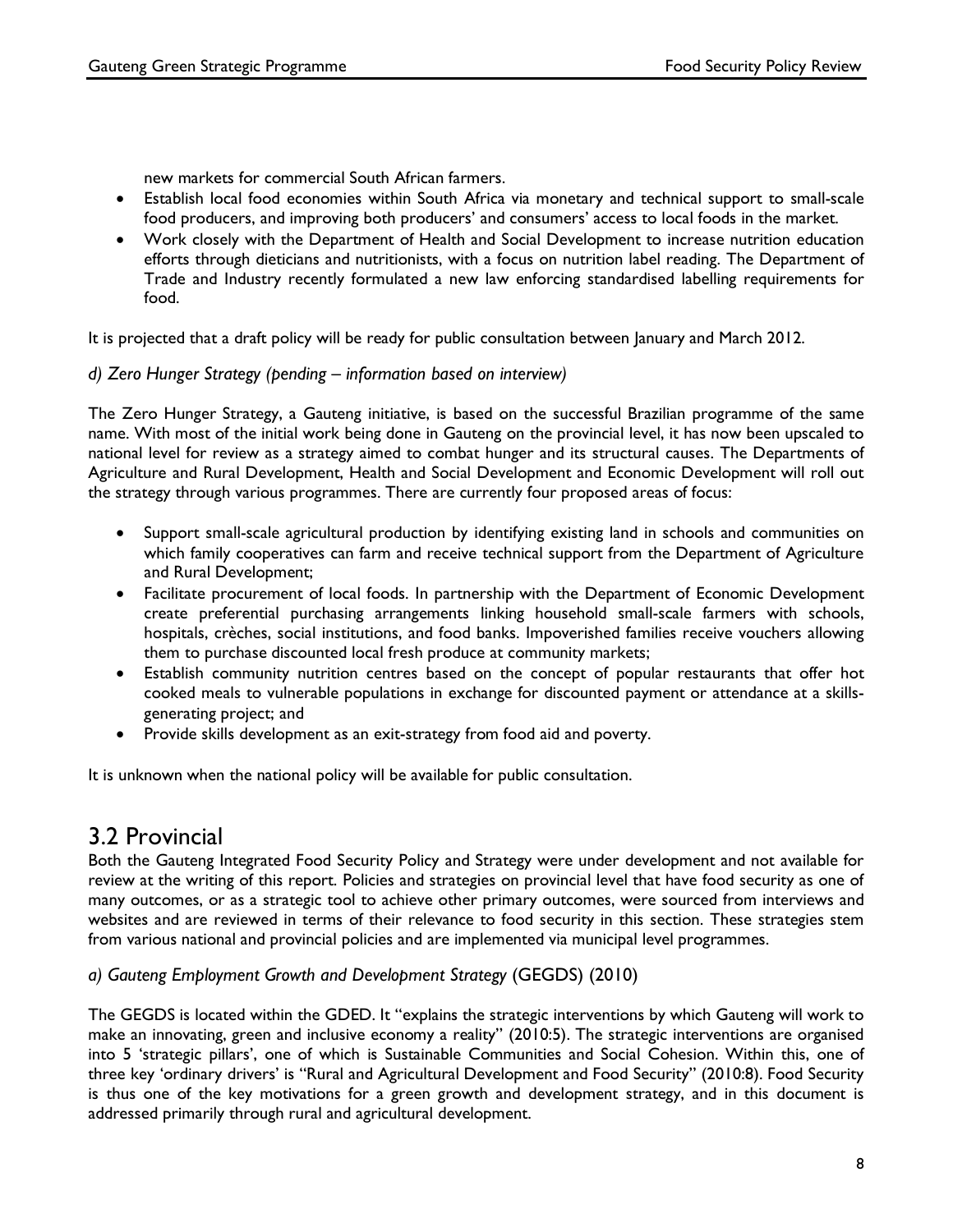Amongst other aims, the GEGDS seeks to achieve "rural and agricultural development with special emphasis being placed on food security, which through some of the green technologies can play a vital role in creating employment while building up economic activities in communities" (2010:32). Through this emphasis on food security "Put more simply, the GEGDS, through short-, medium- and long-term strategies will be implemented with the aim to progressively transform the economy through endogenous growth aimed at achieving the long terms goals of this growth path which is to create decent jobs through an inclusive, innovating and green economy" (2010:32).

The GEGDP (2010:60) explains the importance of a focus on jobs in the food security arena:

Research has shown that the most significant contributor to green economic development and job creation is the focus on food security and local agricultural production. Local production reduces the reliance on produce imported from other provinces and therefore reduces carbon emissions, while creating employment in the province. Key interventions include:

- o Promotion of food gardens, especially in city centres, to alleviate food insecurity and create jobs in the short-term.
- $\circ$  Increase the availability of land for agricultural production, especially high-yielding land in the province as well as arid land in rural communities for the Moringo Oleifera project (and the potential derived by-products).
- o Promotion of skills development and management training necessary for small scale sustainable farming with the agricultural sector education and training authority in collaboration with farm schools.
- o Extension of agricultural and investment services to support small scale (subsistence) farmers coupled with possible funding leveraged from relevant government agencies – aimed at increasing capitalization for these farmers.
- o Revival of agricultural expos.
- $\circ$  Support for community-led local economic development initiatives in agriculture.

Food security related job creation is targeted under the proposed Community Works Programme (CWP) (see 5.2.a).

Although food security sector jobs are not mentioned exclusively under other job creation plans, there is ample opportunity for food security job creation under the Expanded Public Works Programme II, Youth Employability Initiative, and Labour Absorbing Sector Employment—all mentioned in the GEGDS.

If 20% of CWP jobs target food security, a budget of R200 million would be required to reach the Premier's stated target of 100,000 jobs.

#### *b) Gauteng Social Development Strategy (GSDS) (2006)*

The GSDS is located within the GDHSD. It is aimed at general social development through the use of ten strategic levers. These levers must strengthen social relations and economic participation by individuals, households and communities in order to reduce poverty and hunger, and achieve sustainable livelihoods (2006:16). Three of these levers include the improvement of food security as a necessary step to achieve their outcomes and in some cases outline strategies for improving food security.

Strategic Lever 2: The development of human resources

A package of supporting services must be provided to vulnerable households including, amongst other things, adequate food and nutrition programmes (2006:17).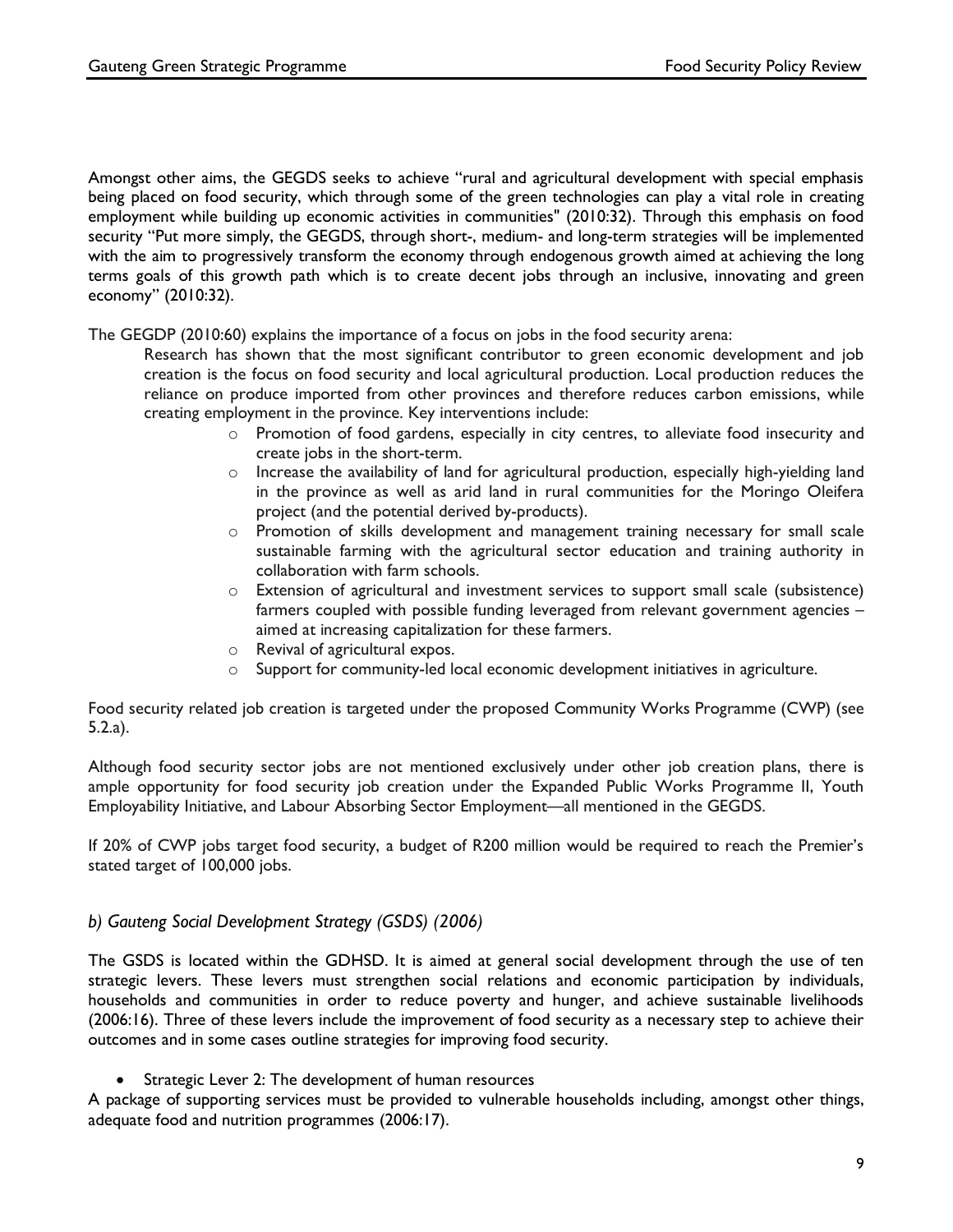• Strategic Lever 8: Strategies to assist the most vulnerable in society

Through the Gauteng Strategy for Children 2005 – 2010, Lever 8 will promote greater reach of an integrated food security programme including primary school nutrition programmes and crèche feeding schemes for effective learning. The programme will be rolled out in Early Childhood Development (ECD) centres, primary and secondary schools, health facilities and other identified environments (2006:24).

• Strategic Lever 9: Integrated poverty alleviation

An integrated food aid and nutrition programme will be offered to people not currently included in other safety nets, incorporating the homestead food garden programme, support services to farmer settlement programmes, nutritional support services to mothers and babies, a nutrition and food safety programme available at ECD facilities, school feeding to poor learners in primary and secondary schools, subsidisation of Non-government Organisations (NGOs) to provide food relief, and community self -help initiatives such as bulk buying of food through saving clubs, organisations and cooperatives. This will be combined with programmes to finance and provide household, social and economic infrastructure for poverty alleviation, including social housing, changes in land and housing ownership, utilising other strategic levers referred to in this strategy (2006:27).

The strategic levers are interdependent; hence actions taken in one area have impact in others. For this reason, the GSDS depends on the effective functioning of team-based approaches. The GSDS will be managed and implemented by cross-departmental project teams working under the auspices of GDHSD but under the direction of the Gauteng Social Development Strategy Committee.

In addition to the budgets of line departments, a comprehensive budget for the Gauteng Social Development Strategy will be presented each year, demonstrating the integration of social sector budgeting. The budget for 2011 had not been received for review by the time of writing this report.

#### *c) Gauteng Comprehensive Rural Development Strategy (GRDS) (2010)*

This strategy, located within GDARD proceeds from the recognition that "the worst poverty is often located in peri-urban and rural areas" (11) marked by isolation. The term rural is not clearly defined, but for operational purposes, "rural areas include informal settlements, peri-urban townships, villages and small towns and nearby urban centres [...]" (2010:12).

The objective of the GRDS is "to provide a strategic framework that will facilitate the co-coordinated implementation of sector policies and strategies concerned with the development of rural communities…support the implementation of poverty alleviations mechanisms and create a development environment that will contribute to enabling rural communities and households to achieve sustainable livelihoods" (2010:13).

Food security is one of seven major themes guiding the strategy (2010:14). In terms of its approach to food security, the strategy takes a developmental approach rather than focussing on humanitarian aid: "that create wealth, enabling people to buy (access) the food which is available" (2010:21). The document specifically addresses food security in several sections, recognising that "there is a huge macro-economic cost in the region to taking no action to relieve food insecurity in a sustainable manner" (2010:21). It states that to strengthen efforts to improve food security, the Gauteng Provincial Government has introduced several measures. It has also made various administrative structural changes to support farmers, especially emerging farmers. Targeted communities have been supported through backyard food gardens, community food gardens, food banks and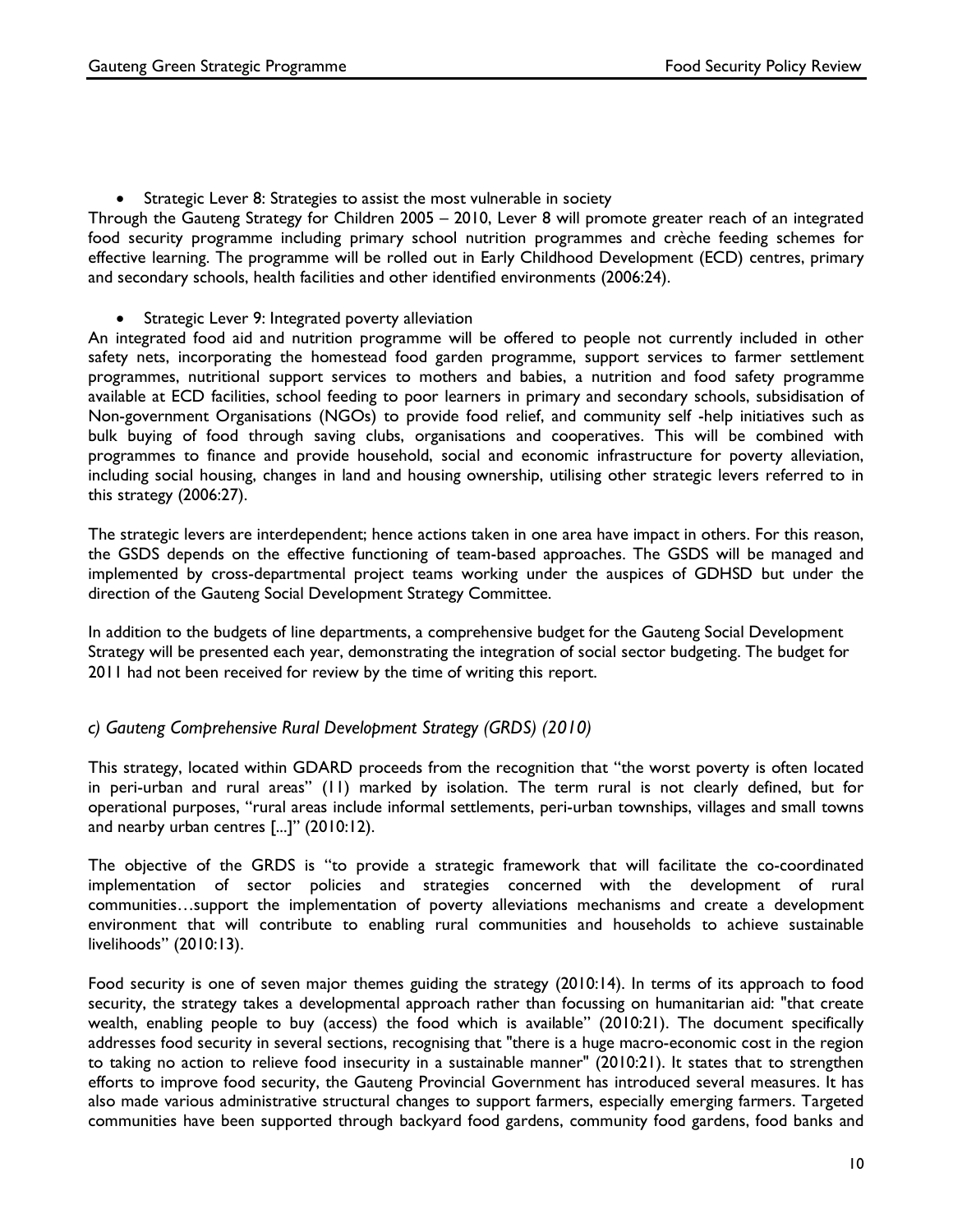several other measures.

The GRDS also makes reference to the objectives of the Gauteng Food Security Strategy (currently under review)(2010:21):

- Provide the framework for a sustainable and coordinated "'solution"' to food insecurity in Gauteng, replacing the hitherto ad-hoc approach, promoting synergies and avoiding wasteful duplication, and for components to be outcome-oriented rather than activity-oriented;
- To serve as the vehicle for implementing Gauteng's food security policy, whereby all its citizens would be food-secure;
- To provide a management tool for Government, enabling it to have a clear vision of what and how it intends to prioritise, and to oversee and coordinate the implementation of food security policy, not least through commanding the development agenda rather than merely responding to priorities;
- To facilitate related multi-sectoral planning and implementation at Provincial and Municipality level, and provide a mandate against which potential projects can be assessed as "'bankable,"', and worthy of funding;
- To encourage a development agenda, with a preventative rather than curative orientation, together with a better-coordinated safety net of food security-related relief efforts.

The document points out the links between food insecurity, poverty, health and productivity, HIV/AIDS, water access and efficiency of use, improving women's knowledge of nutrition and involvement in decision-making. It recognises the limitations of the green revolution and the importance of training and technology, integration of indigenous knowledge with research, land reform, and low-cost finance. It reflects a critical perception of genetically modified organisms.

The strategy recommends several actions related to food security (2010:37):

- Include mainstream nutrition goals in development policies and programmes
- Improve household food and nutrition security
- Protect consumers through improved food quality and safety
- Prevent and manage infectious diseases
- Promote breastfeeding
- Care for the socioeconomically deprived and nutritionally vulnerable
- Prevent and control specific micronutrient deficiencies
- Promote appropriate diets and healthy lifestyles
- Assess, analyse and monitor nutrition situations.

The GRDS remains very vague and general on the topic of food security. Many of the strategies, which do not relate directly to food security may have a beneficial indirect effect on food security if they are implemented well. Approaches directly aimed at food security reflect a focus on food production and nutritional education, but do not adequately address aspects of food security like access, utilisation or resilience. The strategy document is replete with programmatic and general statements on food security and outlines some of the challenges contributing to food insecurity, but offers very little by way of specific strategies that explain how to translate general statements into implementable programmes or actions.

#### *d) Gauteng Agriculture Research and Development Policy (GARDP) (2008)*

The purpose of the policy is to outline principles and parameters of agricultural research for the development of appropriate agriculture technology and increasing agricultural productivity within the province of Gauteng.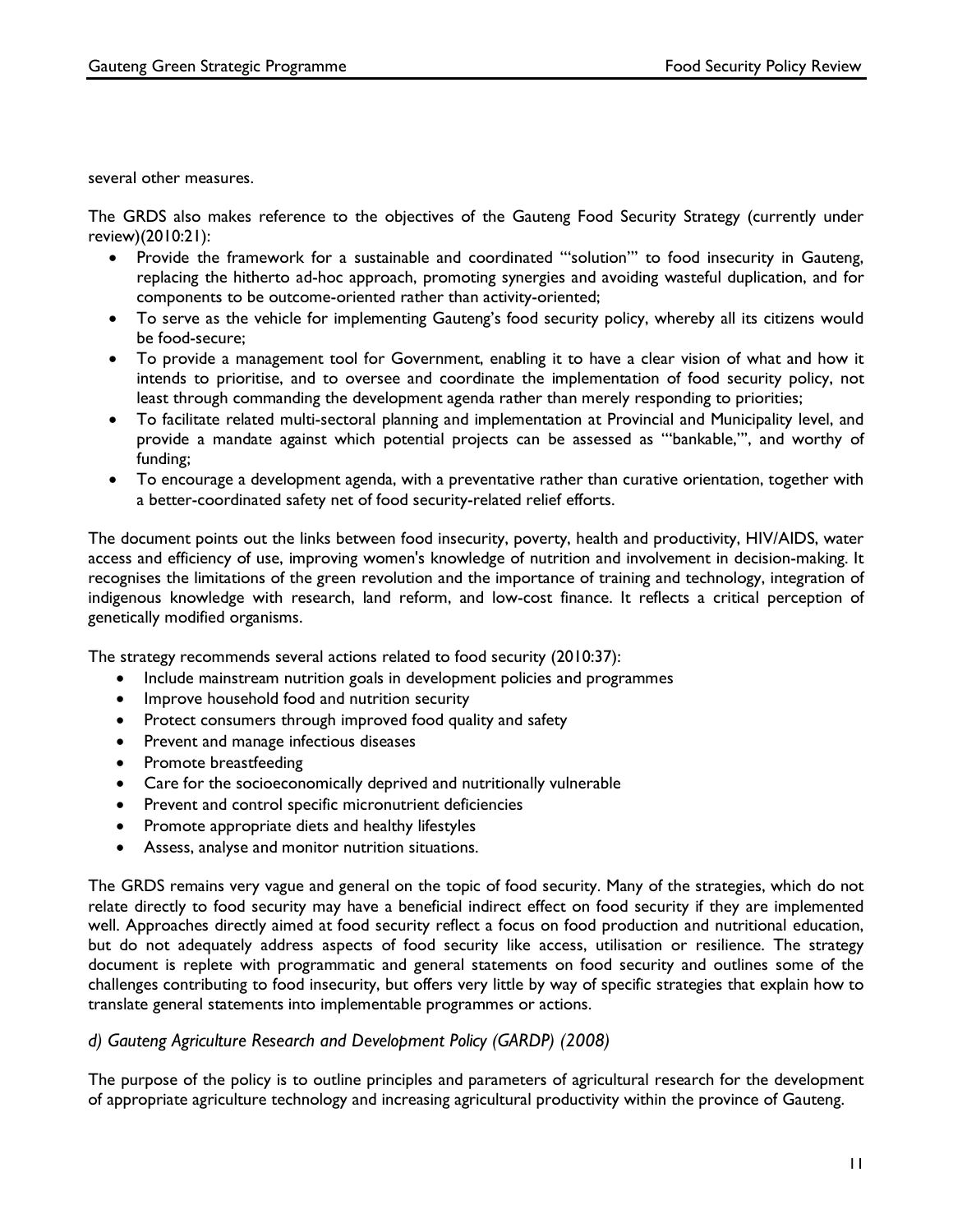The main objective of this policy is to articulate and define the parameters of agricultural research management and related processes. It will also address the evaluation criteria of the proposals received from different agricultural research institutes and academics to make sure that all approved research projects are in line with Gauteng Agriculture Development Strategy (GADS) as well as the GEDS priorities.

The GARDP only indicates support for a single application - this is far too little to make a major impact on agricultural research and development in the province, especially in the context of the province's aspirations towards developing a knowledge-based economy. With the main responsibility of food security initiatives befalling GDARD, this is cause for concern. More coherent research on food security, which falls under GDARD mandate, and the support and development of emerging and small-scale farmers – through appropriate technology including soil conservation and enhancement, biodiversity management, water harvesting and irrigation, crop security, storage and processing as well as niche markets such as essential oils, indigenous crops and organic farming in particular – require a concerted research drive. None of the primary beneficiaries of these initiatives can mobilise the scale of research and development resources available to multinational agri-business corporations.

No budgets are reflected in the document.

### *e) Gauteng Agricultural Development Strategy (GADS) (2006)*

This strategy is housed within GDARD and aims to support the GEGDS by developing agriculture in Gauteng. In order to achieve this, programmes must be put in place to overcome lack of land, finance, access to markets, knowledge and technological developments and skills training (2006:35-37). GADS identifies vulnerable black farmers and then take them through the following stages (2006:37):

- The farmer needs to obtain land through purchase or lease.
- Loan financing should be made accessible to the farmer, capital as well as bridging.
- The farmer should consider the recapitalisation of on-farm infrastructure either through loan or grant financing, depending on the type of commodity farmed.
- The farmer must undertake training and skills enhancement.
- The on-farm production must be linked to markets.
- The farmer must have access to information at regular intervals through extension services, technology (cellphones, internet etc), study groups, radio, television or printed media.
- The farmer must have access to the latest technological advances through research and extension services.

One of the pillars to achieve its goals is to invest in farmer development. Food security plays an important role in this regard. In terms of food security, the GADS aligns itself with the national goal of the IFSSSA to ensure universal and sustainable access to the minimum daily, safe and nutritious food needs for a healthy, active and better life for all the people of South Africa. The target group for improving food security comprises about 30- 50% of Gauteng's population.

GADS consists of three cells: production, processing and distribution and household food security is addressed in each of these cells:

• Cell 1.3: Production and Household Food Security (2006:28)

Strategic partnerships will be formed with NGOs, Faith-Based Organisations, Community-based Organisations (CBOs) and Local Authorities in order to rapidly expand both the homestead food gardens and community garden projects. The Department will roll out and scale up the various Household Food Security Programmes, targeting specifically women and children. As part of its implementation plan, through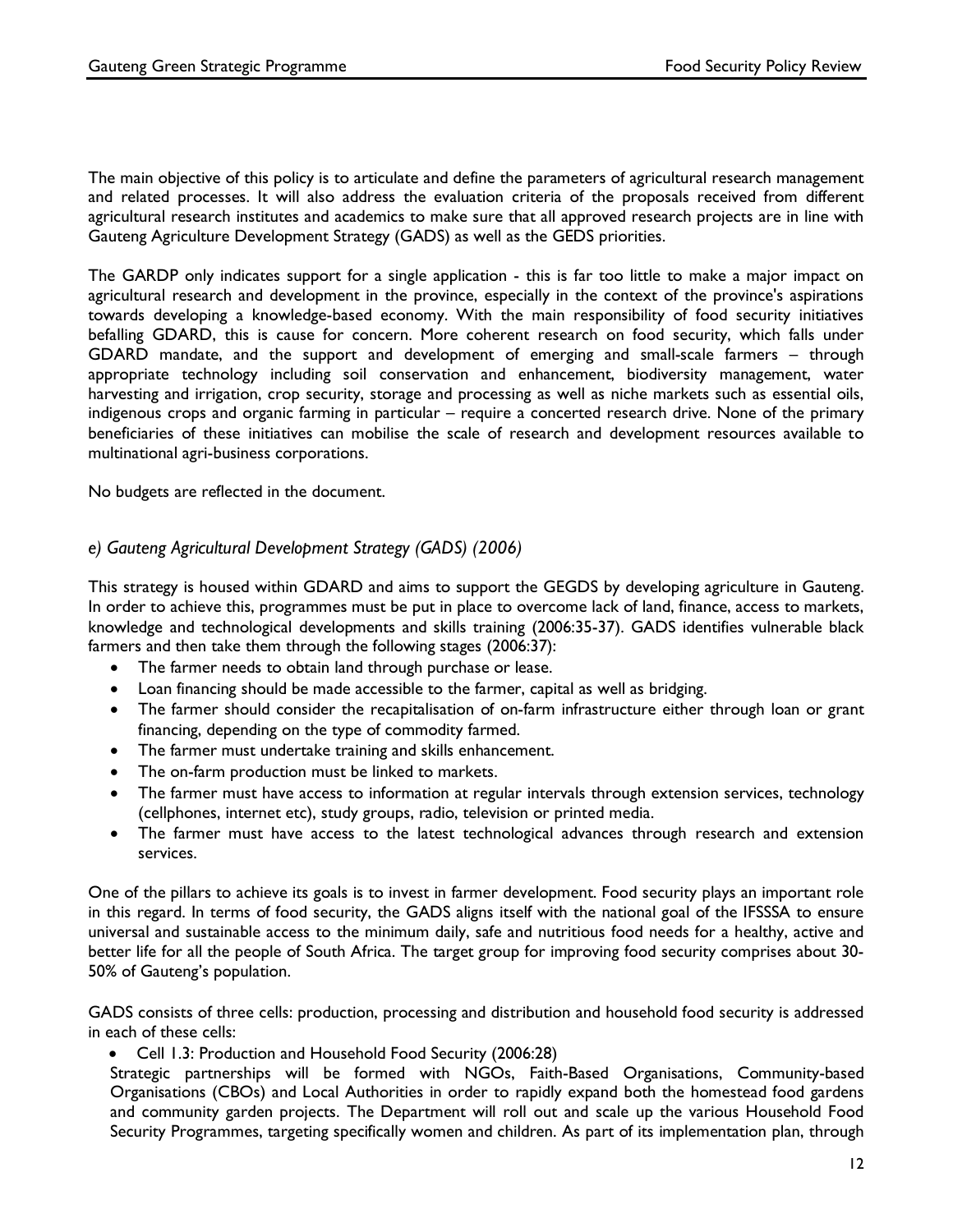working with existing CBOs in a "people's contract" to eradicate hunger, the Department will also link the Integrated Food Security and Nutrition Programme3 and the EPWP to improve livelihoods and the ability of poor households to access income to meet basic food needs. The Department will initiate the introduction of measures to expand the reach and impact of government policy and programmatic interventions that contribute to this goal through improved co-ordination between departments and the review of certain interventions. The focus of the Department will be on four areas of policy and programmatic work, namely: food production, food distribution, food safety and income security.

The Department will also actively engage with the National Food Pricing Monitoring Committee in order to influence food pricing as an additional area of programmatic work, and it will invest in Indigenous Knowledge Systems as well as urban agricultural support programmes.

Urban agriculture has emerged as a key livelihood and coping strategy for urban residents and as an essential land use, changing the way people in cities feed themselves and making a significant contribution to overall urban food security. Existing programmes aimed at establishing vegetable gardens in homesteads and schools need to be expanded in a systematic roll-out wherever possible. Similar programmes aimed at the extensive planting of fruit trees will be initiated. Support measures for the decentralised provision of water will also be initiated.

• Cell 2.3: Processing and Household Food Security (2006:31)

Integration of most homestead gardens projects with small-scale beneficiation and packaging (as is already envisaged in current strategic planning). These suggest that the Department can play a supportive role in providing market access, e.g. by negotiating with big retail chains. The department could facilitate the establishment of a 'virtual clearing house' for products (and related services) as part of its databases linking interested retailers, including NGOs and altruistic consumers, to providers in a cost effective way

Expansion of existing programmes and the incorporation of small-scale appropriate value-adding. One needs to be realistic and understand that this cell's set of activities will necessarily remain a small part of future interventions, given that the Department's new focus will be placed on the empowerment of SMMEs in the formal sector.

• Cell 3.3: Distribution and Household Food Security (2006:34)

The wording for Cell 3.3 was copied exactly from that of Cell 2.3. In addition these programmes were mentioned:

- o Peer educator schemes raising productivity and risk management skills
- o "FoodBucks / SmartCard" this is not explained, but could refer to food vouchers
- o User-friendly access to information
- o Creating an enabling environment for the formal economy, is of higher importance than facilitating informal sector trading activities

The links between the distribution programmes mentioned under Cell 3.3 and food security are not clear. The fact that the exact same programmes were copied from Cell 2.3 indicates that distribution is not a clearly understood concept. It seems to be interpreted as access to food.

No budgetary framework is provided for GADS.

 

<sup>&</sup>lt;sup>3</sup> The official document outlining the Integrated Food Security and Nutrition Programme could not be found.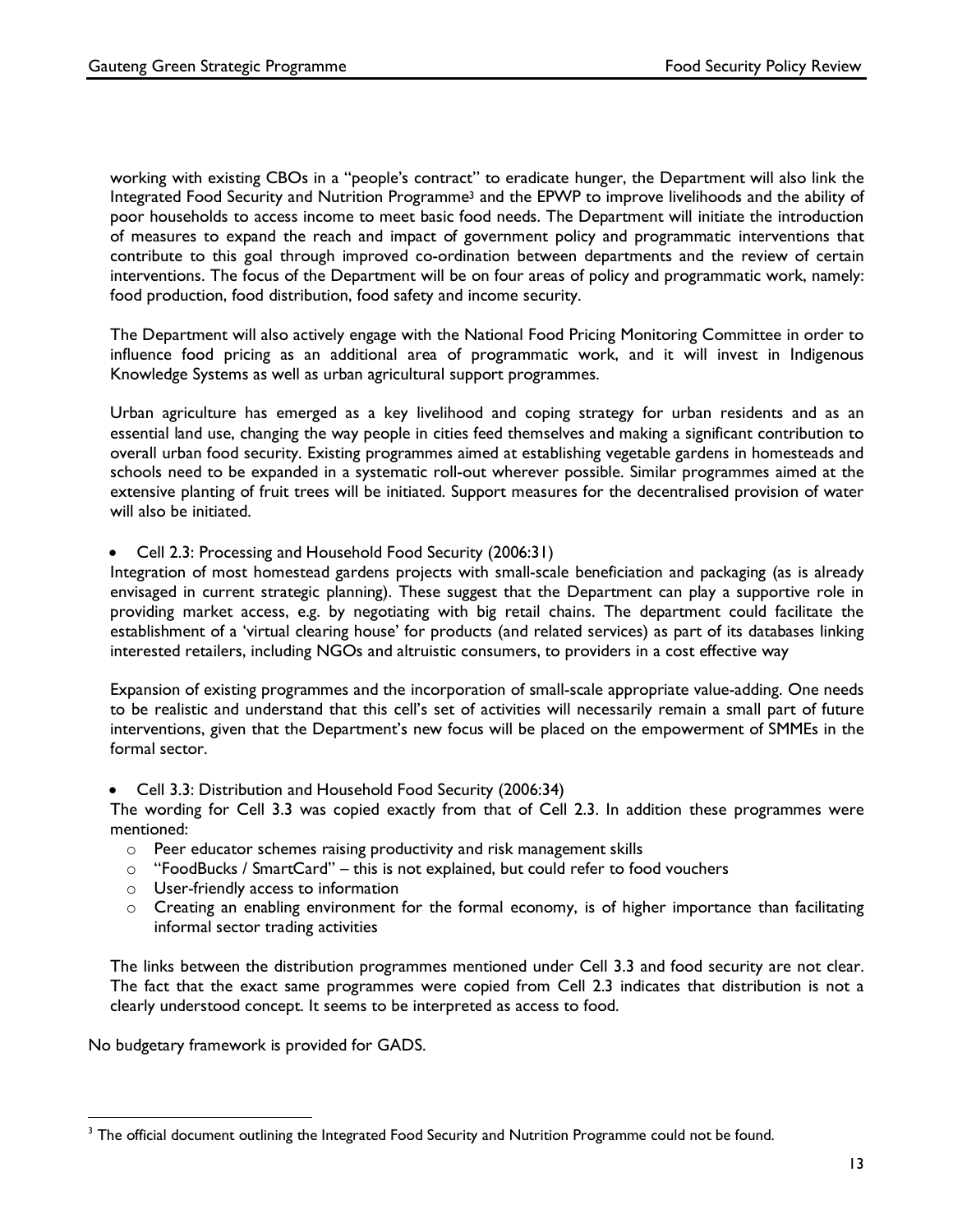### *f) Gauteng Biotechnology Strategy (2007)*

This strategy responds to GADS and the GEDS to create a strategic framework with the intention of positioning Gauteng as a national leader in biotechnology, with the anticipated outcome of increased productivity and availability of food. It states that biotechnology offers the province another tool to improve food security, alleviate poverty and create more jobs. As such, the province will work with biotechnology stakeholders to ensure that it has access to the skills and knowledge to keep pace with this technology (2007:28). The document is highly in favour of biotechnology - genetically modified crops - and minimises the potential risks, while praising its many potential benefits.

With strong ties to the emerging South African biotechnology business sector, this strategy does not only have technological support, but also benefits from extensive funding from the business sector.

#### *g) Gauteng Integrated Food Security Strategy and Policy (pending – information based on interview)*

In line with the IFSSSA, GDARD has appointed a provincial coordinator (Njoni Sikhalele), and has convened the GIFSSF. The forum includes representatives provincial departments including GDARD, GDHSD, GDE, and the Gauteng Department of Trade and Industry – GDTI, as well as trade unions, NGOs such as Joint Aid Management (JAM), and municipal officials (see Appendix 4).

The GIFSSF has drafted a provincial integrated food security strategy based on the national IFSSSA. A policy document guiding the implementation of the strategy is also being developed. The strategy document is currently being reviewed, and has not been released for analysis or comment. The document has applied a provincial perspective and has refined roles of different departments. The document has a strong focus on the co-ordination between provincial departments and outlines the food-for-all rollout plan.

### 3.3 Local

Gauteng is divided into 3 metropolitan municipalities, and 3 district municipalities, which are further divided into 9 local municipalities:

| <b>Metropolitan Municipalities</b> | <b>District Municipalities</b> | <b>Local Municipalities</b> |
|------------------------------------|--------------------------------|-----------------------------|
| City of Johannesburg               |                                |                             |
| City of Tshwane                    |                                |                             |
| Ekurhuleni                         |                                |                             |
|                                    | Metsweding                     | Nokenge tsa Taemane         |
|                                    |                                | Kungwini                    |
|                                    | Sedibeng                       | Emfuleni                    |
|                                    |                                | Midvaal                     |
|                                    |                                | Lesedi                      |
|                                    | <b>West Rand</b>               | <b>Mogale City</b>          |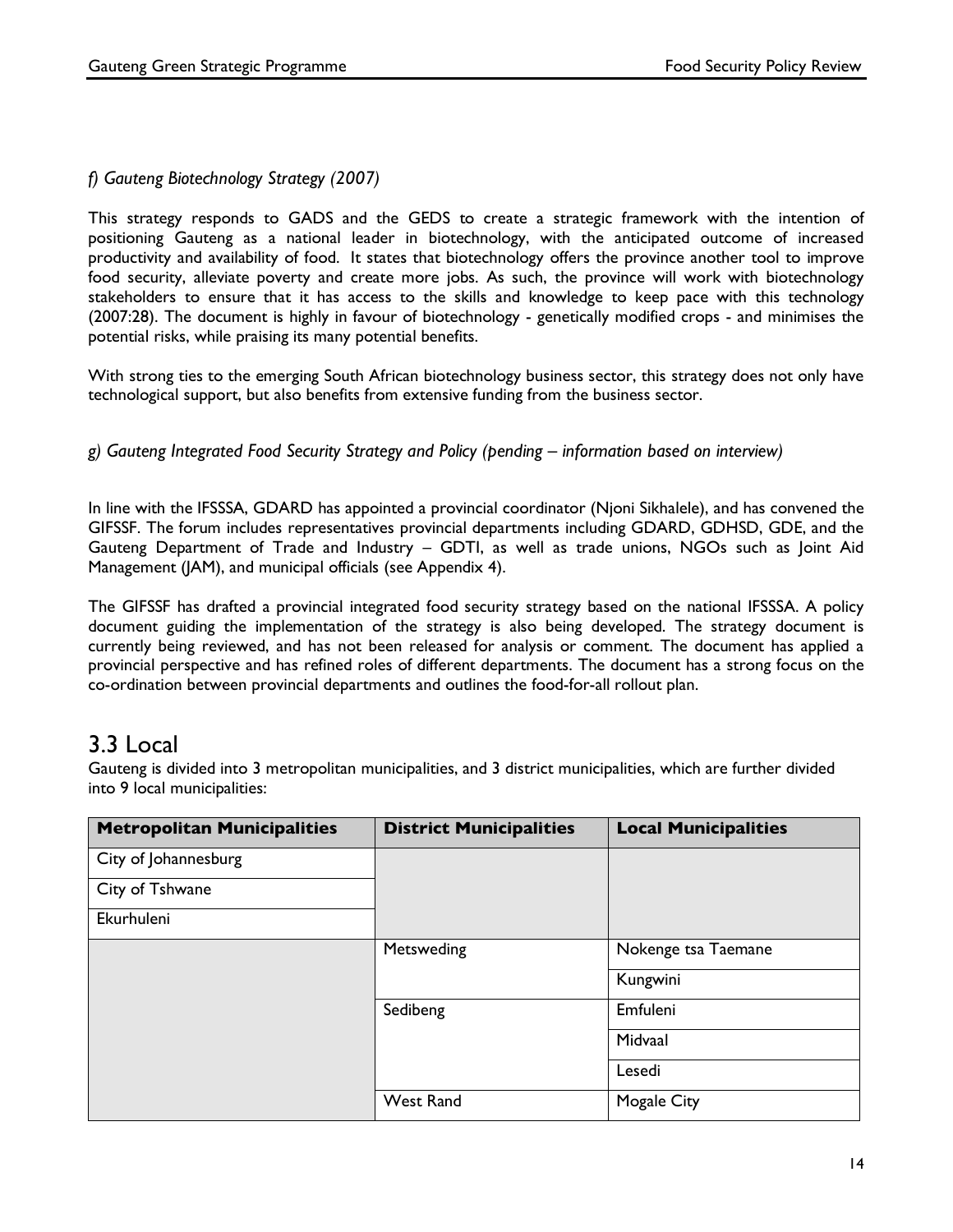|  | Westonaria    |
|--|---------------|
|  | Merafong City |

This review considered the Integrated Development Plans (IDPs) of the Metropolitan Municipalities of Johannesburg, Tshwane and Ekurhuleni, and those of the District Municipalities of Metweding, Sedibeng and the West Rand. Local Municipalities mainly based their IDPs on the IDPs of their respective Districts and were found to repeat District food security initiatives.

#### *Municipal Integrated Development Plans (IDPs)*

IDPs are five-year plans that are reviewed annually and determine how municipal budgets will be spent on various programmes. It's a legal requirement for each municipality to have an IDP and it specifies what must be achieved in a year.

Most municipalities have a basic set of food security related programmes in common that relies heavily on the local production of food in homestead and community gardens. Improving the availability of land and providing inputs and implements are put forward as strategies to increase production. Municipalities also commonly operate as a platform or support for the implementation of provincial programmes led by GDARD. Due to a lack of capacity and budget, municipalities often wait for provincial departments to implement programmes, while taking on a mere targeting and facilitation role.

Other food security interventions were mentioned in some IDPs. The cities of Tshwane, Johannesburg, Sedibeng and Ekurhuleni have established databases of indigent households that are used to select households that qualify for food aid packages and homestead/community food gardens. In Johannesburg, food production support initiatives are promoted as one of several exit strategies that provide a basket of welfare benefits including child welfare, cash grants, food parcels, electricity, water, and bus transit concessions to 500,000 people. Ekurhuleni also wants to increase urban and organic agriculture by 2025 to increase food security in the municipal area. Tshwane and Midvaal (within Sedibeng) have enacted policies to protect high-value agricultural soils by preventing subdivision of land. Tshwane has also developed an integrated agricultural strategy that includes food security. The strategy provides overarching guidelines on how agriculture should be developed in Tshwane (see Appendix 2). Ekurhuleni and Emfuleni (within Sedibeng) have proposed preferential procurement for government offices and feeding schemes from local food production and beneficiation enterprises.

For an overview of the analyses of various municipal food security interventions, including allocated budgets, see Appendix 2.

## 4. Food Security Programmes

Food security programmes are based on food security policy and strategies and are used to implement or act on policies strategies on local municipal level.

### 4.1 Cross Departmental

*a) War on Poverty (based on interviews)*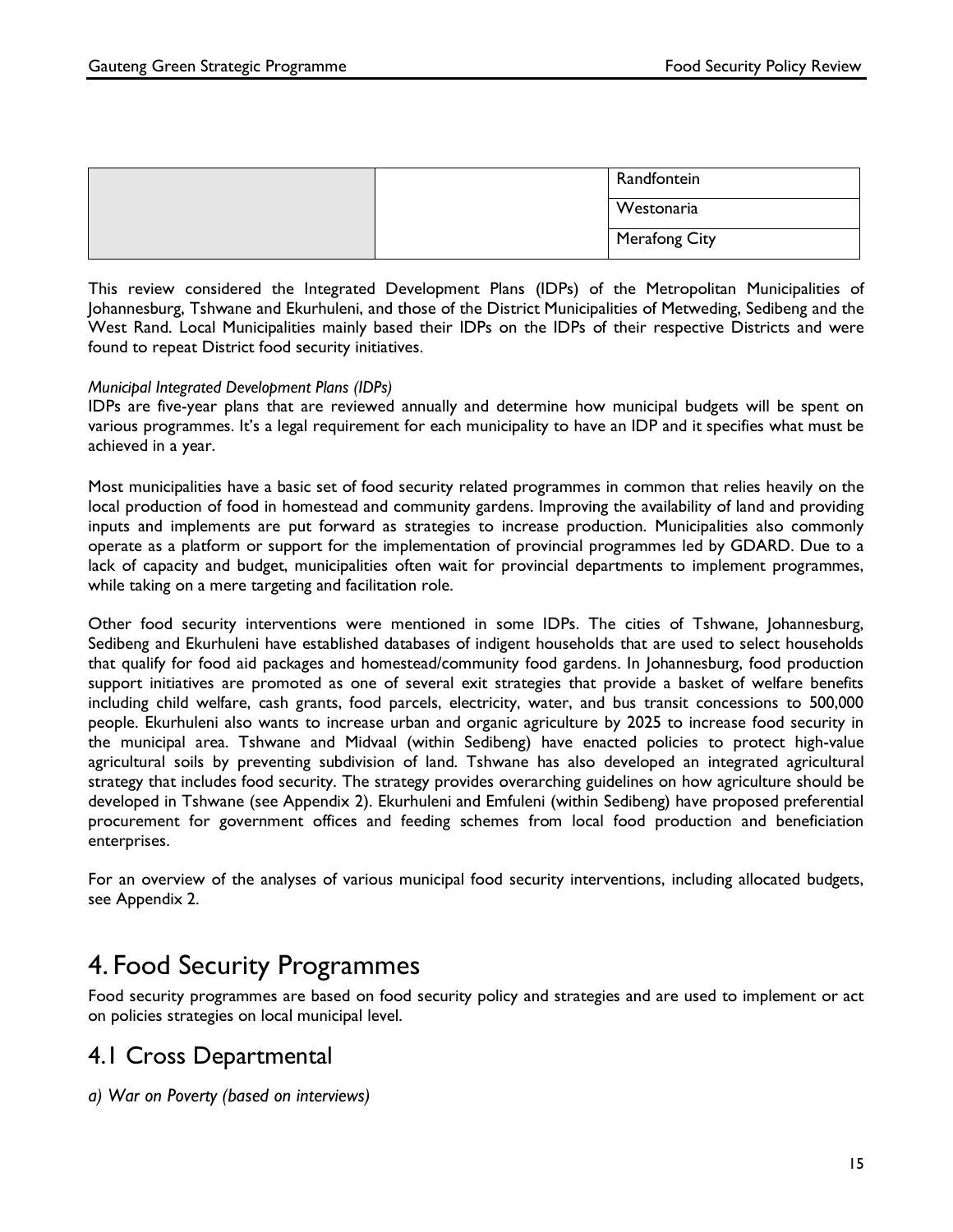This programme was established to assist South Africa's poorest households in receiving assistance and support in a coordinated and sustained way. It is located in the Presidency and the mandate of vice-president. The programme works to identify needy households and links beneficiaries to the various sector departments responsible for the services that they might need. In relation to Food Security, it links beneficiaries to food banks and the School Nutrition Programme. There are four food banks in Gauteng, located in Ekurhuleni, Sedibeng, Tshwane, and West Rand. A fifth is planned for Johannesburg and will be opened in 2011.

#### *b) Bana Pele (based on interviews)*

This programme is a collaboration between the GDHSD and the GDE. The programme addresses the needs of vulnerable children and orphans between 0-18 years by offering a single window of services for the most vulnerable children in the province. The Bana Pele programme includes services such as school uniform assistance, school transportation assistance, psycho-social support, and school feeding via the School Nutrition Programme.

### 4.2 GDED

#### *a) Community Works Programme (CWP) (based on the GSGDS)*

The CWP is a direct employment creation programme, it aims to create jobs in communities, which also assists in building up communities and improving access to services and infrastructure. Instead of providing access to fulltime employment for defined periods, the CWP aims to provide participants with access to a minimum level of regular employment on an ongoing basis. The focus on direct employment creation initiatives by government represents a significant departure from the approaches taken in the past, which have focused on creating an income stream to the poorest.

The standard model for the programme (GEGDS 2010:53) is to offer two days of work per week (or 100 days a year) with income amounting to R100 per day. Approximately 1,000 people can be employed per site and the CWP has the potential to increase to 4,000 people over the medium term. In the State of the Province address, the Premier stated that 100,000 jobs will be created through the CWP by 2014. Typical programmes include:

- A strong focus on food security;
- Home-based care;
- Care of orphans and vulnerable children;
- Environmental rehabilitation and maintenance;
- Informal settlement upgrading; and
- Partnerships with schools to provide maintenance, labour for food gardens, unemployed matriculants to supervise homework classes, recreation activities etc.

### 4.3 GDE

#### *a) School Nutrition Programme (2004)*

This programme is implemented at the provincial level by the GDE. "The National School Nutrition Programme (NSNP) is a poverty alleviation strategy introduced in 1994 by government as part of the Reconstruction and Development Programme of the newly founded democratic Republic of South Africa in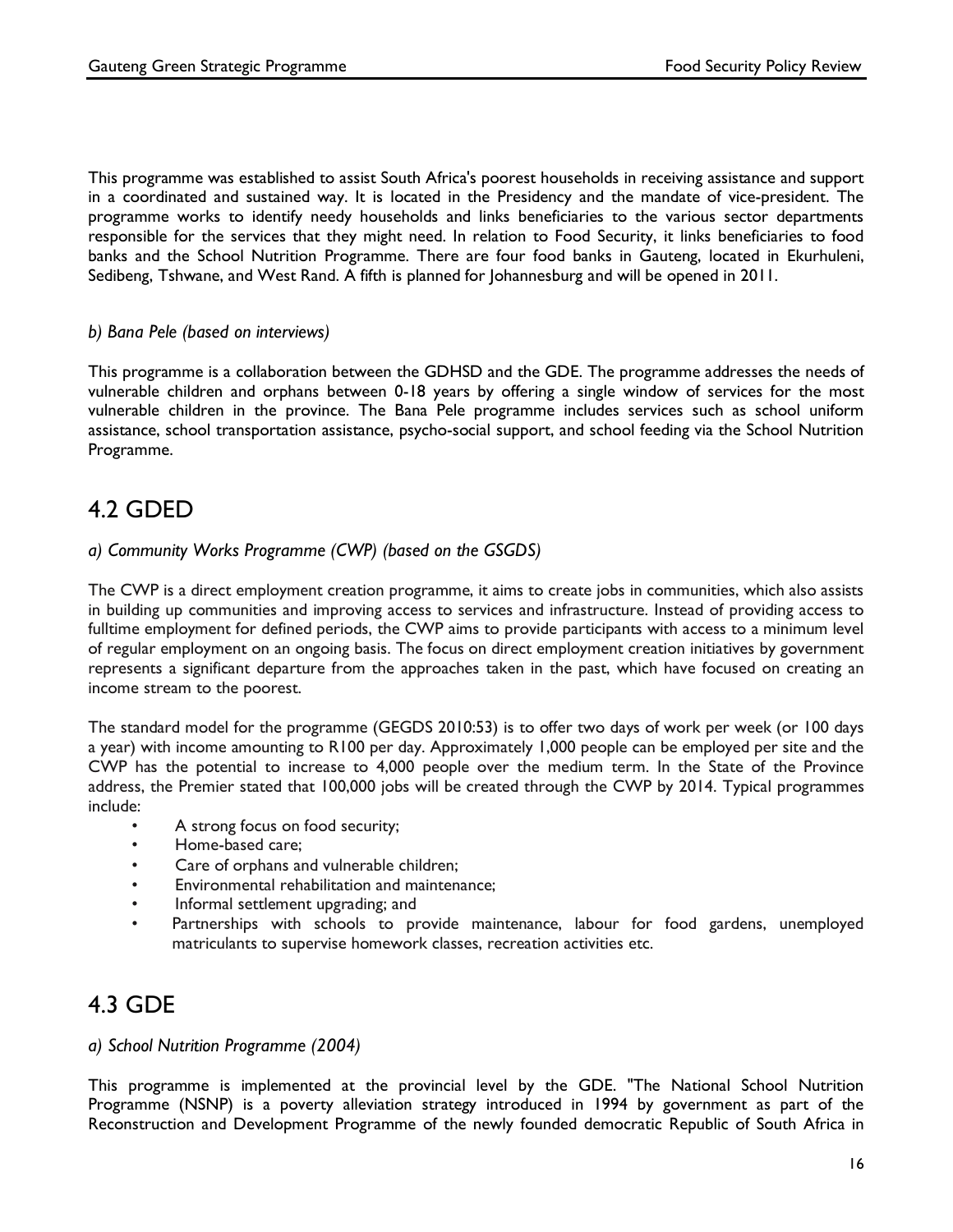1994."4 This programme addresses a key aspect of food security by providing regular nutrition for young learners.

The objectives of the NSNP are to "ensure unreserved access to basic quality nutrition…for the benefit of learners from the poorest schools or schools serving the poorest communities."<sup>5</sup>

In addition to direct feeding, the programme includes provisions that address other aspects of food security including nutrition education and school gardens which "begin to entrench a culture of food production for better life"6 amongst learners, and economic benefits to woman and community businesses who are responsible for food preparation and receive preferential procurement contracts.

The goals and objectives of the programme are achieved through the following:

- Feed all children in schools that fall within poverty Quintiles 1, 2, 3 for a standard minimum of 156 days
- Where possible, develop food gardens to complement nutrition education in the curriculum
- Offer procurement priority to women and community based organisations
- Enhance programmes for orphans and vulnerable children7

As of 2010, a total of 545,547 learners in 1491 Quintile 1-3 primary schools and 62,642 learners in 62 Quintile 1 secondary schools in Gauteng benefited from the NSPN.8

For the year ended 31 March 2010, the Gauteng School Nutrition Programme budget was R251.6 million, in that year 100% of the funds were spent.9

## 4.4 GDHSD

#### *a) Sustainable Livelihoods Programme (based on interviews)*

This programme is the heart of the War on Poverty Programme. It identifies available resources within the most impoverished communities that can be used to establish sustainable livelihoods for those communities.

Despite extensive efforts to obtain relevant documents, additional information could not be found and was not provided by time of write-up.

#### *b) Food for All (based on interviews)*

 

The Food for All strategy includes oversight of food banks that provide food parcels, and a GDARD programme providing agricultural starter packs to needy households to reduce long-term dependency on food aid by enabling household fruit and vegetable production.

Despite extensive efforts to obtain relevant documents, additional information could not be found and was not

<sup>&</sup>lt;sup>4</sup> NSNP Implementation, Monitoring and Reporting Manual. January 2004. Pg I

<sup>&</sup>lt;sup>5</sup> NSNP Implementation, Monitoring and Reporting Manual. January 2004. Pg 2

<sup>6</sup> NSNP Implementation, Monitoring and Reporting Manual. January 2004. Pg 6

<sup>7</sup> NSNP Implementation, Monitoring and Reporting Manual. January 2004. Pg 2-6

<sup>8</sup> Department of Education, Gauteng Department of Education Annual Report and Audited Financial Statements 2009/10. Pg 115

 $^9$  Department of Education, Gauteng Department of Education Annual Report and Audited Financial Statements 2009/10. Pg 208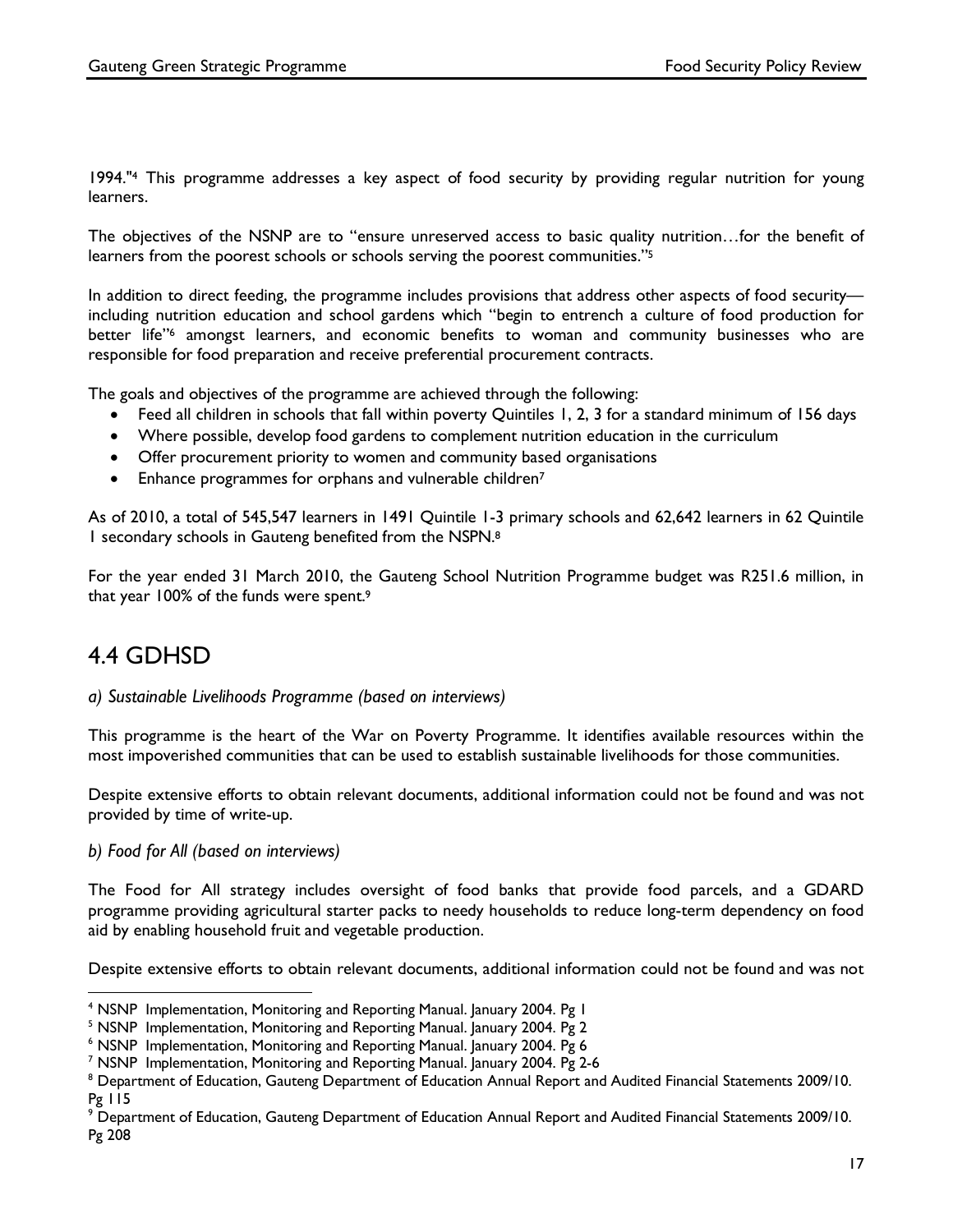provided by time of write-up.

## 4.5 GDARD

#### *a) Household Food Security*

The Household Food Security programmatic area includes supports such as seeds and production inputs for household food gardens and community and school gardens.

In August 2010, GDARD reported that 1077 homestead food gardens were implemented; 14 school food gardens were implemented in collaboration with the Japanese International Cooperation Agency; and 211 food gardens were being maintained in all household food security regions.10

Despite extensive efforts to obtain relevant documents, additional information could not be found and was not provided by time of write-up.

#### *b) Comprehensive Agricultural Support Programme (CASP) (based on interviews and the GDARD website)*

The aim of this programme is to provide post-settlement support to the targeted beneficiaries (the hungry, subsistence and household food producers, and land reform beneficiaries). The programme is a core focus for GDARD and will make interventions in six priority areas: information and technology management; technical and advisory assistance, and regulatory services; marketing and business development; training and capacity building; on/off farm infrastructure and product inputs; and financial support.

One of the key objectives is to enhance national and household food security. Other outcomes supporting food security include increased creation of wealth in agricultural and rural areas; increased sustainable employment; increased incomes and increased foreign exchange earnings; reduced poverty and inequalities in land and enterprise ownership; improved farming efficiency; stable and safe rural communities, reduces levels of crime and violence, and sustainable rural development; improved investor confidence, leading to increased domestic and foreign investment; and pride and dignity in agriculture as an occupation and sector.

Since the implementation of CASP in 2004/05, a total amount of R750 million has been allocated to this programme nationwide.11

Despite extensive efforts to obtain relevant documents, additional information could not be found and was not provided by time of write-up.

#### *c) Landcare (based on interviews and the Landcare website)*

Landcare is a community based and government supported approach to the sustainable management and use of agricultural natural resources. The overall goal of Landcare is to optimise productivity and sustainability of natural resources so as to result in greater productivity, food security, job creation and better quality of life for all.

  $10$  Gauteng Department of Agriculture and Rural Development. GDARD Statement at quarterly media briefing. Aug 31, 2010. http://www.link2media.co.za/index.php?option=com\_content&task=view&id=9496&Itemid=12

<sup>&</sup>lt;sup>11</sup> Department of Agriculture, Forestry, and Fisheries. Comprehensive Agricultural Support Programme (CASP). http://www.nda.agric.za/doaDev/topMenu/DoAProgrammes/CASP.htm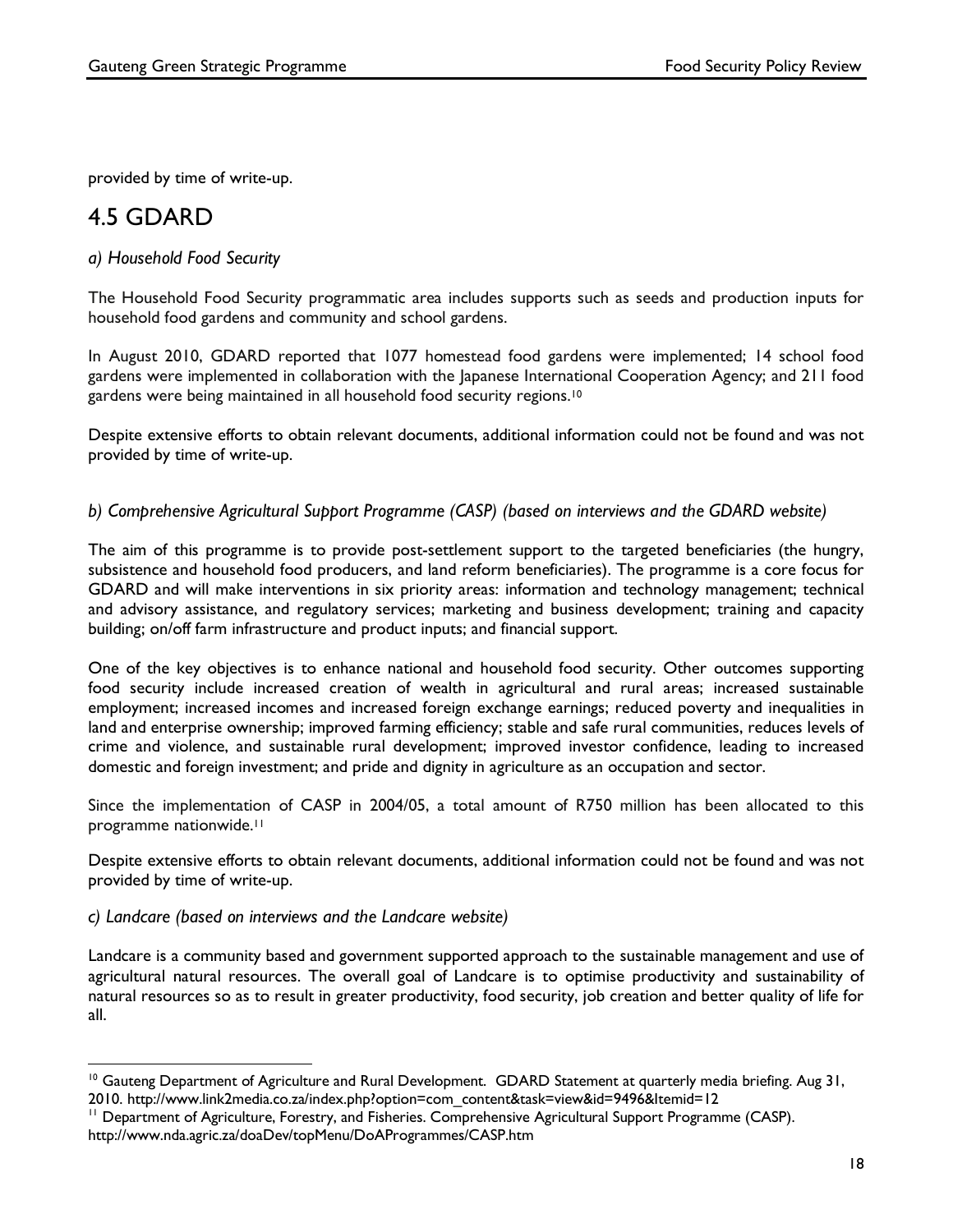The vision for the National Landcare Programme is to have communities and individuals adopt an ecologically sustainable approach to the management of South Africa's environment and natural resources, while improving their livelihoods. This means people use the soil, water and vegetation resources in such a manner that their own quality of life is improved and that future generations will also be able to use them to satisfy their needs. This implies that cultivation, livestock grazing and harvesting of natural resources should be managed in such a manner that degradation (such as soil erosion, nutrient loss, loss of components of the vegetation, increased run off of water etc) is curtailed.

Landcare's objectives are to promote partnerships between the communities, the private sector and government in the management of natural resources; establish institutional arrangements to develop and implement policies, programs and practices that will encourage the sustainable use of natural resources; encourage skill development for sustainable livelihoods; encourage opportunities for the development of business enterprises with a sustainable resource management focus; and enhance the long-term productivity of natural resources.

No budgetary framework available for review.

# 5. Budgets

In terms of an overall budget for food security in Gauteng, the following was identified:

a) In 2009 Gauteng was granted R50 million from the national Department of Agriculture, Forestry, and Fisheries for agricultural programmes, including CASP, LandCare, Ilima/Letsema<sup>12</sup> projects, and agricultural disasters.<sup>13</sup>

b) In early 2011, following floods that anguished the province, the Gauteng Provincial Government allocated R49 million for food security programmes. These programmes included the distribution of food parcels to beneficiaries of the Home Community-based centres and regional food banks. An additional R61 million was allocated to support existing local entrepreneurs, associations, producers and cooperatives of farming communities through the Letsema/Ilima programme and the provision of farmer support extension services. R19 million was allocated for job creation within the agricultural, environmental, and rural development sectors. Another R20 million was set aside for the agricultural sector to provide agro-processing solutions to enable local farmers to improve their abilities to a level where they could compete in both local and international markets.14

Interviews with GDARD officials also revealed that specific goods and services funding was made available to the following projects on an annual basis:

• Community food gardens - R8 million

 

• Homestead/back yard gardens - R12 million

<sup>&</sup>lt;sup>12</sup> No official documentation on the Ilima/Letsema programme could be identified. GDARD newsletters reporting on the progress of the programme only announce the launch of the programme in various provinces, outlining general food security definitions and challenges, rather than giving an outline of the programme itself.

<sup>13</sup> Department of Agriculture, Forestry, and Fisheries. Annual Report 2009/2010. Pg. 23

<sup>&</sup>lt;sup>14</sup> Gauteng Online. "Gauteng allocates R49 million for food security". Available:

http://www.gautengonline.gov.za/News/Pages/GautengallocatesR49millionforfoodsecurity.aspx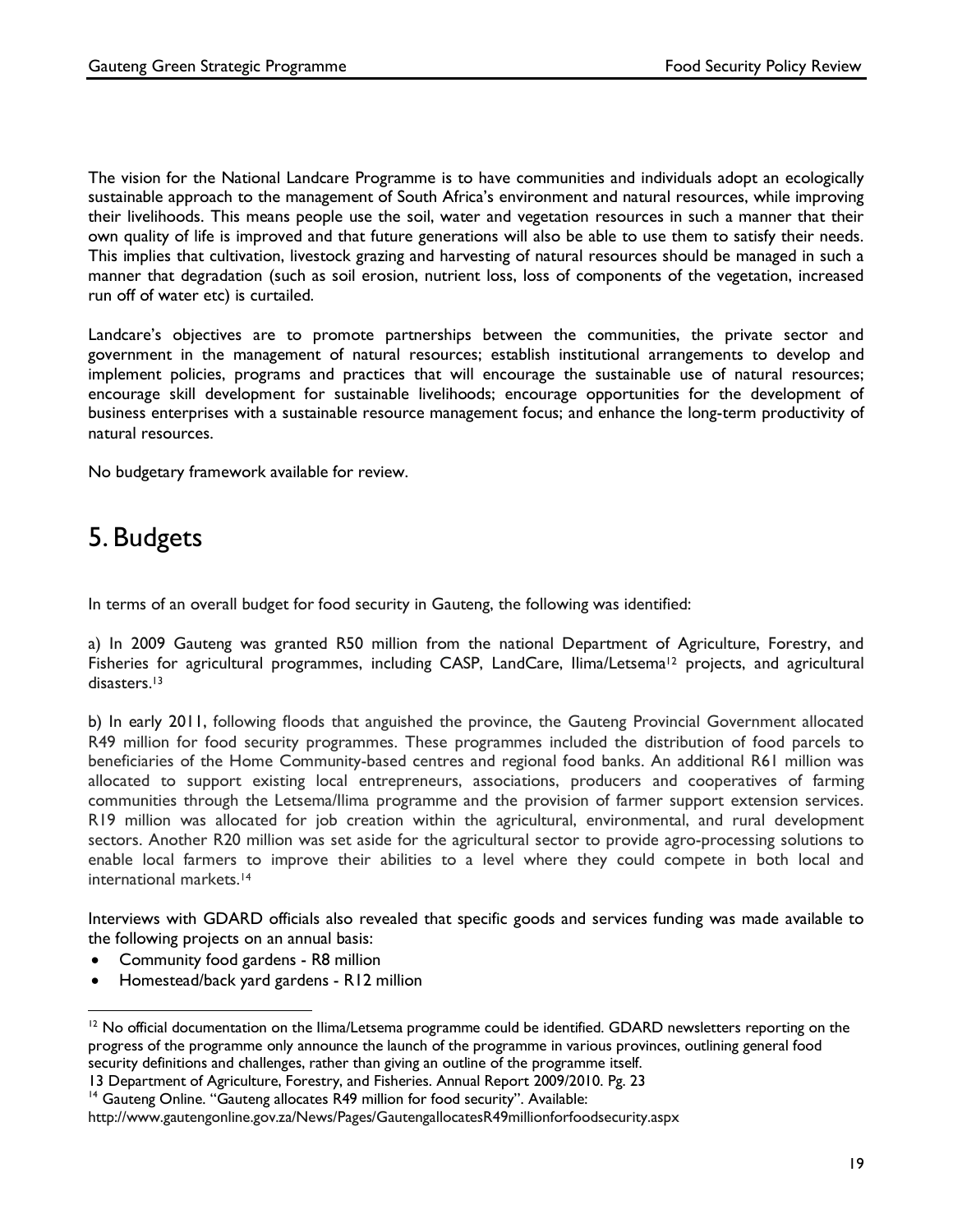The only other relevant and current food security budget information was found in Municipal IDPs and highlighted in Appendix 2. None of these budgets followed a standard budget framework, making it impossible to compare or synthesise the budgets in any worthwhile manner.

Because food security programmes are distributed across various departments and sometimes included as outcomes or tools within other programmes, it is not possible to represent a food security budget for Gauteng at this point.

# 6. Capacity

The most significant barrier to effective food security programmes is the lack of effective and sustained integration between the various government, provincial and municipal departments whose work is linked to food security. The lack of a single Government Department taking responsibility for food security contributes to the lack of integration. The establishment of PIFSSFs could be considered a response to the lack of integration, but as evident in Gauteng, a lack of supporting or monitoring forums from national level, led to the Gauteng forum currently being inactive. With the Gauteng Integrated Food Security Policy and Strategy under review, forum members expressed that they were waiting for approval of these documents before moving forward. There is also no record of any established DFSCs or LFSAGs in Gauteng. This indicates a lack of structures able to take food security beyond theorising and planning, to actual implementation.

GDARD houses the majority of current food security or related policies, strategies and programmes. A human resource pool of 39 officials implements these GDARD programmes. They focus on the following primary programmatic areas:

- 1) Community food gardens
- 2) Homestead/back yard gardens
- 3) School food gardens

 

4) Formal economy supports

As in the case of food security budgets, because of the distribution of food security programmes over various departments, it is not possible to represent accurate figures in terms of officials focusing on food security in Gauteng. The most representative body, the GIFSSF, which is currently not working on any food security projects, consists of approximately<sup>15</sup> 42 members. No records could be found of Gauteng-based DFSCs or LFSAGs, and thus these food security bodies' capacity cannot be quantified.

## 7. Alignment of Policies, Strategies and Programmes

On a national level, the new pending National Integrated Food Security Policy (see 3.1.b) will require that the IFSSSA (2002) be reviewed and adjusted. The fact that the IFSSSA was initially drafted without a supporting policy, could have contributed to its limited impact on food security in the country. The function of a policy is to state intent and commitment, and to guide actions towards a required outcome. The IFFFSA (2002) is a comprehensive strategy, but without the guiding structures to support it, has had limited impact on food security in the country. Interviews with key policy writers, about the content of the pending Policy and also the

<sup>&</sup>lt;sup>15</sup> During interviews with some of these members, they expressed that they were either in the wrong meeting, or representing or accompanying a GIFSSF member. Not everyone on the list could be reached, so at this point it is unclear how many members the GIFSSF has.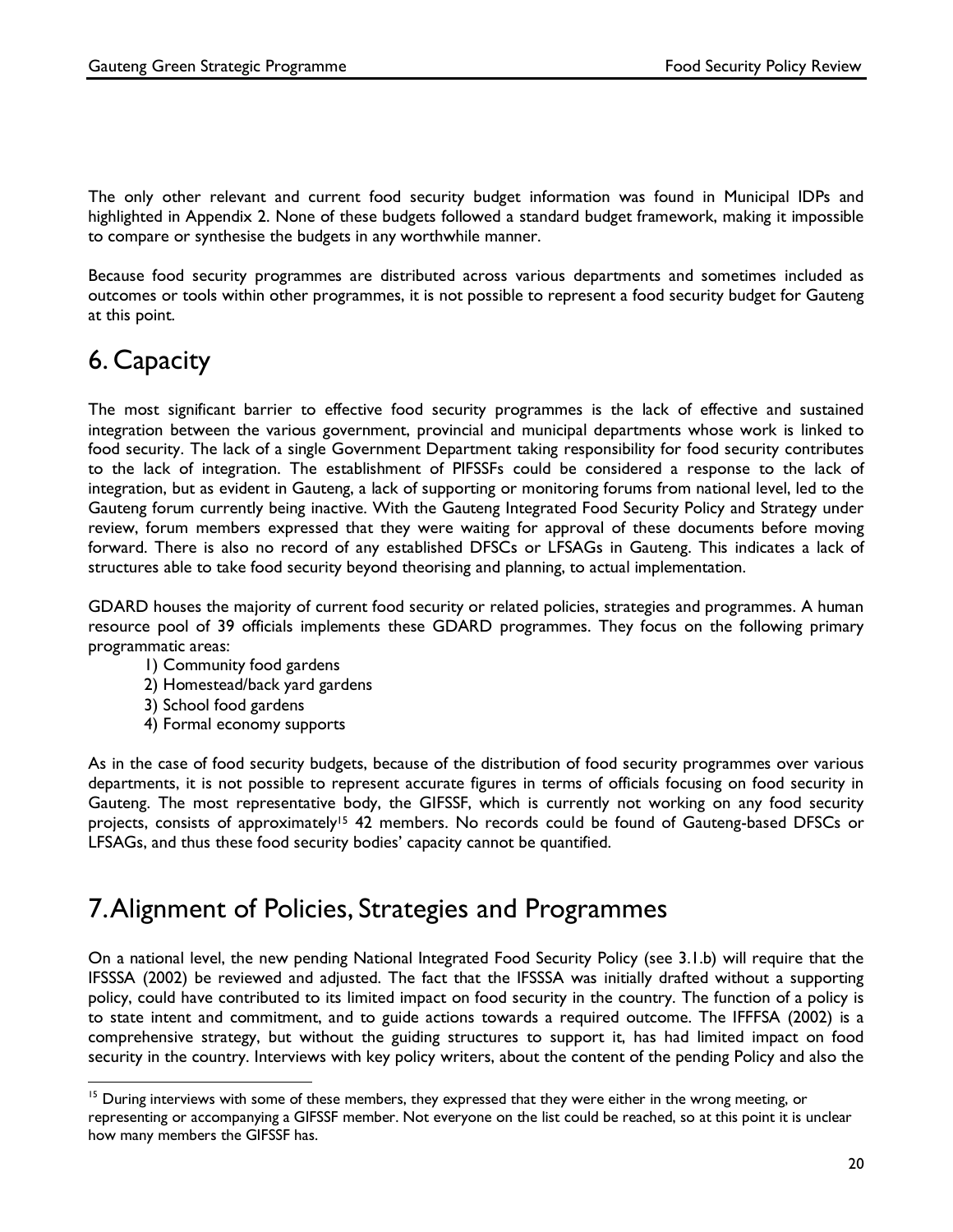national Zero Hunger Strategy, show promise in terms of alignment. Both drafts will be focusing on small-scale agriculture through extension services i.e. technical advise and support, the procurement of local food and the establishment of nutrition centres. However, the lack of transparency about the processes used to draft these documents, and the difficulty in accessing drafts, indicate a lack of stakeholder engagement from the outset of the designing process and could negatively impact on the relevance and effectiveness of the policy and strategy once they finally reach the implementation phase.

On a provincial level, the only strategies that will eventually guide food security initiatives specifically are the Gauteng Integrated Food Security Policy and Strategy, both currently in for review. It is important to take into consideration that they would have to be adjusted to the pending National Integrated Food Security Policy once it is finalised.

Other provincial policies and strategies considered in this review either consider food security as one of many outcomes, or as tool to achieve primary objectives. These include the GEGDS, the GSDS, the GRDS, the GARDP, the GADS and the Gauteng Biotechnology Strategy. Because of being distributed across various departments, the alignment of these strategies to policies, each other and programmes are not always evident. There are, however, some of these strategies that acknowledge the importance of interdepartmental collaboration and alignment (e.g. GSDS), but none provide clear information or descriptions of what or how these alignments could be set up. These strategies' primary objectives include job creation, social development, rural development, and research and development in agriculture. Even though this list of primary objectives does not include food security, they are all related to it and could be applied as powerful collaborating objectives to improve food security. Recommendations in this regard will be outlined in section 8.

There seems to be a disconnect between food security initiatives on provincial and local level. Although a lag in cascading national and provincial policy shifts to local level is to be expected, the lack of more systemic programmes is surely also due to lack of capacity and insufficient budget both at provincial and local levels. Instead of taking on a primary execution role, municipalities perform targeting and facilitation roles, providing provincial departments with a platform for implementation. With a mere 39 food security officials in GDARD, it is clear that municipalities must be provided with the capacity to roll out food security programmes, freeing GDARD, or any other department primarily responsible for food security, to take on guiding and monitoring responsibilities.

The misalignment of policies, strategies and programmes has resulted in food security initiatives that overemphasise the availability dimension of food security by implementing initiatives that aim to increase production (e.g. community gardens and small-scale agriculture). With most of the food security initiatives located within GDARD, which focuses on agriculture in Gauteng, this makes sense. It is also important to take note of the objectives of the GARDP, which indicates that that agriculture research and development is biased towards large-scale commercial agriculture, which does not support resilient food systems or food security.

The strategy that promises to improve food security through increased food production, most likely to be adopted and implemented, is the Gauteng Biotechnology Strategy. It is embedded within a rising commercial biotechnology market in South Africa, supported by teams of experts. Judging on the quality of the policy document, the strategy also enjoys significant funding from the private sector. In the absence of strong leadership and oversight form government in terms of food security, well-resourced and supported initiatives such as biotechnology will be the subject of little scrutiny.

The Gauteng Biotechnology Strategy could, however, impact negatively on food security by further centralising the productive resources available to small-scale and emerging farmers. It will increase the dependency of farmers and governments on transnational seed corporations (decreasing seed autonomy), and based on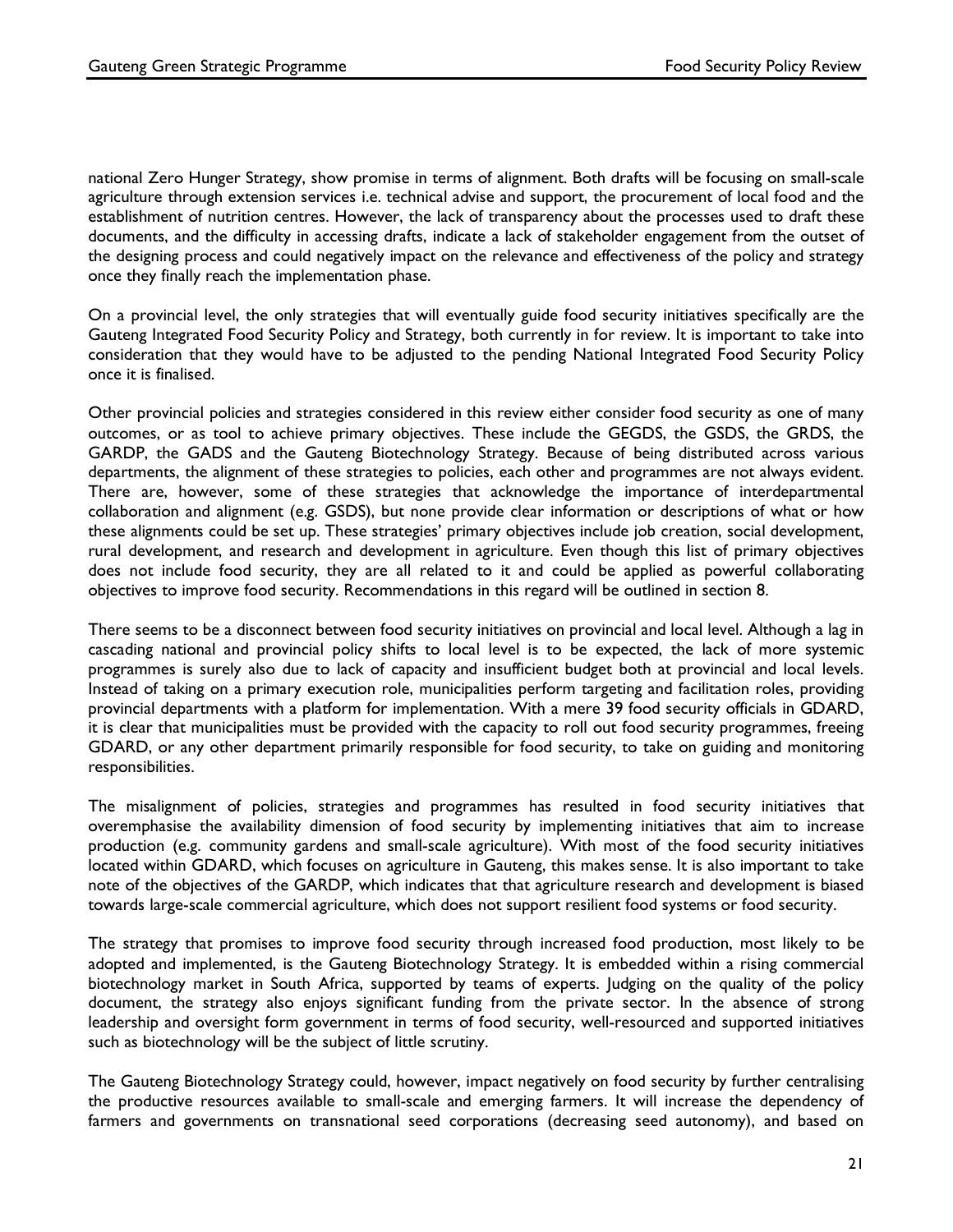historical implemenation, will impact severely on local biodiversity through cross-pollination, and soil and ecosystem health by increasing the quantities of pesticides and herbicides used. The potential health impacts of Genetically Modified (GM) foods have not yet been investigated with sufficient rigour to establish their safety. Until the safety of GM foods has been conclusively demonstrated to ensure that its uptake minimises negative health, ecosystem and social impacts, the precautionary principle should be applied to severely limit the introduction of GM crops and foods.

The strategies incorporating food security as an outcome or tool have also only begun to consider the utilisation dimension of food security by opening community nutrition centres. Interviews with GDARD officials revealed that these were only applied on a community, and not individual household level, and that community nutrition centres are severely under-capacitated. The guidelines and quality of nutrition information distributed by these centres were not available for analyses and must be reviewed.

The access dimension has also started to enjoy some attention through feeding schemes, food banks, and local procurement. However, the use of indigent registers and possibly outdated statistics on poverty and food security may miss those most vulnerable and unable to access the registration offices. As a result, it is important to complement targeted approaches with strategies that leverage community agency, and to engage in a coherent and sustained campaign of creating awareness and mobilising communities to utilise available facilities.

The resilience dimension is not purposely considered in policies, strategies or programmes, although recent conceptual shifts to include local procurement as a food security initiative will begin to create more resilient and self-reliant food systems. This will be explored further in section 9.

Finally, while a few individuals and programmes with great understanding of the complexities of food security at the national and provincial level were identified, this understanding has not yet been translated into appropriate on-the-ground projects. Food security is a highly complex concept that can only be adequately addressed via strategies targeting agricultural, social, economic, and educational factors. A nuanced comprehension of the various dimensions of food security and the challenges relating to each, which should be promoted through focused training of food security officials, will begin to promote contextualised solutions that would directly address food insecurity in Gauteng.

## 8. Recommendations

In order for food security initiatives in Gauteng to support national policy, strategy and programming, it is important to align Gauteng policies, strategies and programmes with the major themes identified in the pending national Integrated Food Security Policy and Zero Hunger Strategy. These themes promote small-scale agriculture, local procurement for food security initiatives and the implementation of nutrition centres (these aspects are elaborated on in section 9).

The transparency of policy and strategy development should be promoted through stakeholder engagement and increased accessibility of information regarding pending documents, in order to ensure the relevance of final policies, strategies and programmes on grassroots level. With the Zero Hunger Strategy originating in Gauteng, there is a unique opportunity for Gauteng provincial officers to interact with national strategy developers, in order to ensure that the national strategy will be relevant to issues on the ground. Provincial officials must also promote and maintain open communication channels with local officials, who in turn should provide platforms for communities to raise their concerns. More effort should also be put towards making key policies, strategies and programme documents available to different stakeholders, including the general public.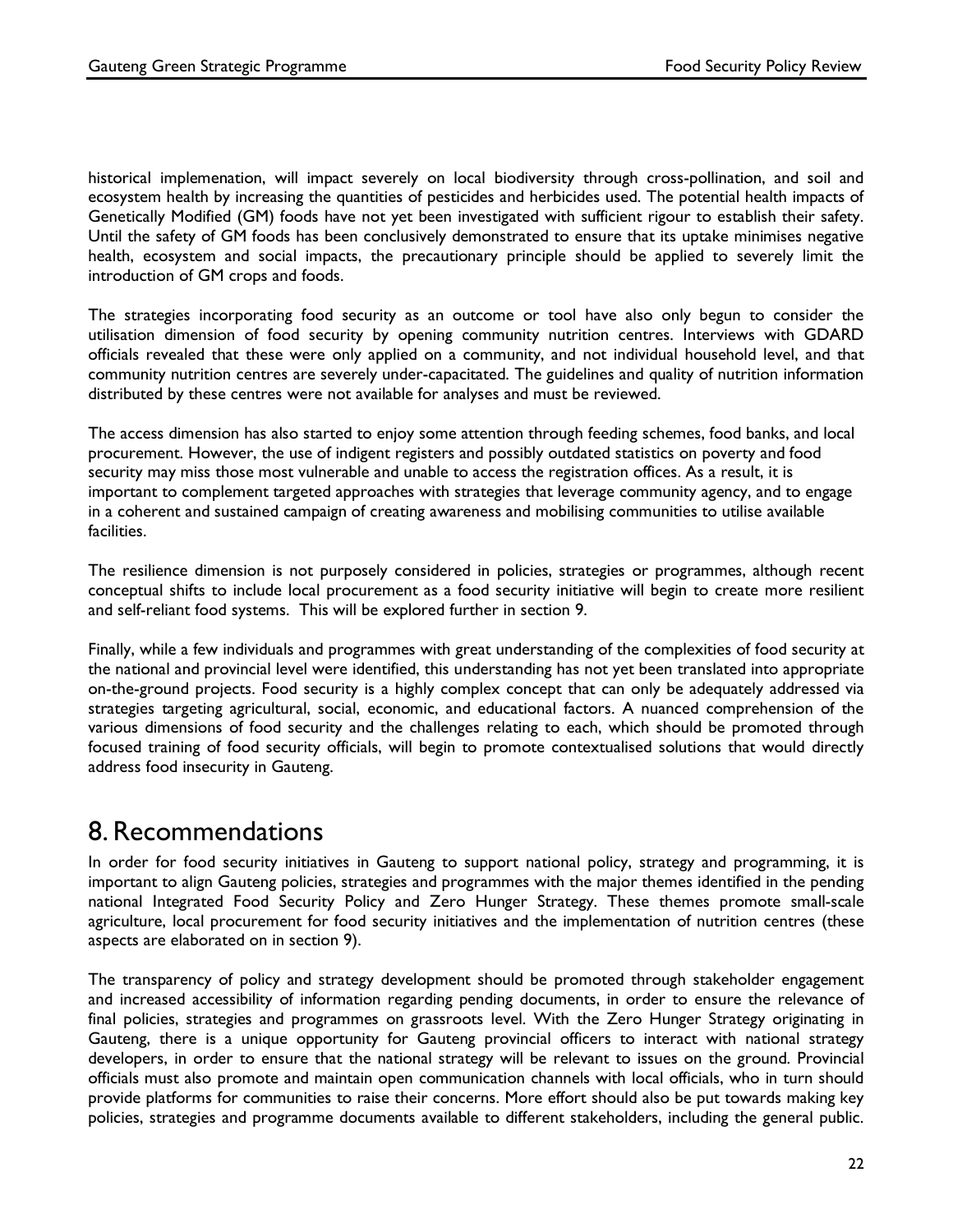Increased public awareness of food security is fundamental to achieve local, provincial and national food security.

To successfully roll out food security initiatives in Gauteng, support structures and capacity must be developed, which in turn will require a dedicated and carefully outlined budget. Support structures should either consist of a dedicated Food Security Department, or a dedicated Food Security Team that is positioned across relevant departments – GDED, GDE, GDHSD, GDARD and the GDTI. This team should consist of dedicated food security officials who have undergone training to understand the complexities of food security and how it relates to the main objectives of their respective departments. Communication and collaboration between provincial and local government departments, both vertically and horizontally, must be strengthened. Local departments must be sufficiently capacitated and funded to successfully implement food security initiatives in relevant areas and free provincial departments to take on facilitation and monitoring roles.

Even though an important contribution to food security, solely focusing on agriculture initiatives that increase production to improve the availability of food will not effectively establish food security in Gauteng (GDARD). Access to food must also be addressed by improving people's ability to obtain food. This means increasing access points to food through, e.g. food banks, feeding schemes, but also improving access to local markets where local producers sell directly to consumers. Farmers' markets offer income-generating opportunities for farmers whose small scale and lack of processing and packing facilities would otherwise prevent them from accessing commercial outlets. Increased incomes enable people to afford food, increasing their accessibility to food. Provincial and municipal governments should encourage the establishment of packing houses to consolidate produce from multiple sources to supply local farmers' markets. Assistance can be rendered with identification of sites near transit nodes and by facilitating maintenance, land use permits, tax rebates for sellers, and marketing (GDTI). Government food distribution initiatives such as food banks, feeding schemes and nutrition centres should also commit to procure a significant fraction of food from these markets or local farmers (DHSD, DHE).

Other food security related projects that present opportunities for job creation include e.g. manufacturing, implementing and maintaining infrastructure (fencing, water harvesting technology, and converting unused public land into food allotments), environmental activities (rehabilitation of soils, removal of alien species, protecting water sources) and labour support (school food gardens, food banks, community restaurants, cooking for feeding schemes) (GDED). 16

In terms of utilisation, the pending National Integrated Food Security policy includes a national nutrition education programme as one of its key outcomes. The popular restaurant concept forming part of the Zero Hunger Strategy, also holds great promise to act as an additional platform for nutrition education, together with community nutrition centres that form part of the War on Poverty Programme, and the School Nutrition Programme (GDHSD, GDE). A national nutrition curriculum should be culturally relevant, aligned with the realities of food availability, access and limited budgets, and should provide specific guidance to various target groups including for example children, pregnant women and people with chronic illness.

With a balanced and integrated government approach to address food insecurity, possible solutions could be critically considered against a solid understanding of food security and only those with the greatest impact

 

<sup>&</sup>lt;sup>16</sup> Philip, Kate. The Community Work Programme in South Africa.

http://www.levyinstitute.org/pubs/conf\_june09/conf\_june09\_files/presentations/Session5b\_Philip.pdf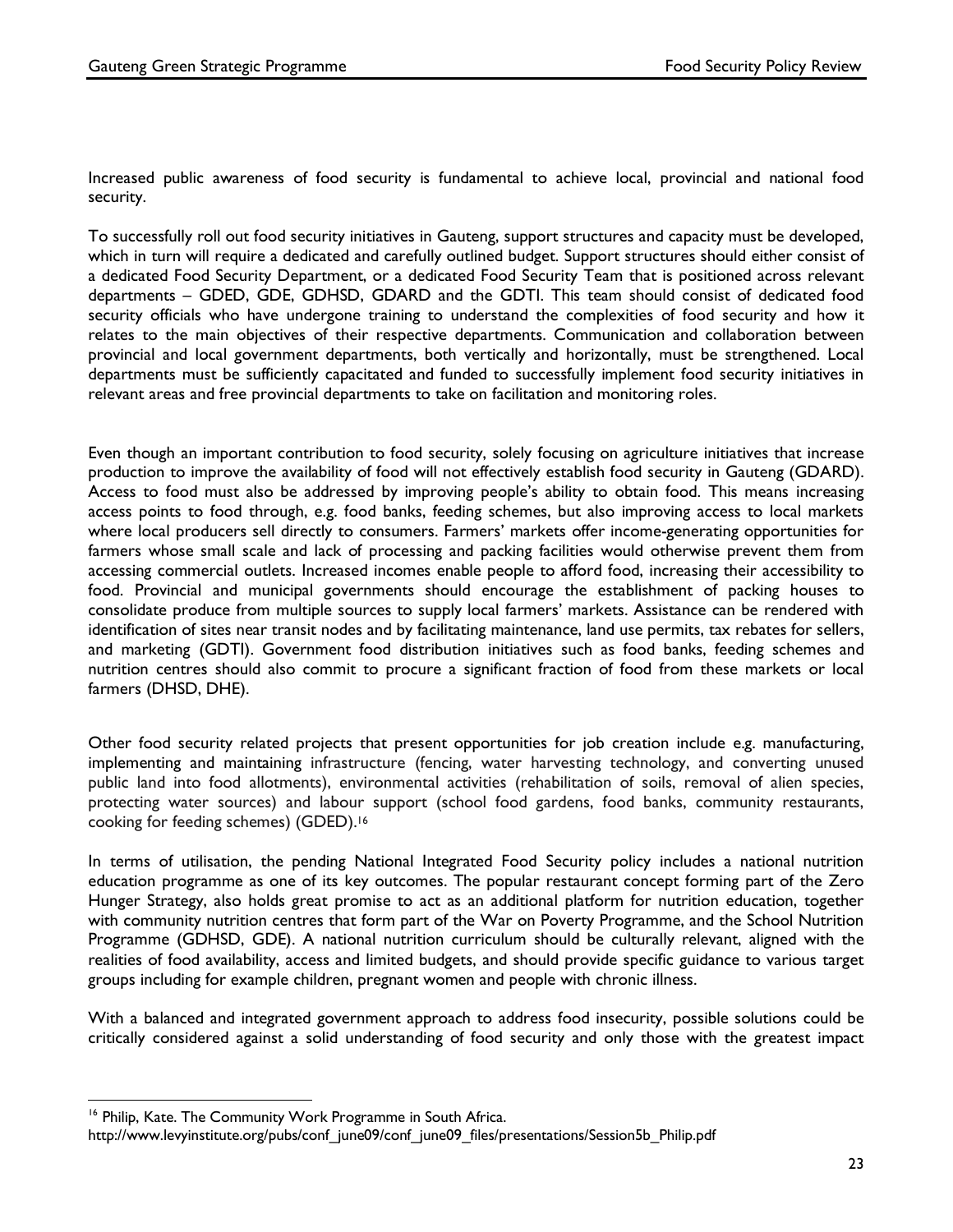would be implemented. With the necessary government structures and capacity in place to successfully implement food security initiatives, the groundwork for resilient food systems will be laid.

## 9. Strategic entry points to address food insecurity

From this research three strategic entry points to address job creation through food security in Gauteng have emerged. They are: organic agriculture, small-scale agriculture, and local food systems. These three entry points have great potential for addressing the immediate needs of those experiencing food insecurity, and also are currently supported most strongly by policy and strategies.

In light of the growing demand for organic foods, Gauteng Province and municipalities should prioritise **organic food production**. Organics and permaculture apply ecological methods that conserve natural resources and generally require few external inputs such as fertilisers, insecticides, herbicides, etc. Thus, organic food production, with its ecological farming methods and job creation potential, is a fundamental component of a green economy.

The organic sector represents a niche market with major growth potential both locally and internationally. The sector "has shown exceptional recent growth from R5 million in 2003 to R155 million in 2005, of which at least 80 per cent was fresh produce."<sup>17</sup> This sector is expected to continue growing exponentially for the next several years, due largely to the entrance of major retailers into the sector. Pick 'n Pay projects that organic produce can make up 5% of produce sales in the short term, growing to 20% in the long term. To meet the demand for organics, job creation in the organic sector is necessary.

GDARD's position on organic farming is not to be prescriptive, but to empower farmers to make decisions by making them aware of the risks and benefits of conversion from conventional to organic agriculture. However, considering the enormous financial clout with which conventional agri-tech corporations can promote and market conventional farming methods and technologies, it is recommended that GDARD take a stronger role in promoting and supporting organic agriculture in order to develop a progressive and competitive organic agriculture sector. Stronger support, which may also include the development of local organic certification bodies and organic farmer training programmes could accelerate the conversion of existing farms to organic agriculture.

Like organic agriculture, **small-scale agriculture** has a central role to play in improving food security and creating green livelihood opportunities. In largely urban Gauteng, small-scale agriculture will primarily be smallscale *urban* agriculture. An increase in the amount of food being produced on small plots in Gauteng would have a number of benefits. "Production of food in urban and peri-urban areas, in addition to improving the nutritional quality of the diet, can become a valuable income-generating activity for the unemployed and underemployed and can utilise spare and unused lands available in the cities."18

Developing small scale urban agriculture is an important step for both social and economic development. Because small-scale agriculture is implemented at homes or in public/community spaces it can target the most

<sup>&</sup>lt;sup>17</sup>MEAD, L. (2006). Organics in South Africa. Food Review, August 2006. quoted in: Vermeulen, H.; Bienabe, E. 2007 What about the food 'quality turn' in South Africa? Focus on the organic movement development. Poster Paper prepared for presentation at the 105th EAAE Seminar 'International Marketing and International Trade of Quality Food Products', Bologna, Italy, March 8-10, 2007

<sup>&</sup>lt;sup>18</sup> (Hussain, M.A. 1990; Nutrition Policy and the Urban Poor in Developing Countries", Food Policy 15 (1990), pp.186-192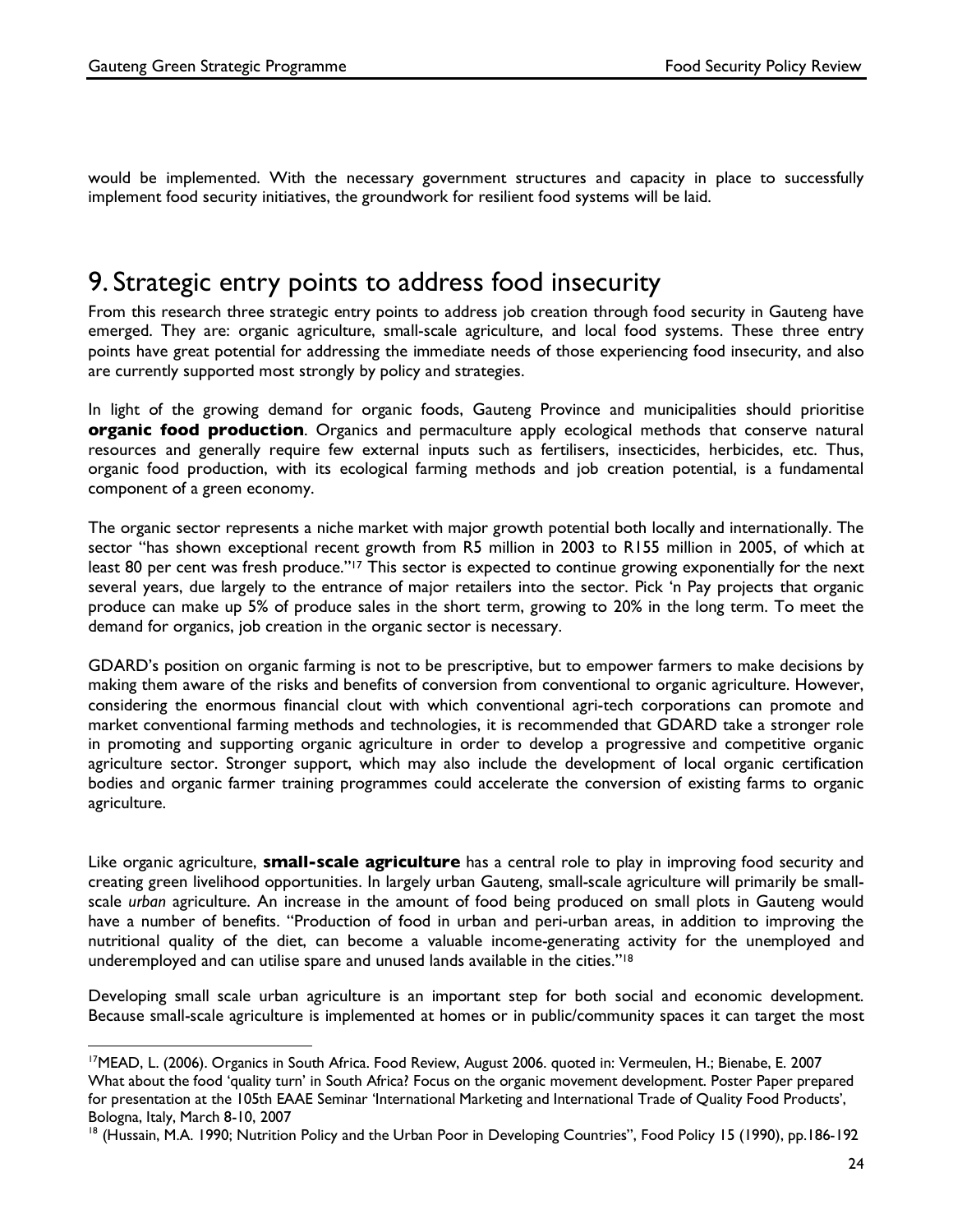needy and food insecure households, first by providing fresh foods for consumption and secondly providing income generation opportunities. Household level food production could reduce the 50-70% of household income which is typically spent on food<sup>19</sup>, making money available for other needs. Furthermore, small scale agriculture can provide a dedicated income stream. "Smit et al. (1996b) claim that an estimated 800 million people are engaged in urban agriculture worldwide; of these, 200 million are market producers, employing 150 million people full-time."20 (See Section 10 for more detail.)

Locally, existing policies and programmes are already looking towards small-scale production as an economic driver and a social programme delivery mechanism. Many of the GDARD and Department of Health and Social Development programmes that have been discussed here are focused on increasing household food production by offering training for emerging farmers, seeds and garden starter packs, and prioritising food procurement from local SMMEs and women-owned businesses. These strategies and programmes can make it possible for more people to become small-scale producers, however far greater investment and monitoring need to be committed if these programmes are to be successful. There is currently heavy dependence upon provincial practitioners to implement such programmes at the local level, and at the local level often resources are too limited to make a significant impact. Because small-scale production is relatively inexpensive to start and does provide a range of needed benefits, increased investment in support programmes represents a prudent point of investment.

The final strategic point of entry is investment in the **local foods** market. The aforementioned entry points will only provide broad scale economic and development opportunities if there exist established outlets for the food that is produced. Currently, the lack of a robust local foods market represents a gap in the food security strategies that have been reviewed here. In order to support organic and small scale producers it is recommend that programmatic prioritise the following interventions:

- Training and Assistance: Although not directly a market-related intervention, there is a need for local resource and training centres where emerging growers can access technical assistance, inputs and infrastructure. Increased training will make success far more possible and probable for emerging farmers, and proposed training centres have the added benefit of streamlining technical assistance from GDARD officials. Where possible, appropriate micro-finance products geared towards capitalising small-scale food production would go far in allowing small producers to expand their enterprises.
- Processing and Distribution: Provincial and municipal governments should encourage the establishment of packing houses to consolidate produce from multiple sources, and develop local farmers' markets. Government assistance can be rendered with identification of sites near transit nodes and by facilitating maintenance, land use permits, tax rebates for sellers, and marketing. Nearly all fresh produce is routed through a handful of centralised fresh produce markets and retailers which rely on a countrywide network of primarily road transport, means that this component of the system is vulnerable to stresses and shocks affecting both the transport and energy systems. Furthermore, it operates on a very large scale which excludes many small scale producers. It is therefore imperative to promote local and regional food processing, distribution, and retail hubs which in addition to creating jobs, can reduce economical and ecological transport costs and mitigate the risks posed by shocks such as oil price surges or natural disasters.

<sup>&</sup>lt;sup>19</sup> World Commission on Environment and Development, Our Common Future (Oxford University Press, Oxford, 1987), p.254

<sup>20</sup> (Mougeot, L. 2001. Urban Agriculture: definition, presence, potentials and risks. In: Bakker, N.; Dubbeling, M.; Guendel,

S.; Sabel-Koschella, U.; de Zeeuw, H. 2001. Growing Cties, Growing Food. Urban Agriculture on the Policy Agenda.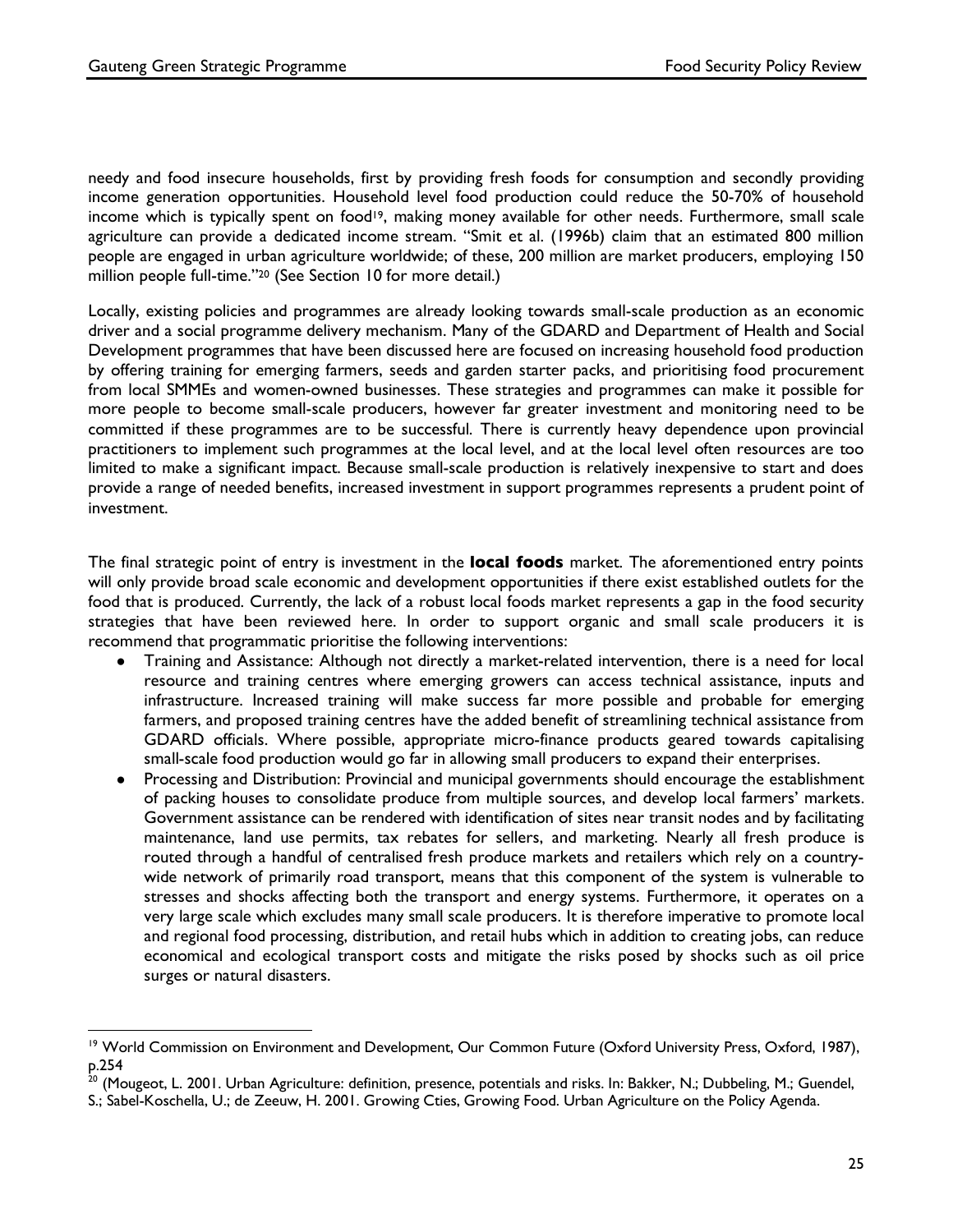- Access: Increase commercial/retail access to local household-grown foods through the establishment of truly local outlets like farmers' markets where producers sell directly to consumers. Farmers' markets offer income generating opportunities for farmers whose small scale and lack of processing and packing facilities might otherwise prevent them from accessing commercial outlets. Furthermore, such markets are valuable for consumers who gain access to fresh and healthy seasonal foods.
- Utilisation: Community nutrition centres and food banks are central in the strategies and programmes at provincial and local levels. These entities are ideal end-users of local foods produced by communitybased food gardeners and cooperatives because they are regular consumers of fruits and vegetables, and also allow the economic spinoffs of government programmes to remain truly local.

These immediate interventions represent a targeted focus on key aspects of existing food security strategies, rather than a new direction for food security interventions.

Once the strategic points above have been addressed, the points below would be appropriate medium-term action areas:

- Enhance research and development in agriculture and economic development through dedicated grants for research and training institutions, by establishing food and agriculture innovation hubs
- Expand early warning systems or disaster risk management strategies for food producers
- Strengthen linkages and support to neighbouring provinces and SADEC countries to reduce influx of migrants and increase purchasing power in neighbouring provinces and countries
- Develop implementation capacity at municipal level by allocating greater budgets for staffing, training and empowerment, infrastructure, goods and services to departments working on social development
- Enhance adoption of food security in departments other than Agriculture
- Increase investment in and capacity building for emerging farmers
- Strengthen up- and down-stream linkages in the local food system, with a focus on facilitating safe integration of urban waste streams (urban compost and mulch) as production inputs and developing local downstream food economies including beneficiation, distribution and marketing
- Integrate civil society sector by allocating greater goods and services budgets and outsourcing implementation of food security programmes to NGOs, CBOs, FBOs.
- Provide emerging farmers with appropriate training in sustainable production methods and entrepreneurship, as well as access to credit/microfinance
- Revise land-use policy to facilitate and formalise utilisation of neglected urban spaces (railway servitudes, river courses between 50 and 100-year floodlines, vleis, powerline servitudes, community recreation facilities, clinics, schools, parks) for local food production
- Increase food security budget allocations on GDARD and GDHSD operational budgets as well as goods and services.
- Implement recommendations of IFSSSA regarding the establishment of district food security committees with dedicated and suitably qualified staff, offices and appropriate budgets.
- Develop a regional organic certification board to facilitate conversion to organic production methodologies.
- Design and implement more appropriate disaster risk management strategies including early warning systems and risk mitigation strategies at all links in the food system
- Incorporate food security as an urban design criterion in all future SDFs and Urban Regeneration Strategies, with particular emphasis on the role of multifunctional urban landscape systems for urban food production and also the need for local fresh produce markets linked to transit nodes
- Develop local food growing capacity in key wards by establishing dedicated resource and training centres staffed by EPWP workers and supported by GDARD officers.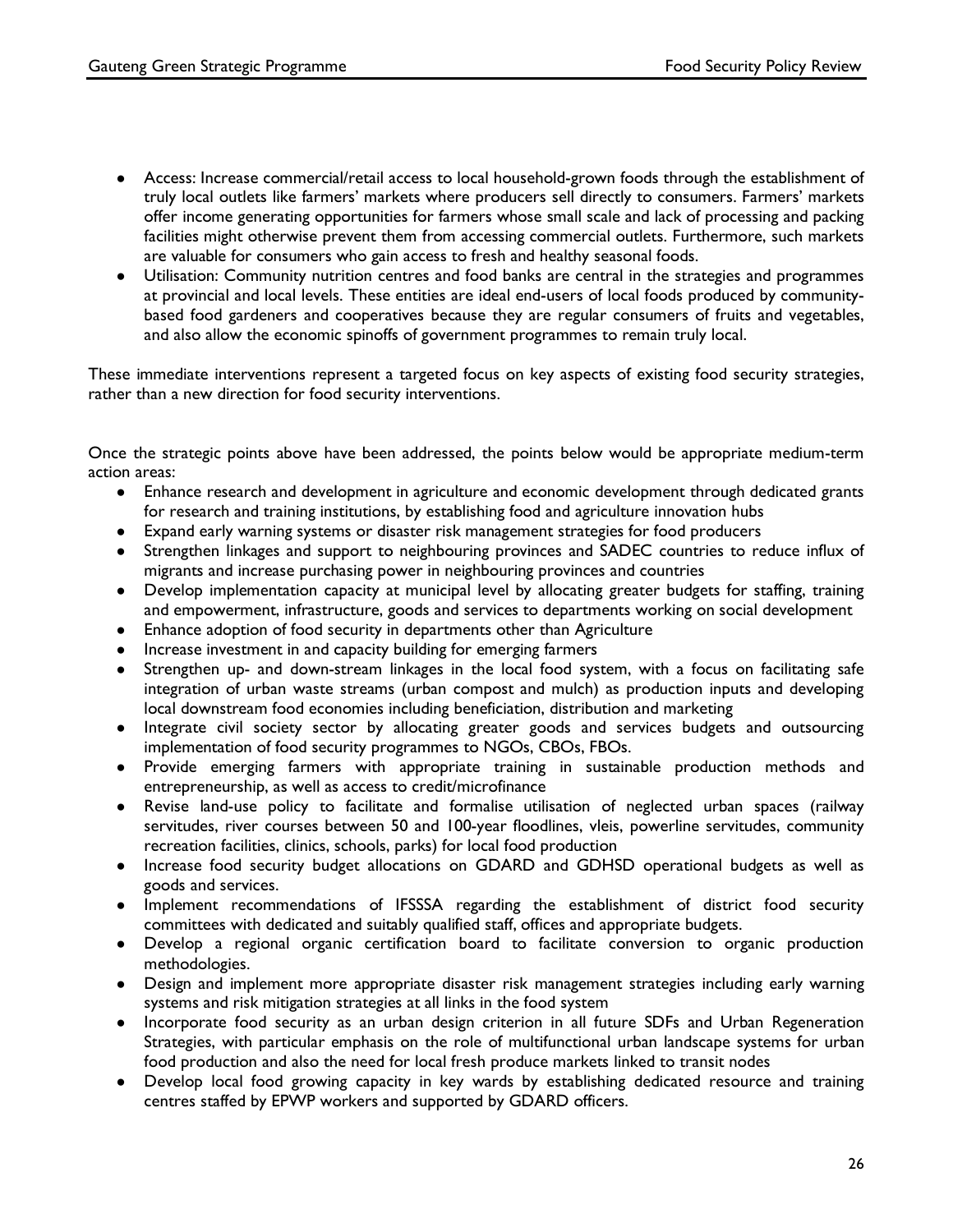- Increase offerings of training and technical farming assistance, soil testing, and advanced trainings on the topics of marketing, processing, and hygiene fundamentals.
- Municipal governments should encourage and support establishment of farmers' markets.

# 10. Secondary economic incentives

In the *Strategy for a Developmental Green Economy for Gauteng* (2010:42-57) local food production is proposed as one of the key strategies to promote a green economy through job creation, whilst also improving food security. An a) outline of the suggested strategy is given here, followed by b) a critical analysis, c) key recommendations and d) revised calculations. Even though increased local food production could arguably create the most jobs, other food security initiatives also hold potential for creating jobs, as briefly outlined in section 8. These will also become apparent in 10.c.

*a) Outline*

In *Strategy for a Developmental Green Economy for Gauteng* (2010:42-57) the status of the food system in Gauteng is analysed by comparing current production with current consumption. It shows that far more is consumed than what is produced and thus increasing regional food production for regional consumption in the light of the coming oil crisis combined with potential for local food economies to contribute to food security, job creation and local economic development, is a solid argument. Current diets are compared to nutritionally optimal diets, indicating a lack of vegetables and fruits, which necessitates increasing regional fruit and vegetable production. Production in urban areas with high-recorded food insecurity is argued to be crucial.

The job creation potential of increased local production was estimated for:

(1) Urban agriculture - subdivided further into:

1.1 Direct production by poor households for own consumption on small plots and urban spaces to supplement the livelihood security of households that earn less than R19 200 annually. It will require 10 308 ha and will not create any direct jobs

1.2 Direct production by poor households for direct consumption on small plots and urban spaces, and producing enough to sell on excess to supplement incomes, to supplement the livelihood security of households earning less than R4800 annually. It will require 11 610 ha. 387 022 households will earn an additional R600 per month

1.3 Urban growers that produce on larger plots to meet all fresh produce requirements for Guateng, would require drastic rethinking of urban planning and land allocation and 26 672 ha. It has the potential to provide 444 538 direct jobs.

Further investigation into the actual availability of land for urban agriculture and market demand for fresh produce in Gauteng when coupled with government intervention strategies to promote food security would provide a clearer indication of the viability of this estimation.

(2) Land reform as a way of increasing non-urban production of food and improve livelihood security. Major investment and capacity building is required to get this functional in the light of the failure of the national land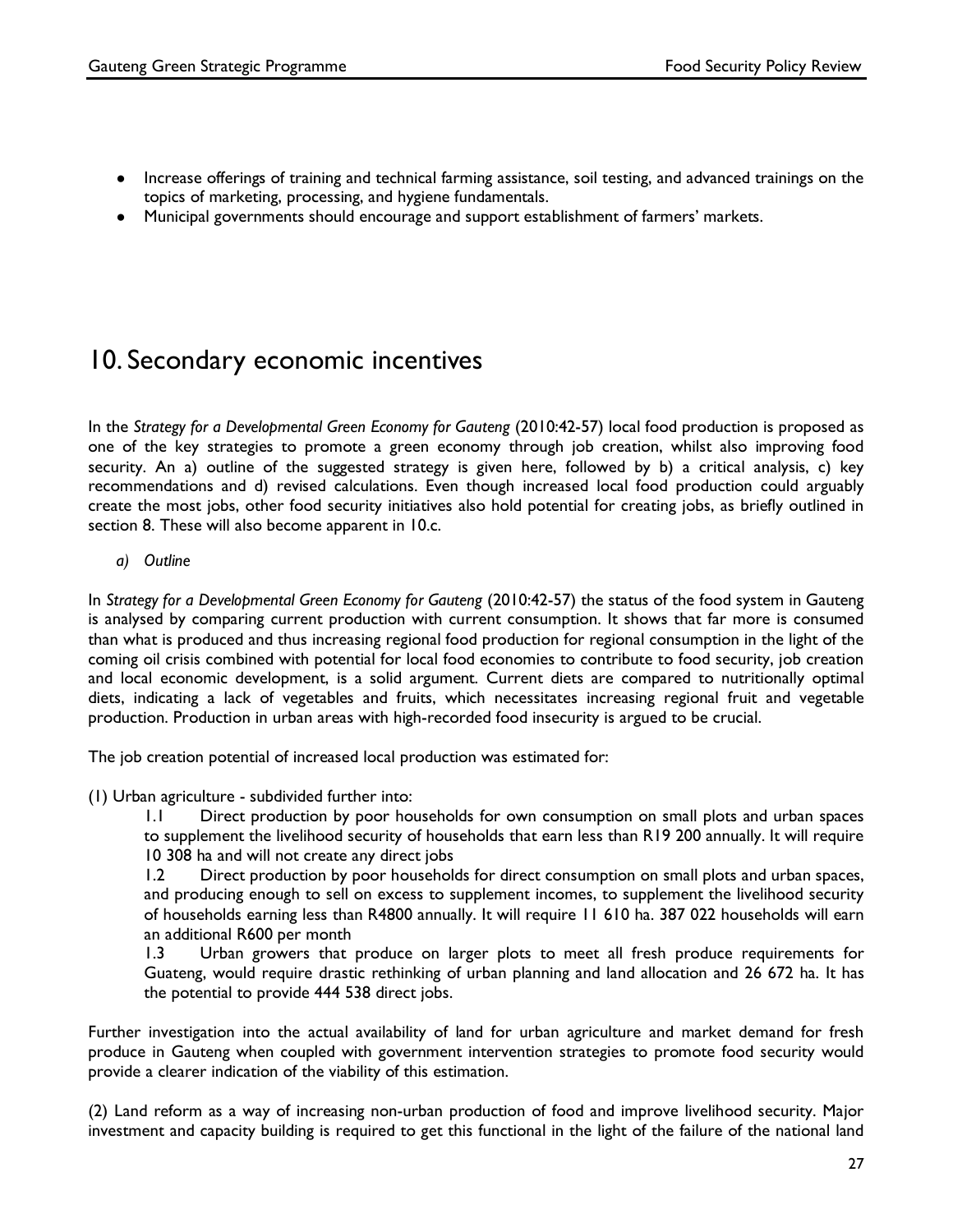reform programme. Agriculture on redistributed land has a lower job potential (around 28 000) compared with urban agriculture.

(3) Regionalisation and diversification, by stimulating the local economy in urban contexts. The number of jobs was not defined for this scenario, but the multiplier effect on the local economy if direct links and synergies were built within local food networks, was presented as a key job creation strategy.

#### *b) Critical Analysis*

The calculations21 that determine the potential job creation statistics in the *Strategy for a Developmental Green Economy for Gauteng* (2010:42-57) are based on food production on different-sized parcels of land by vulnerable households and small-scale farmers. It proceeds from a number of problematic assumptions including:

- Poverty is a qualifying criterion for small-scale food production
- Food insecure households are willing and able to engage in agriculture
- They have adequate skills to cultivate vegetables and fruit
- Smallscale farmers are willing to work for R1500 income/month
- Land is available in close proximity to farmers/vulnerable households, and so is water, fertilisers/manure/mulch, and seeds
- Sufficient food can be produced for 6 households on 600m<sup>2</sup>
- Individual small-scale farmers are able to be productive on 600m<sup>2</sup>
- Constant productivity throughout the year
- Access to markets to sell surplus

#### *c) Recommendations*

 

Calculations should be based on revised assumptions, including:

- Productive groups generally consist of 2-3 people from separate households
- Earnings should be increased to at least R2800/m (national minimum wage)
- Cultivated land parcels should consist of 850m<sup>2</sup>/person, or 2550m<sup>2</sup>/production unit to be productive
- Each household could supply sufficient food for 7 other households
- Scenarios should be integrated to represent a more realistic scenario
- Women and elderly, who are grant recipients, usually participate in food production

In addition to these revised assumptions, the following would contribute to successful implementation of the food production scenarios:

- Facilitated access to productive land in close vicinity to vulnerable communities, with a focus on areas within close proximity to land of high agricultural potential (see map)
- Availability of government-owned land for productive use
- Incentivised share-cropping or sub-letting of agricultural land
- Research, development and facilitation of access to appropriate rainwater harvesting, and irrigation technology, as well as skills/technology to reduce evaporative loss

<sup>21</sup> See *Strategy for a Developmental Green Economy for Gauteng* (2010:42-57) for a detailed explanation of these calculations.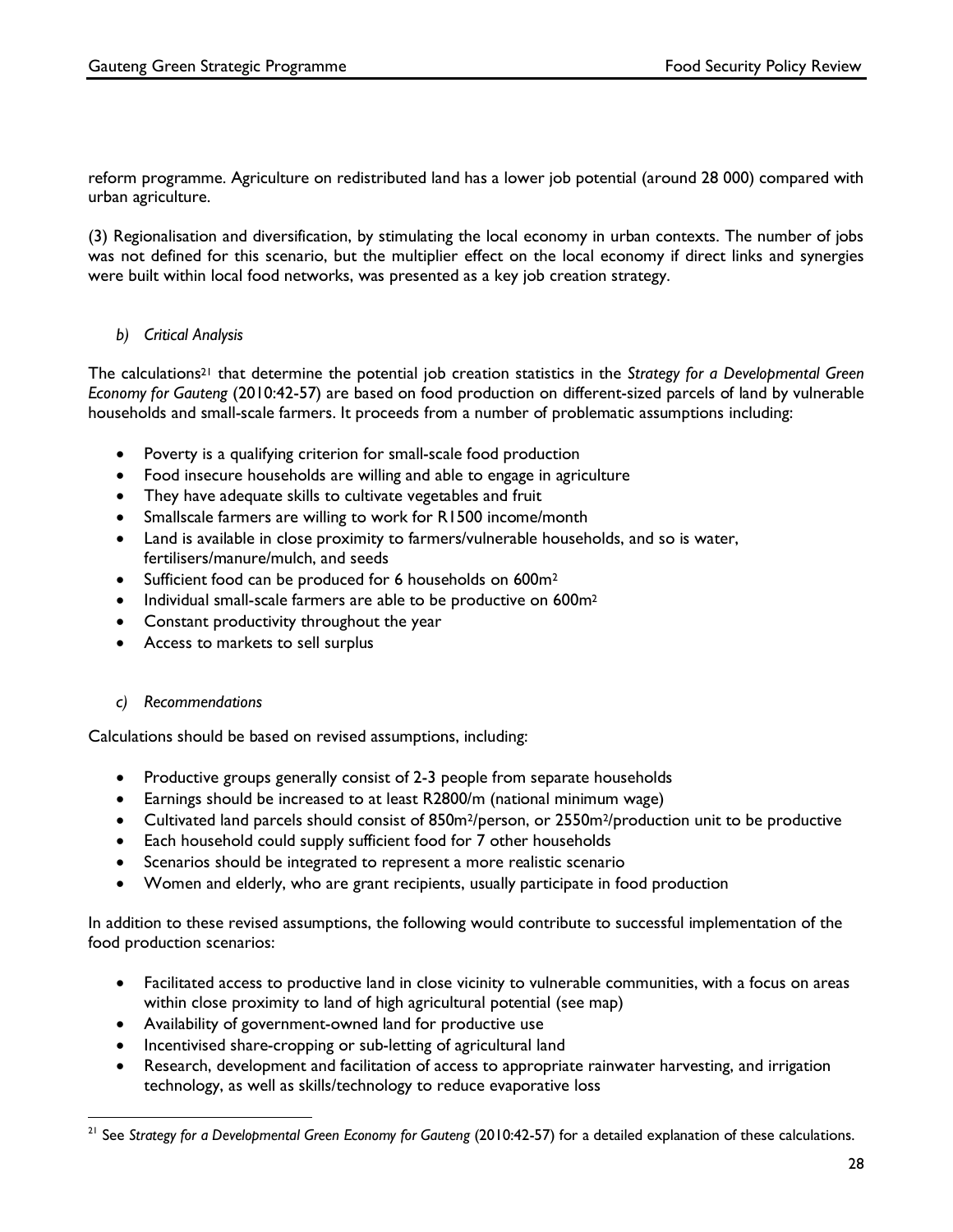- Facilitated access to organic wastes (compost & mulch linkages with waste management)
- Facilitated access to seeds via seed-saving networks and linkages
- Adequate training, mentoring and support to smallscale farmers, in sustainable smallscale farming practices
- Facilitated access to pack-houses and markets via growers' associations or co-operatives
- Establishing local fresh produce markets
- Carefully screening candidates for smallscale farming initiatives (e.g. experience with gardening/farming, willingness to farm and/or learn, prioritising women, elderly and youth, focusing on peri-urban locations)
- Develop and facilitate access to urban agriculture micro-credit to facilitate access to inputs and technology



#### **Map of areas in Gauteng with medium to high agricultural potential**

*d) Revised calculations22*

According to Statistics South Africa's Quarterly Labour Force Survey, Quarter 4, 2010, of the total Gauteng population of 7 732 000 there is a labour force (age 15 to 64) of 5 391 000, with 1 438 000 people who are

  $22$  See Appendix 5 for a detailed explanation of how these calculations were done.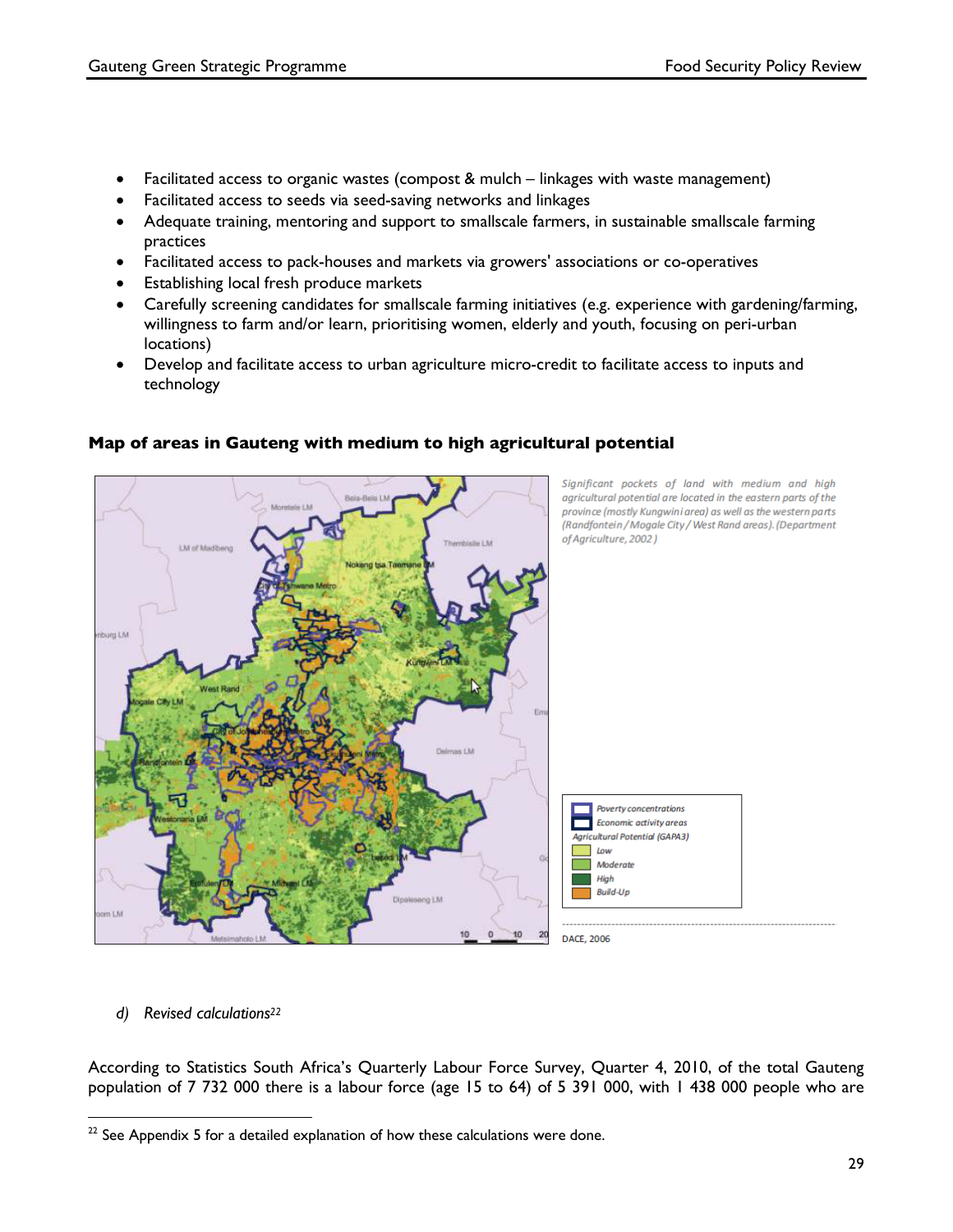unemployed and 2 341 000 people who are not economically active. Assuming that approximately 15 per cent of unemployed people would consider working in agricultural activities we arrive at a potential number of urban farmers of 215 700. Assuming that 10 per cent of the population, which is not economically active, is interested in agricultural activities, we arrive at 234 100 people. This yields a total of 449 800 people who could participate in agricultural activities as an expanded livelihood strategy.

The bulk of the 10 per cent who are not economically active would likely engage in subsistence agriculture for household consumption (Segment 1). Of those who are unemployed, 30 per cent could engage in subsistence agriculture (also Segment 1), 20 per cent could generate some surplus marketable produce (Segment 2), 20 per cent could engage in small-scale market farming (Segment 3), and the remaining 30 per cent find employment in organic agriculture promoted through a Green Economic Development Strategy for Gauteng, to supply the growing niche market for organic produce (Segment 4).

The 4 different segments below are based on the previously mentioned scenarios and should be seen to constitute a continuum of options which allows enterprising individuals to progress from subsistence-level agriculture to small-scale commercial organic farming:

|                                                    | <b>Segment I</b> | <b>Segment 2</b> | <b>Segment 3</b>        | <b>Segment 4</b> | Total            |
|----------------------------------------------------|------------------|------------------|-------------------------|------------------|------------------|
| <b>Number of</b><br><b>beneficiaries</b>           | 298810           | 43140            | 43140                   | 64710            | 449800           |
| Area/beneficiary in<br>m <sup>2</sup>              | 100              | 300              | 850                     | $1000$ (1 ha)    | $\blacksquare$   |
| <b>Reduced</b><br>expenses/household <sup>23</sup> | R 150.00         | R 150.00         | R 150.00                | R 0.00           |                  |
| <b>Income from surplus</b>                         | R 0.00           | R 300.00         | R 850.00                | R 1,000.00       | $\blacksquare$   |
| <b>Number of</b><br>households' needs<br>met       |                  | 3                | 8                       |                  | 773350           |
| <b>Total reduced</b><br>expenses/month             | R 44,821,500.00  | R 6,471,000.00   | R 6,471,000.00          | R 0.00           | R 57,763,500.00  |
| Total income/ month                                | R 0.00           | R 12,942,000.00  | R 51,768,000.00         | R 194,130,000.00 | R 258,840,000.00 |
| Total area in ha                                   | 2988.1           | 1294.2           | 3666.9                  | 64710            | 72659.2          |
| <b>Months of full</b><br>productivity              | 4                | 5                | 6                       | $\overline{7}$   |                  |
| <b>Months of 60%</b><br>productivity               | $\overline{4}$   | 4                | $\overline{\mathbf{4}}$ | 3                |                  |
| <b>Months of 30%</b><br>productivity               | 4                | 3                | $\overline{2}$          | $\overline{2}$   |                  |
| <b>Annual</b><br>benefit/household                 | R 1,140.00       | R 5,400.00       | R 12,150.00             | R 36,000.00      |                  |
| <b>Total annual benefit in</b><br>mR               | 340.64           | 232.96           | 524.15                  | 2329.56          | 3427.31          |

<sup>&</sup>lt;sup>23</sup> Calculated on an estimated R5/household saving per day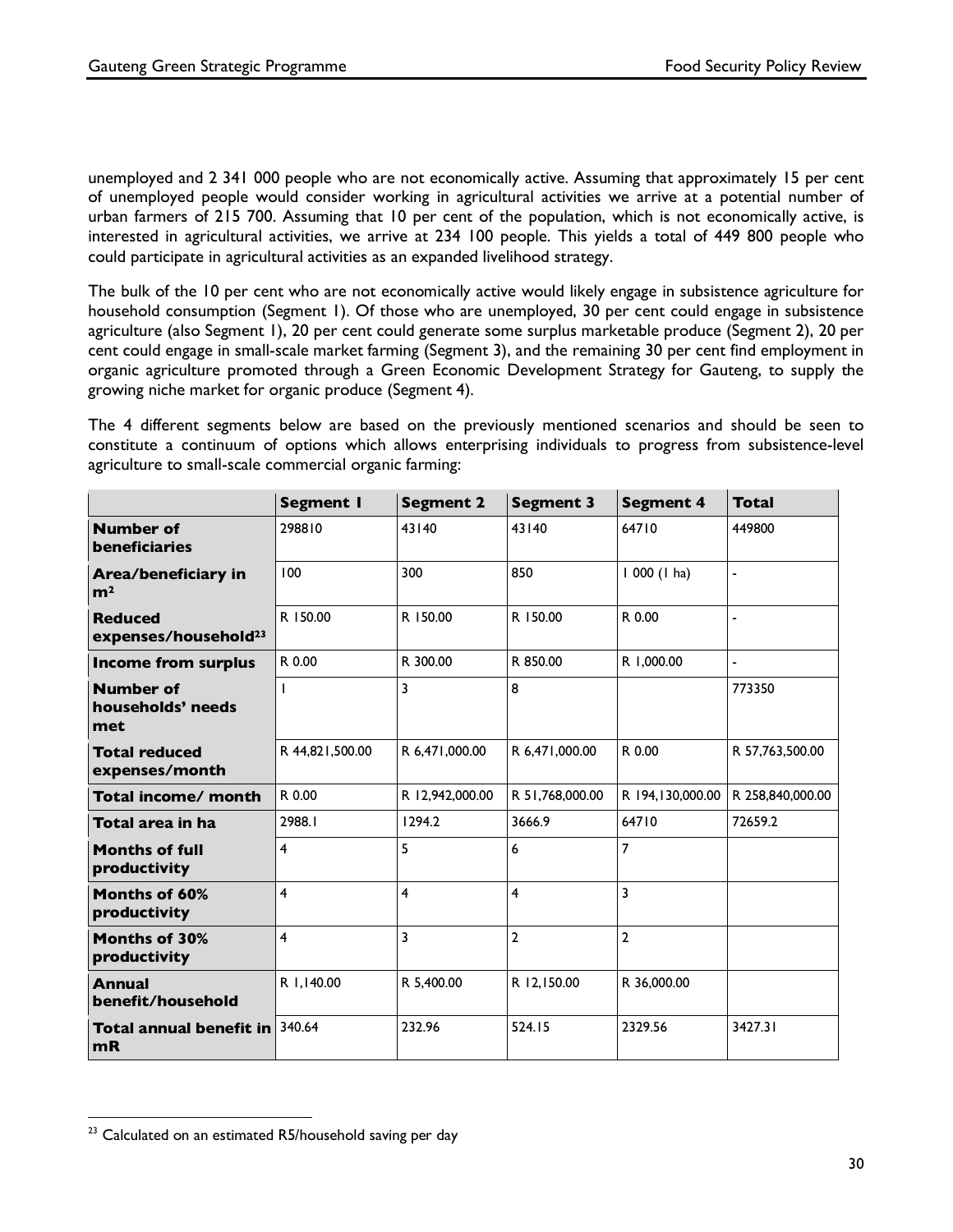A continuum of four different small-scale agriculture segments would create dynamic livelihood opportunities that provide enterprising farmers with entry into small-scale commercial food production. Adequate support in terms of access to land, markets, organisational development and productive resources including biomass, seeds, training, infrastructure, finance, and technical support would be required. In Gauteng, urban agriculture could create livelihood opportunities and jobs for a total of 450 000 people. The dietary requirements of fresh vegetables for 773 350 households could be met, improving nutrition for approximately 2.8 million people. Given adequate training, technological and financial support, this could be achieved using a total area of approximately 773 350 ha.

# 11. Conclusion

The food security policy landscape in Gauteng is ripe for leadership and growth. Given the significant percentage of the population suffering from food insecurity, there is an urgent need for national policy to drive appropriate interventions. Policies that seem to be well informed by an understanding of the complexity of food security are currently in draft form. Their adoption could be hindered by a lack of capacity and dedicated budget, coupled with a limited understanding of food security complexities at the local level where interventions must be implemented, if no changes are made to current government structures guiding food security. Ultimately food insecurity will persist. The current over-emphasis by government on productionrelated interventions for food security is simply inadequate in addressing the root causes and experiences of food insecurity.

This research also revealed a lack of transparency at all levels of government regarding food security policies, strategies and programmes. The lack of transparency was most striking in the inaccessibility of official food security documents, whether in draft or finalised form. In addition, review of policy and strategy-making processes revealed a lack of representation from members of the public who suffer from food insecurity, from NGOs who are important service providers for vulnerable populations, and from businesses that control food processing, distribution, and retail.

Despite these shortcomings, there are positive steps being taken to alleviate some of the worst experiences of food insecurity. The School Nutrition Programme, CASP, and the emerging Zero Hunger Strategy are all very positive and much-needed social supports that aim not only to reduce suffering but also to provide educational and livelihood opportunities that can reduce the number of food insecure people.

Progress towards national and provincial food security policies is slow, but there seems to be a growing focus on it. With key policies, strategies, and programmes currently being drafted and reviewed, now is the opportunity to influence the food security landscape in South Africa and call for leadership and the effective cross-sectoral partnerships that will be central to effectively addressing this important issue.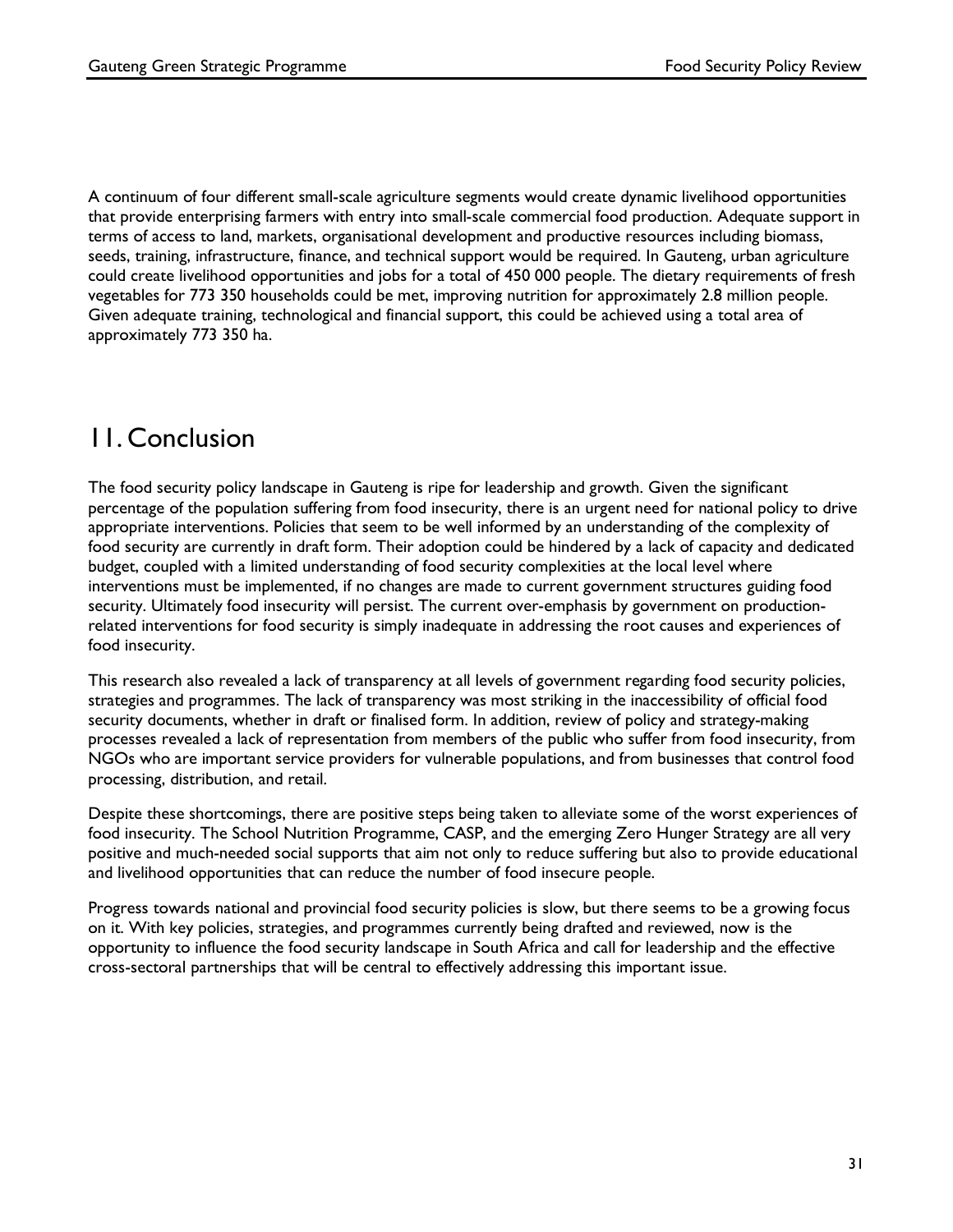# Appendices

### *Appendix 1: Methodology*

The following key documents were sourced via telephonic interviews and email correspondence with key officials and via Internet searches. Documents were scanned and only those most relevant to food security are reviewed in this report. These are marked with \*:

- Strategy for a Developmental Green Economy for Gauteng\*
- Integrated Food Security Strategy for South Africa\*
- Gauteng Social Development Strategy\*
- Gauteng Agricultural Development Strategy\*
- Gauteng Biotechnology Strategy\*
- Gauteng Agricultural Research and Development Strategy\*
- IDPs West Rand, Johannesburg, Tshwane, Sedibeng, Metsweding, Ekurheleni\*
- City of Tshwane Growth and Development Strategy\*
- Metsweding District Municipality Agricultural Development Strategy\*
- School Nutrition Programme\* (The only hard copy of the Implementation, Monitoring and Reporting Manual of 2004 for the School Nutrition Programme was picked up from the Department of Education for review)
- National Biotechnology Strategy
- National Programme of Action 2009-2014
- Gauteng Programme of Action 2009-2014
- Gauteng Economic Growth and Development Strategy
- Gauteng Spatial Development Perspective 2007
- Gauteng Zero Hunger Strategy 2011
- Merafong City Growth and Development Strategy

These documents were still being drafted at the time of writing the report and not available for review:

- The South African Food Security Policy
- Gauteng Integrated Food Security Policy
- Gauteng Integrated Food Security Strategy
- National Zero Hunger Strategy

These documents were not available for review and comments regarding these programmes are based on interviews:

- War on Poverty
- Bana Pele
- Sustainable Livelihoods
- Household Food Security
- Food for All
- CASP
- Landcare

Telephonic Interviews were conducted with the key provincial and local government officials. Many officials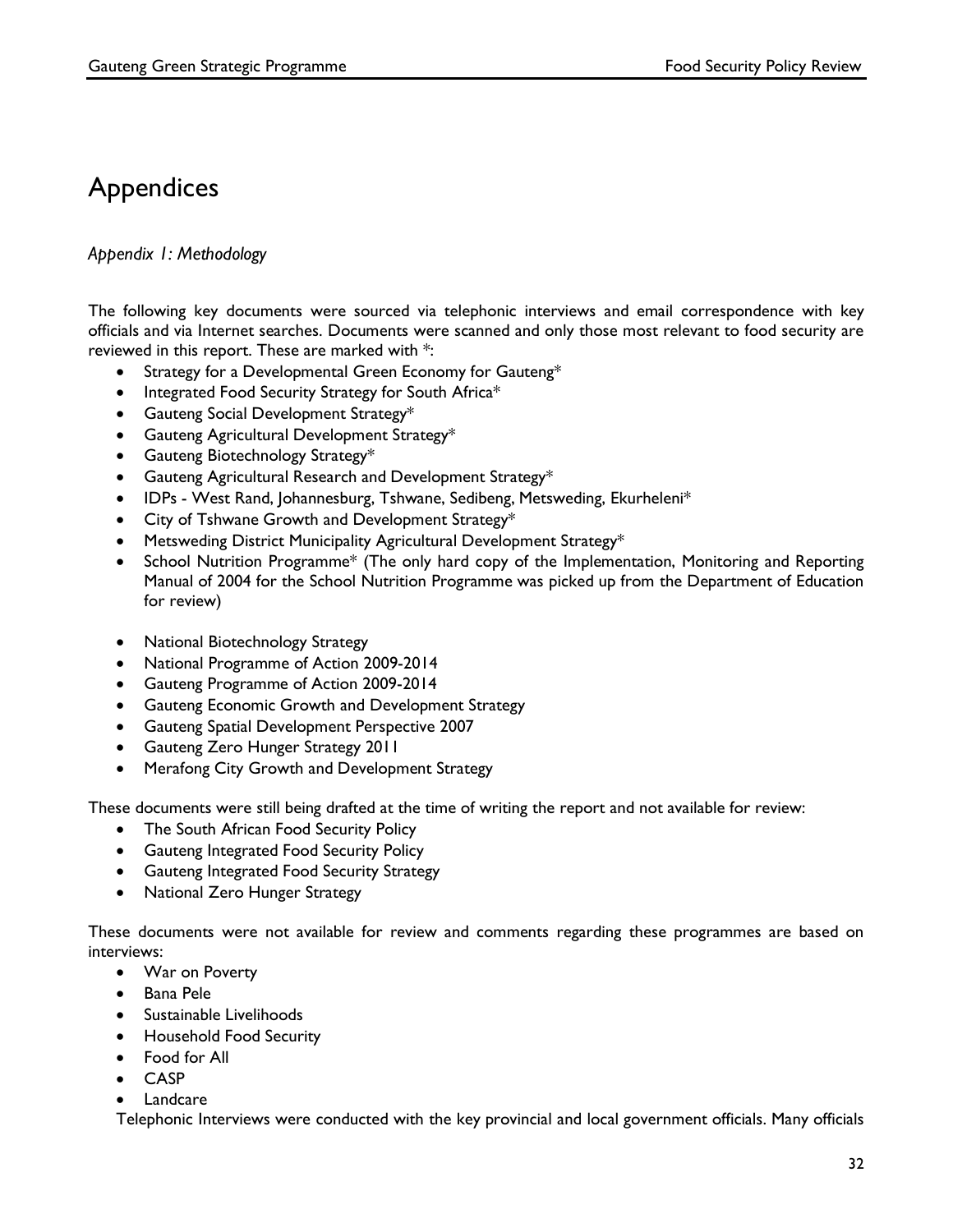contacted were not available for interviews. Provincial government officials were contacted first, in order to assess overarching provincial strategies and programmes, after which local government officials were contacted. A snowballing approach was used to identify key contact persons:

- Sibongiseni Ndimande, National Department of Agriculture and Rural Development
- Njoni Skalele, Deputy Director of Food Security and Provincial Coordinator for Food Security, Gauteng Department of Agriculture & Rural Development
- July Maphosa, Gauteng Department of Health and Social Development
- Jan Erasmus, Deputy Director of Policy & Strategy, City of Johannesburg
- Gadiboleloe White, Gauteng Department of Health and Social Development
- Shamona Kandia, Gauteng Department of Health and Social Development
- Zamazulu Ntombela, Gauteng Department of Health and Social Development
- Mike Mosifane, Gauteng Department of Agriculture and Rural Development
- Motlatjo Makaepea, Gauteng Department of Agriculture and Rural Development
- Melinda Swift, Gauteng Department of Agriculture and Rural Development
- Eric Mulibana, Gauteng Department of Agriculture & Rural Development
- Charles Maniaka, Deputy Director of Agriculture, Gauteng Department of Agriculture & Rural Development
- John Nesidoni, Deputy Director General, Gauteng Department of Agriculture & Rural Development
- Olga Molapo, School Nutrition Programme, Gauteng Department of Education
- Fhatuwani Tshivhase City of Tshwane, Department of Agriculture and Environmental Management
- Ntswaki Matlhare, Local Economic Development Department, Midvaal Local Municipality
- Vusi Hadebe, Manager: Town Planning, Randfontein Local Municipality
- Moagi Mokgatlhe, Department of Agriculture and Rural Development, Sedibeng District Municipality
- Tshepo Mogari, Provincial Financial and Economic Statistics Coordinator, Statistics South Africa
- Granville Shanker Social Welfare, City of Johannesburg
- Johannes Matabane, Emfuleni Municipality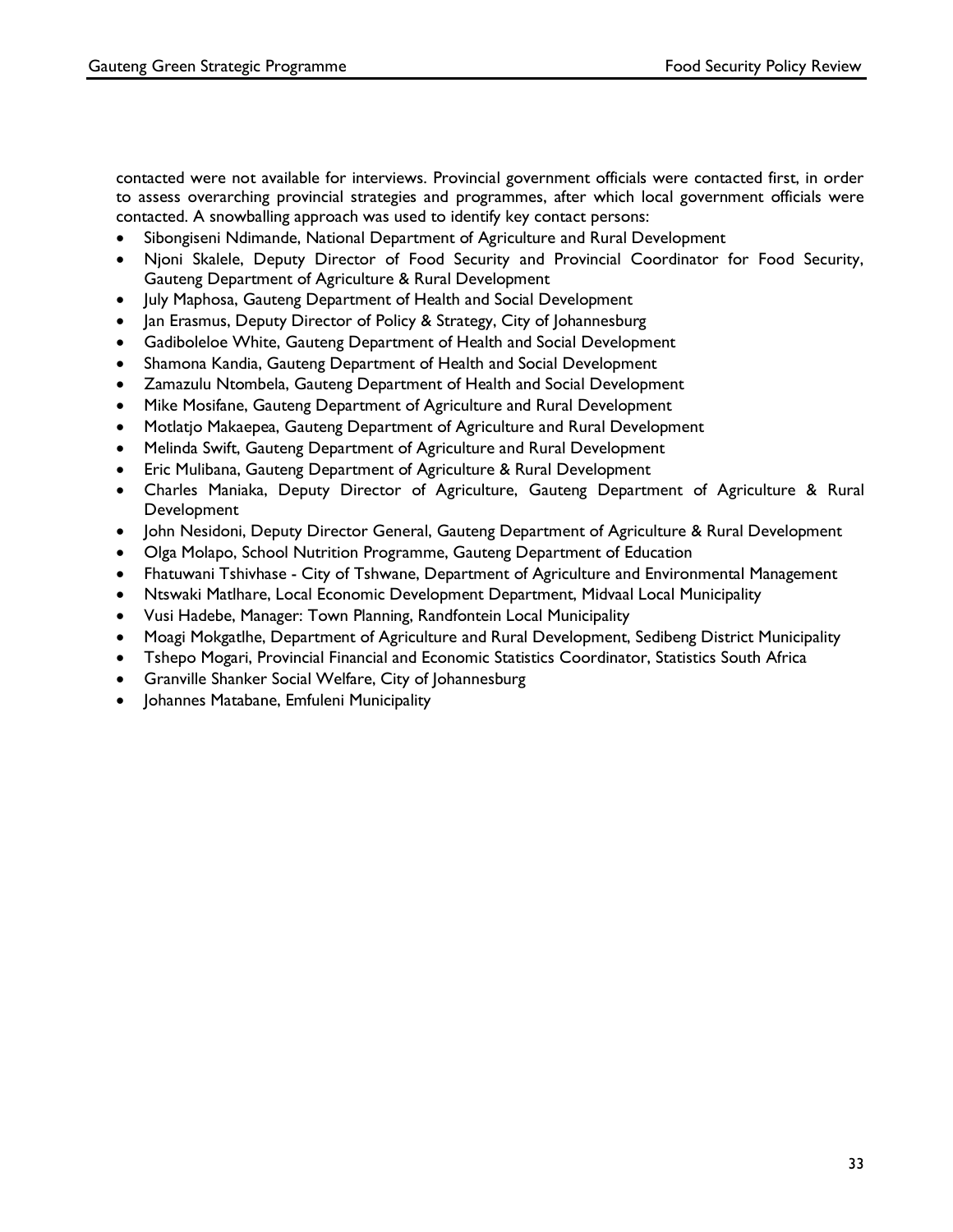*Appendix 2: IDP reviews*

#### **West Rand IDP Review (Mogale City, Randfontein, Westonaria, Merafong City)**

Addressing food security directly:

*a) Project* (PG 82) Food security *Expected Outcomes/Impact* \*Household self-sustainability \*Roll out of school gardens, \*community gardens \*homesteads Budget Estimates R100 000

*b) Project* (pg 110) Luipaardsvlei Household Food Security Project *Expected Outcome* Food Security & Poverty alleviation Proposed Budget R 50 000

*c) Project* (pg. 111) Elandsfontein Agric Project (Women Co- op) Expected Outcome Food Security & Poverty alleviation Proposed Budget R 100 000

Related to food security:

*Other projects and programmes* (pg79) a) Clean and green campaigns EXPECTED OUTCOMES/ IMPACT BUDGET \*Establishing of Homestead gardens \*Establishing of school and community gardens. \* + others like waste removal, tree planting **ESTIMATES** R 300 000.00 (this is for all Clean and Green projects)

b) RANDFONTEIN LOCAL MUNICIPALITY LED Section (pg 109) Projects include:

- Luipaardsvlei Household Food Security Projects
- · Elandsfontein Women Co- operative
- Farmers Day/Agricultural Expo
- SMME Mega Expo/flea market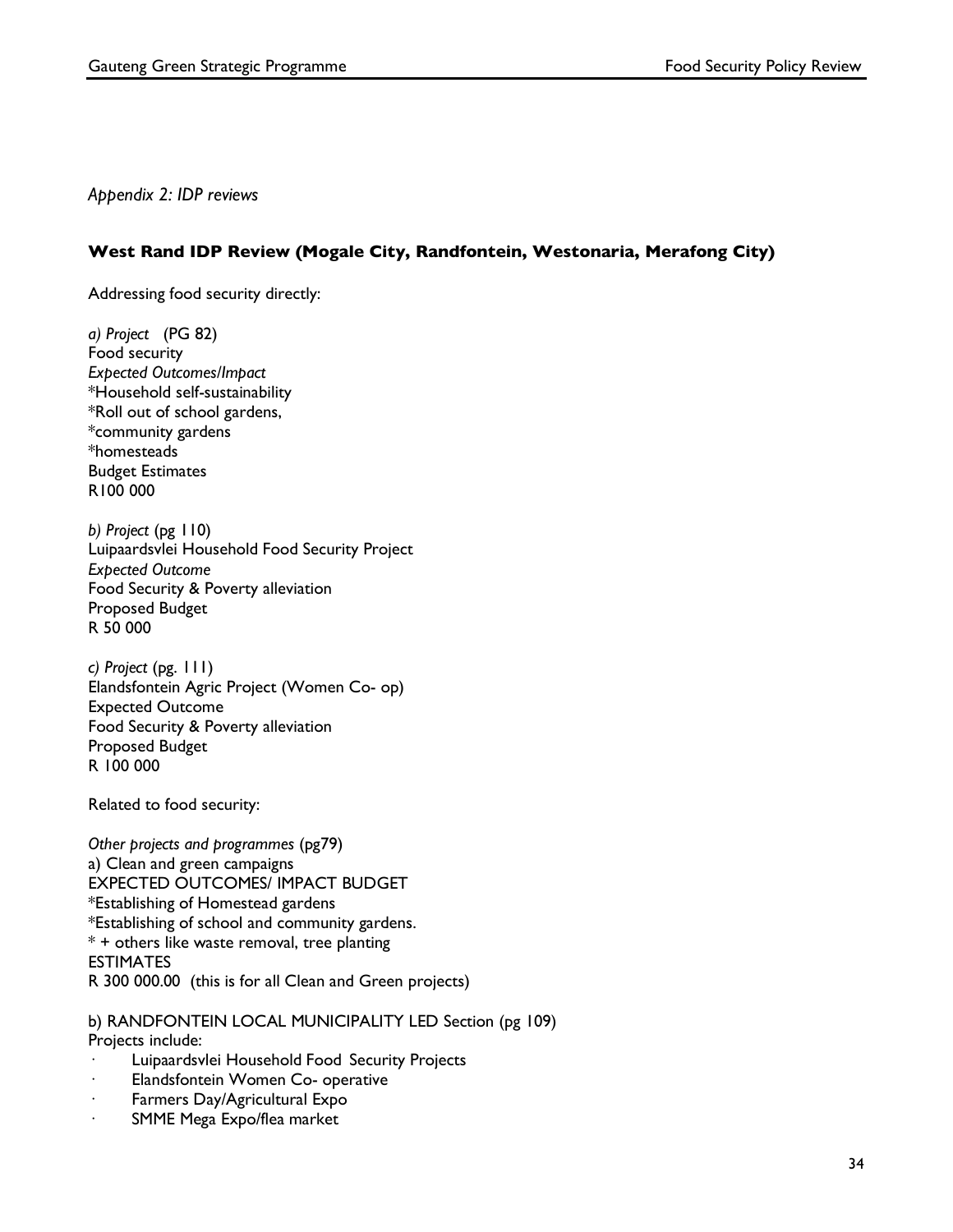- · Phase 2 of incubation centre for SMME's
- Development and support of co-operatives
- Registration of 2 co-operatives

Budget Allocated

R 2, 500 000.00 (Grant)

#### c) RURAL DEVELOPMENT STRATEGY

The vision of the strategy is to stimulate rural development and food security by creating vibrant, equitable and sustainable rural communities which include but not limited to:

Contributing to the redistribution of the country's agricultural land; Improving food security of the rural poor; (PG 67)

*\*This strategy still needs to be approved formally by the WRDM.*

#### **Sedibeng IDP Review (Emfuleni, Midvaal, Lesedi)**

Addressing food security directly:

-Poverty alleviation in the form of food security and homestead gardens projects are initiated with the assistance of GDACE and ARC

> alignment with Food Security Programme

Related to food security:

Strategy: Promote and Develop the Agriculture Sector

-Identify suitable land and crops for value adding agricultural activities and agricultural hubs

- facilitate the establishment of an all inclusive representative Sedibeng farmer's forum.

-Support the process of land restitution and establish post settlement programmes for owners.

-Continuously engage the Vereeniging Fresh opportunities of supply of produce by emerging farmers.

Strategy: Promote Opportunities for Increased Inclusivity in the Economy -training and capacity for SMME's, Cooperatives and emerging farmers

-Between 2001-2009 Agriculture has contributed between 1.3-2.3 per cent of the Sedibeng economy.

### **Metsweding IDP Review (Nokeng tsa Taemane, Kungwini)**

Addressing food security directly:

Economic Growth > Ag Development and Support. PG 156 BUDGET: R3.86 million -settlement support -develpo ag hubs -CASP -food gardens -starter packs -biotech maize trials -agriculutal forum -agricu development sector plan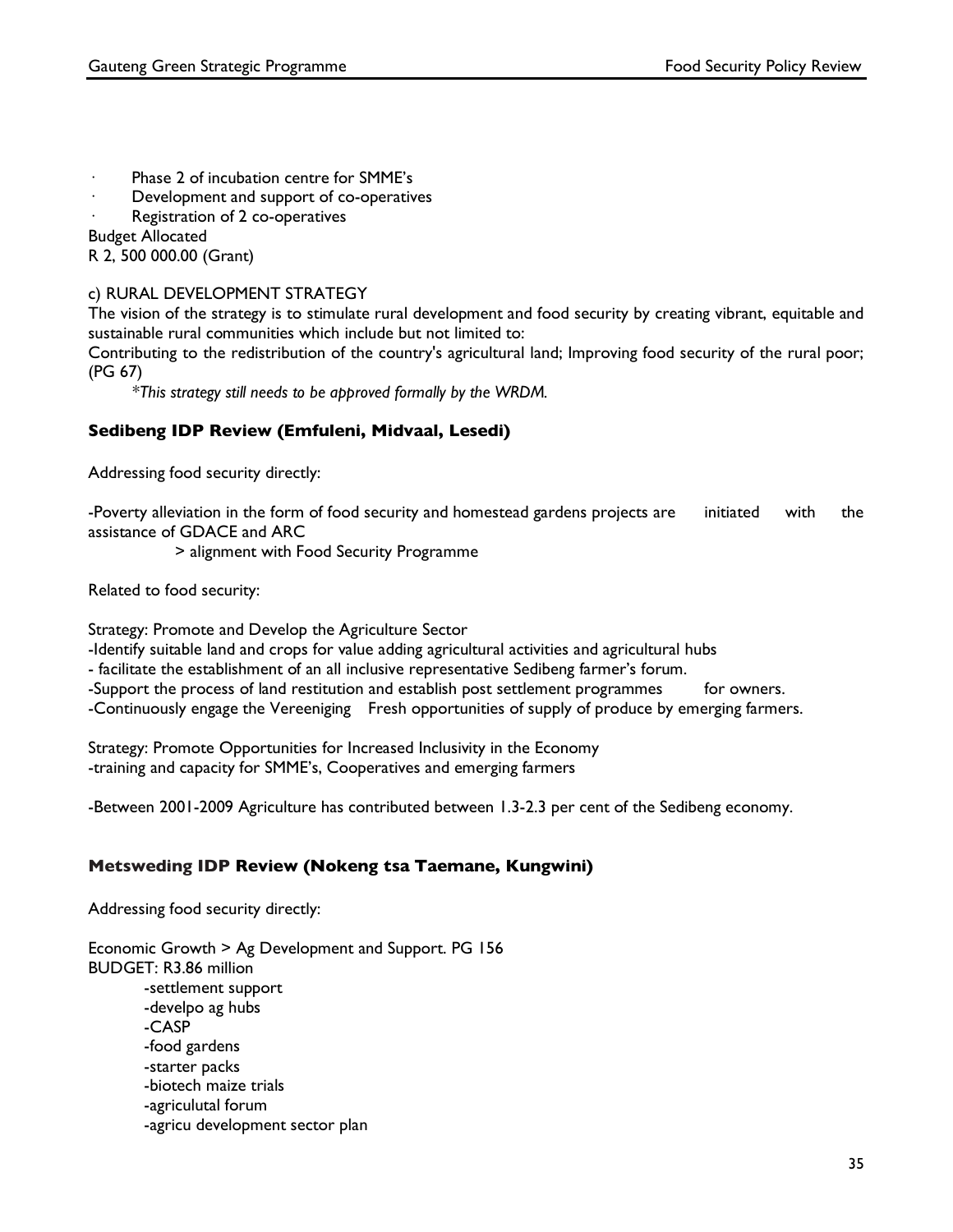Related to food security:

-Economic Development Opportunities in Metsweding: Potential opportunities include:

- Meat and exotic meat (e.g. kudu, ostrich, lamb)
- · Drought tolerant crops such as prickly pear and dates
- Organic food and vegetarian niche products
- Growing of crops and herbs through hydroponics
- Essential oil extraction from herbal and indigenous plants
- Game Farming

-Garden Waste Station (could be used for compost)

-Local economic development > Metsweding > Recommendations > "Protection of high potential agricultural land and Protection of cultural and heritage sites"

#### **Metsweding Agricultural Development Strategy and Implementation Plan (2009)**

#### KEY AGRICULTURAL DEVELOPMENT PROGRAMMES:

Programme E: Household Food Security

The objective of this project is to stimulate food production in home gardens line with the objectives of the White Paper on Agriculture. This would be undertaken by engagement with the Department of Agriculture Forestry and Fisheries Food Security Programmes on promotion on backyard vegetable production, and the accessing of such initiatives by the most vulnerable communities within the municipal to promote urban agriculture. The project will be accompanied by an awareness campaign ran by the local municipalities to increase participation.

#### PROJECTS WITHOUT BUDGETS

Household Food Production programme to increase vegetable production

#### PROJECTS WITH BUDGETS

Agro Processing: tomato puree, mushrooms, groundnuts, abattoir Capital: R20 million Operational: R5 million Job Creation: 100 FTE

Agro Processing: Training and capacity building Operational: R2 million

Agro Processing Mechanisation Centers: Operational: R1.5 million Job creation: 15 FTE

Agro Processing Inputs Supply Mgmt: Operational: R1.5 million Job creation: 20 FTE

Local procurement of food used in school nutrition programme Capital: R250,000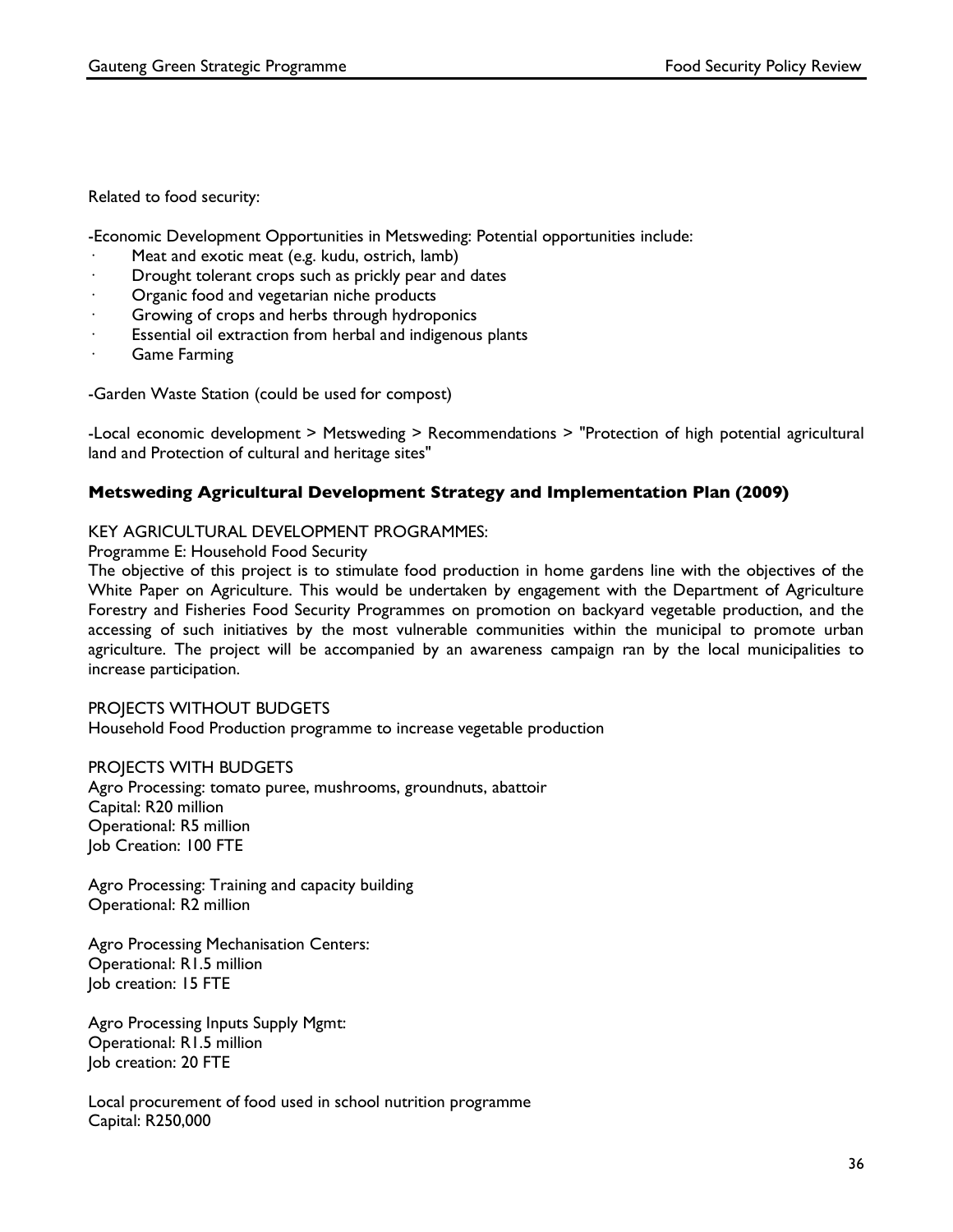Job Creation: 8 FTE

Providing guidelines on land use for agricultural activities facilitating landuse and natural resource protection Capital: R400,000 Job Creation: 0

Information generation and dissemination to farmers, Capital: R180,000

Agricultural Planning and Information Centre Operations Operational: R900,000/annum Job Creation: 3 FTE

Harness research and development information and roll-out of training Operational: R500,000

Infrastructure for transfer stations, linked to the packing facilities Operational: R2.4 million Job creation: 16 FTE

#### **Johannesburg IDP Review**

\* The Department has set a target of 9 per cent economic growth by 2014 and remains committed towards achieving this goal. As a result, several long-term goals were established in 2006, which would ultimately lead to 9 per cent growth and the country's 6 per cent growth target.

Directly addressing food security:

*Health Sector – 5 year objectives*

Improve HIV programmes and support services

*IDP programmes and key achievements (accumulated to date)*

-With other departments, scale up nutrition programme such as the Food Bank to support individuals living with AIDS

- With other departments, introduce and roll-out targeted training programmes and technical support for households affected with AIDS, in order to enhance self-sufficiency in respect of nutrition through community gardens, etc.

2010/11 agenda

-One new food garden per region in community-based facilities established

*Community Development Sector - 5 year objectives*

Increased City-run or City-supported programmes

*IDP programmes and key achievements (accumulated to date)*

-Food Bank Sub-programme: Partnership with JFPM feeding 6 000 households (25 000 individuals benefiting) - food gardens providing small scale poverty alleviation projects

2010/11 agenda

-Increase the number of food gardens

- Development of a clear developmental ladder for incubated ventures linked to co-operatives enabling huband-spoke growth strategies in crafting, agriculture, textiles and other suitable industries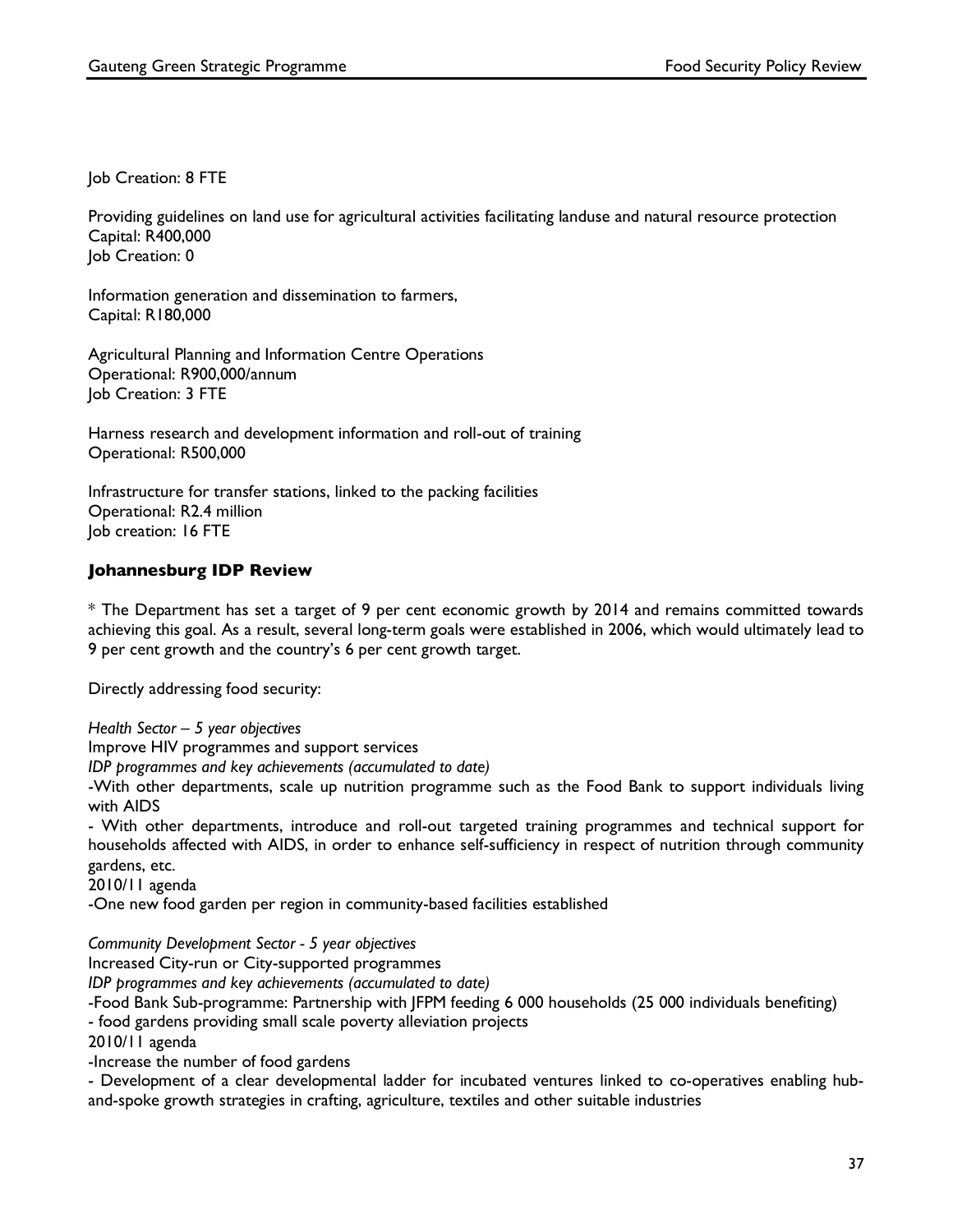#### *Environmental Management Sector - 5 year objectives*

15 per cent reduction of waste to landfill (based on 2006 baseline)

IDP programmes and key achievements (accumulated to date)

5 per cent recovered annually for recycling or reuse through Pikitup sites (garden sites) & other initiatives

#### *Economic Development Sector - 5 year objectives*

Greater number of users benefiting from assisted literacy and numeracy training at City libraries and targeted skills development programmes

IDP programmes and key achievements (accumulated to date)

-Youth Business Hydroponics Farming Orange Farm skills centre

\* Agri-business Initiative (primary farming) – part of the Deep South Economic Development Programme in Poortjie and Orange Farm, in conjunction with the Gauteng Department of Agriculture and Rural Development;

*Capital Budget Breakdown for the municipal entities for 2010/2011:*

Relevant entities & their budget allocations\*:

- Johannesburg Fresh Produce Market R18 000 (Indicative budget), R18 000 (COJ funding loans)
- Johannesburg City Parks R 32 100 (Indicative budget), R 8 600 (COJ funding loans)
- Pikitup R 51 200 (Indicative budget), R 27 200 (COJ funding loans)

\*the first number is the total budget allocation, the second indicates the proportion which is funded through loans

#### **Tshwane IDP Review**

Addressing food security directly:

- providing agricultural villages to encourage community members to produce food that can sustain the community and can be sold on the fresh produce market. Land to be used for the establishment of such agricultural villages is to be set aside by the CoT. (PG 189)

#### BUDGET

2 per cent of total towards Agriculture and Environmental protection: R 63 964 640

Related to food security:

-development of holistic aggressive programmes aimed at sustainable job creation > Food security will be addressed, with projects specifically identified in the rural agricultural areas of Mamelodi, Stinkwater, Rooiwater and Soshanguve (PG 158)

-For waste minimization and stream protection > Encourage ag. projects in open spaces. Encourage home gardening to minimize illegal dumping

#### Situational Analysis

Tshwane also has some areas that can be classified as rural. The MTSF especially highlights rural development, food security and land reform. A specific approach will therefore have to be developed to ensure that the areas are optimally developed in terms of rural development attributes. Part of these rural areas also includes some major environmental areas that need to be catered for in terms of the MTSF's sustainable resource management and use intentions (pg33)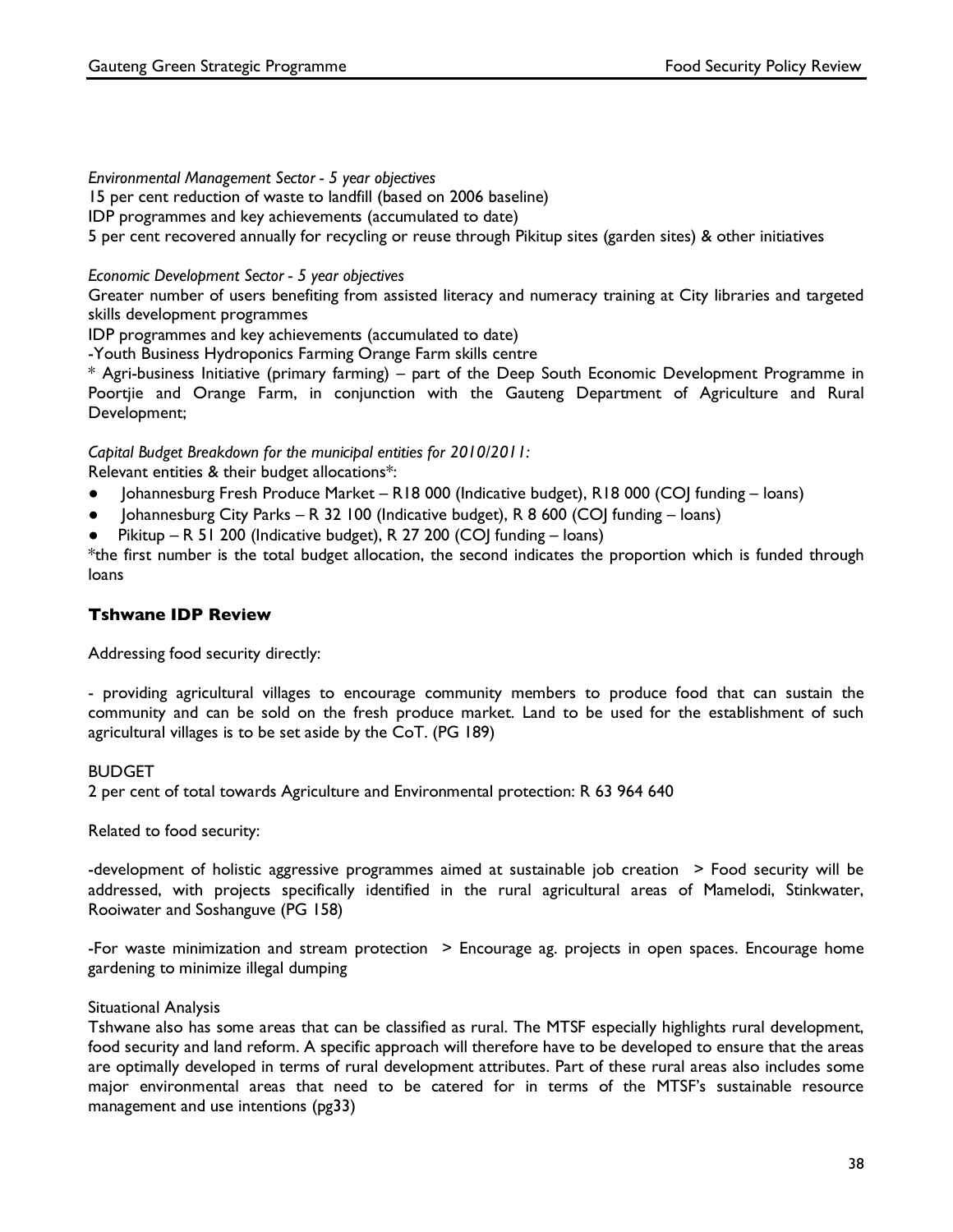#### **Tshwane Agricultural Strategy**

The City of Tshwane has developed an integrated agricultural strategy that includes food security. The strategy provides overarching guidelines on how agriculture should be developed in Tshwane. One of the core strategies is listed as "Food Availability and Food Security", with the following overall goal: "for the Tshwane citizens (including the farmers) to have sustainable access to safe and adequate food at all times, and to maintain a poverty and hunger free population, with focus on Food availability & Food Security, Access to Safe and nutritious food and Disaster preparedness."

Specific strategies to achieve this are listed as:

- Improve food availability and security through increased production, enhanced productivity and the growing of profitable food crops and livestock
- Aggressively promote farmer training and development, access to key agricultural inputs including finance, access to markets and use of up-to-date farming management
- Enhance technical assistance/extension service and linkages with research to support growth and diversification, and the protection of the environment through sustainable use and management of natural and other resources
- Empower women and the youth to engage in agricultural activity
- Proactively support trade in agricultural and agri-processed products including the removal of barriers to international and cross-border trade
- Support the equipping of a state-of-the art centre in Tshwane for forecasting and enhanced disaster preparedness
- Strengthen farmer support services and farmer business organisations to beef up public-private dialogue on agricultural issues

As part of its Integrated Agricultural Development and Support Strategy, the City of Tshwane has listed access to markets as one of its strategic interventions, with the overall goal "to support and grow a profitable farming community which contributes to food security, is a reliable supplier to the agri-processing industry and is an earner of foreign exchange through export trade with focus on the use of partnerships and/or contract farming; cooperative farmers markets; linkages to agro-processing plants; partnerships with chain stores and other major outlets; promotion of movement of primary & processed agricultural products into external markets (SADC countries)."

Strategies to achieve this are:

- Facilitate the signing of partnership arrangements with such outlets as Fruit & Veg
- Facilitate the review of capacities for contract farming and promote this with buyers and input suppliers
- Provide expertise for farm produce pricing and negotiating (in particular to bulk buyers)
- As a long term measure, promote farmers markets and agricultural marketing cooperatives

#### **Ekurhuleni IDP Review**

Addressing food security directly:

-Sustainable food gardens for food security

-Targets for 2010-11 = 60 cooperatives established, with an additional 15 each following year

-Targets for 2010-11 =75 food security projects established, with an additional 15 each following year -Food security: Cleaning of open spaces for gardening and seeds (R20,000.00)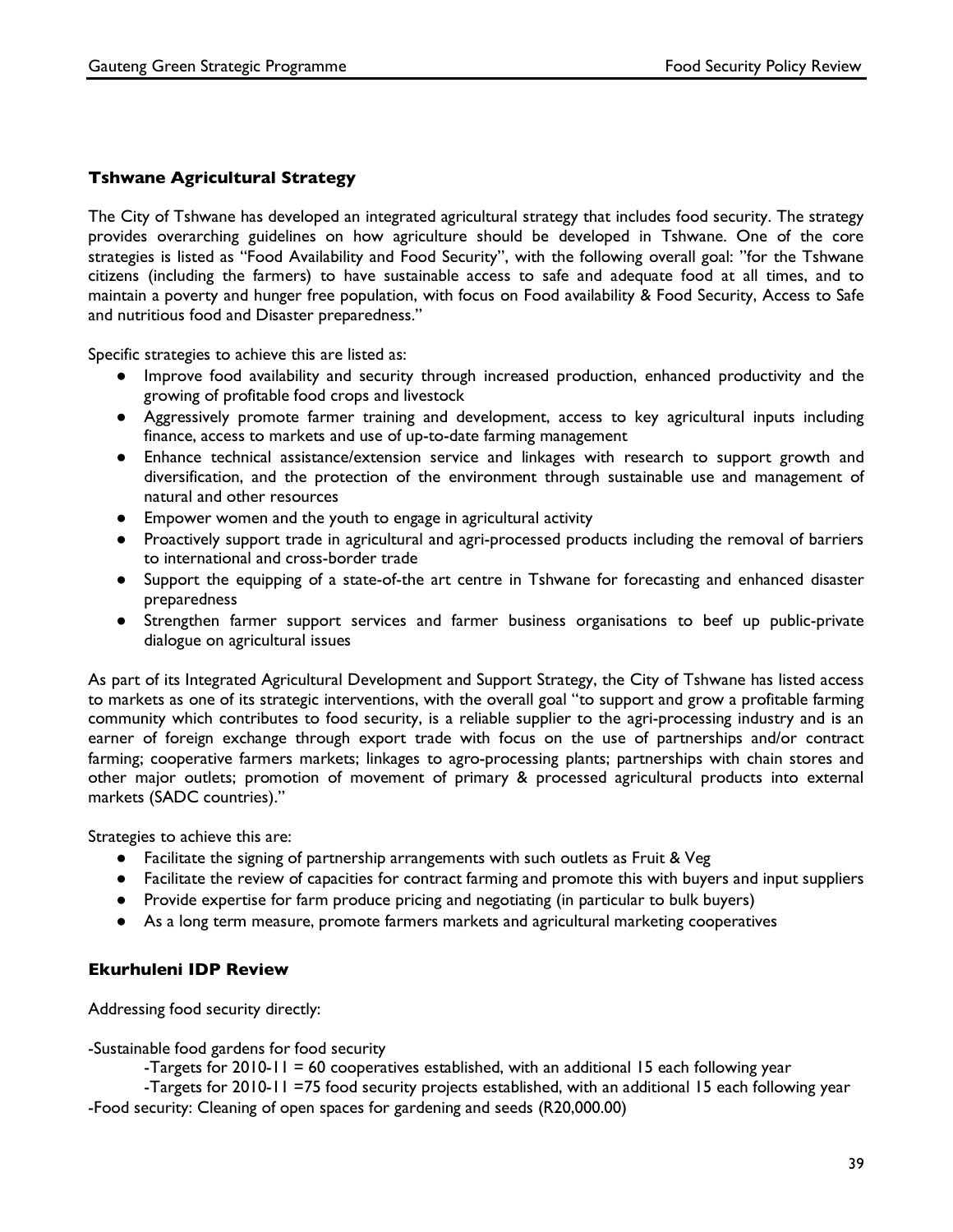Related to food security:

-Land for Agriculture (under the headings of job creation & safety)

-Agriculture jobs as sustainable livelihood

- "Provide starter packs and equipment for household gardens, support development and maintenance of informal food gardening projects to make them sustainable"

-2025 Goals:

-Urban agriculture for food security

-organic agriculture

-Monitor local employment generation as part of the procurement supply chain process. Ekurhuleni's procurement policy will have a preferential bias towards local businesses achieving the BEE codes and practices, eco-friendly production, labour intensity in methods and a percentage target for start-up business and co-operatives;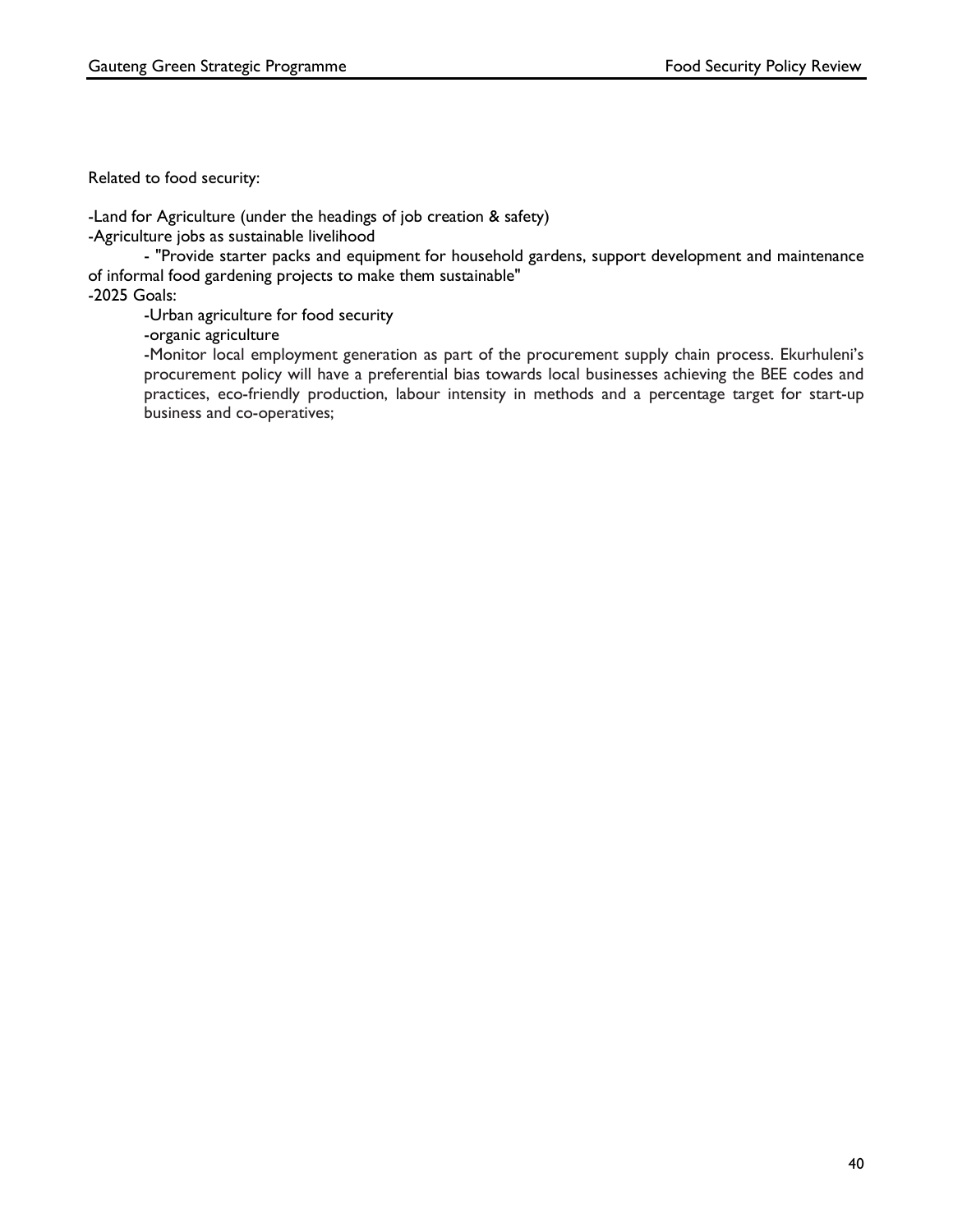*Appendix 3: Food Security Assessment Template*

*See attached Excel spreadsheet.*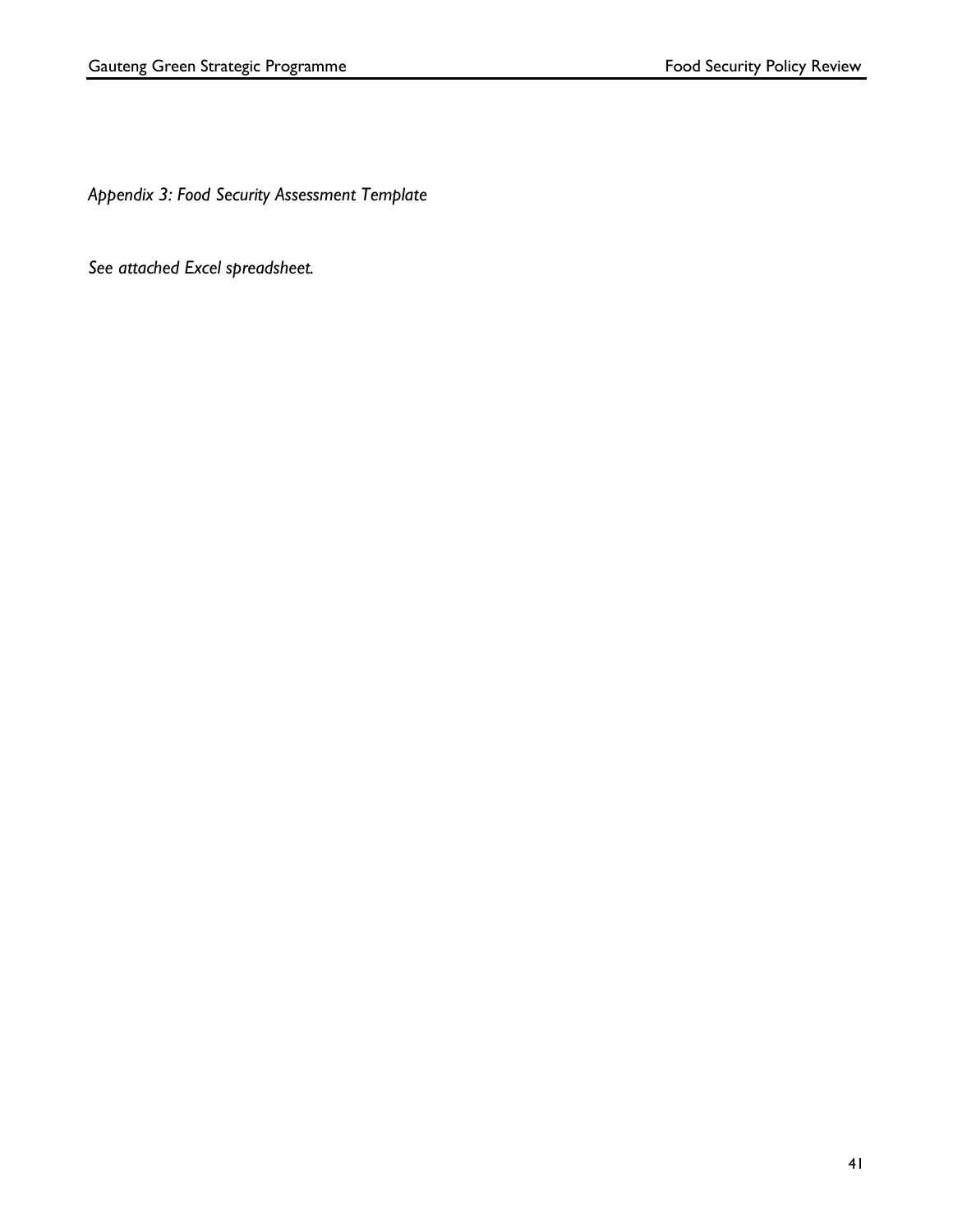*Appendix 4: Gauteng Integrated Food Security Forum Members*

| <b>Name And Surname</b> | <b>Department</b>                      |
|-------------------------|----------------------------------------|
| Tshepo Mogari           | <b>Stats SA</b>                        |
| Zamazulu Ntombela       | Dept. of Health                        |
| Shamona Kandia          | Dept. of Social Development            |
| Lesetja Masenya         | <b>GPTRW</b>                           |
| <b>Edwin Macmaster</b>  | Dept. of Social Development            |
| Jorrie Jordaan          | Dept. of Education                     |
| Tsakani Chauke          | National Dept. of Agric                |
| Freek Tomlinson         | Agric SA                               |
| Tshifhiwa Madima        | Dept. of Trade & Industry              |
| Gobakwang Mphela        | Dept. of Land Affairs                  |
| Sibongiseni Ndimande    | Dept. of Agriculture National (policy) |
| Carol Makgopa           | Dept. of Agriculture National          |
| <b>Thulile Dlamini</b>  | Dept. of Agriculture National          |
| Pakama Koyana           | Dept. of Agriculture National          |
| Dzivhuluwani Nethonte   | Dept. of Agriculture National          |
| Zodwa Phakedi           | Dept. of Agriculture National          |
| Avhavhudzani Mpandeli   | Dept. of Agriculture National          |
| Ditiro Oganne           | Dept. of Agriculture National          |
| Nthabiseng Setsoe       | Dept. of Agriculture National          |
| Peggy Mabuza            | <b>GPTRW</b>                           |
| Kwena Mpati             | City of Tshwane                        |
| Fhatuwani Tshivhase     | City of Tshwane                        |
| Tshidi Maponya          | City of Joburg                         |
| <b>Sydney Moodley</b>   | City of Joburg                         |
| Themba Phiri            | am: Joint Aid Management               |
| Portia Tsieyone         | am: Joint Aid Management               |
| Paulina Chipa           | am: Joint Aid Management               |
| Tumi Mokwene            | National African Farmers' Union        |
| Joseph Malope           | <b>Metsweding Municipality</b>         |
| Moagi Mokgatlhe         | Sedibeng District Municipality         |
| lerato Kome             | <b>West Rand District Municipality</b> |
| Tebogo Patane           | <b>West Rand District Municipality</b> |
| Nosipho Matshoba        | Dept. of Education                     |
| Moses Gafane            | Ekurhuleni metropolitan Municipality   |
| Phakade Goba            | <b>GDARD</b>                           |
| Celiwe Kgowedi          | <b>GDARD</b>                           |
| Skhalele Njoni          | <b>GDARD</b>                           |
| Lorato Matthews         | <b>GDARD</b>                           |
| Lucky Lesufi            | <b>GDARD</b>                           |
| Justice Lekholo         | <b>GDARD</b>                           |
| Jonathan Mavhungu       | Ekurhuleni Metropolitan Municipality   |